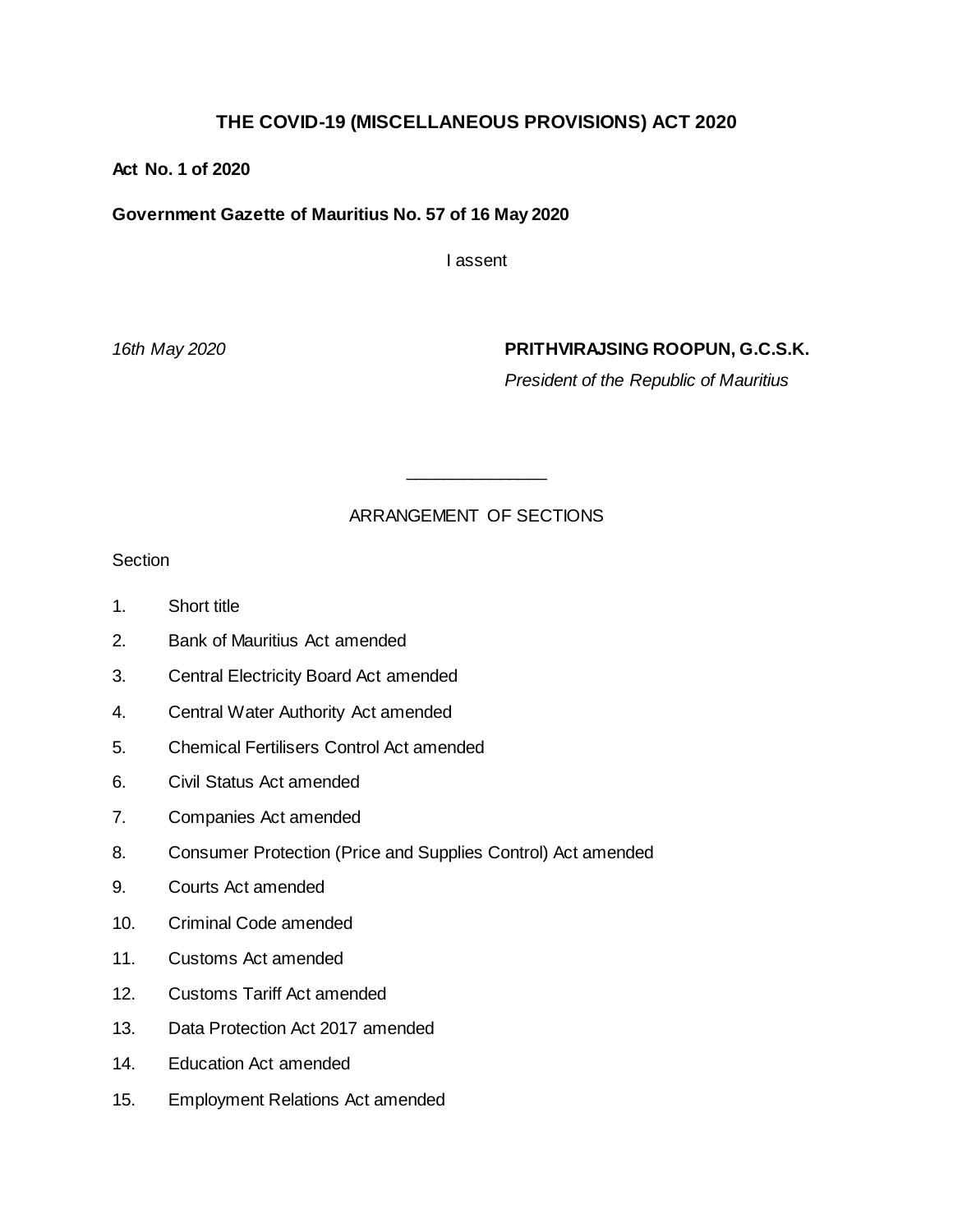- 16. Environment Protection Act amended
- 17. Finance and Audit Act amended
- 18. Financial Reporting Act amended
- 19. Financial Services Act amended
- 20. Foundations Act amended
- 21. Freeport Act amended
- 22. Gambling Regulatory Authority Act amended
- 23. Immigration Act amended
- 24. Income Tax Act amended
- 25. Independent Police Complaints Commission Act amended
- 26. Information and Communication Technologies Act amended
- 27. Insolvency Act amended
- 28. Interpretation and General Clauses Act amended
- 29. Land (Duties and Taxes) Act amended
- 30. Landlord and Tenant Act amended
- 31. Light Rail Act 2019 amended
- 32. Limited Liability Partnerships Act amended
- 33. Limited Partnerships Act amended
- 34. Mauritius Cane Industry Authority Act amended
- 35. Mauritius Revenue Authority Act amended
- 36. Mauritius Standards Bureau Act amended
- 37. National Land Transport Authority Act 2019 amended
- 38. National Pensions Act amended
- 39. National Youth Council Act amended
- 40. Passports Act amended
- 41. Pharmacy Act amended
- 42. Plant Protection Act amended
- 43. Police Act amended
- 44. Public Debt Management Act amended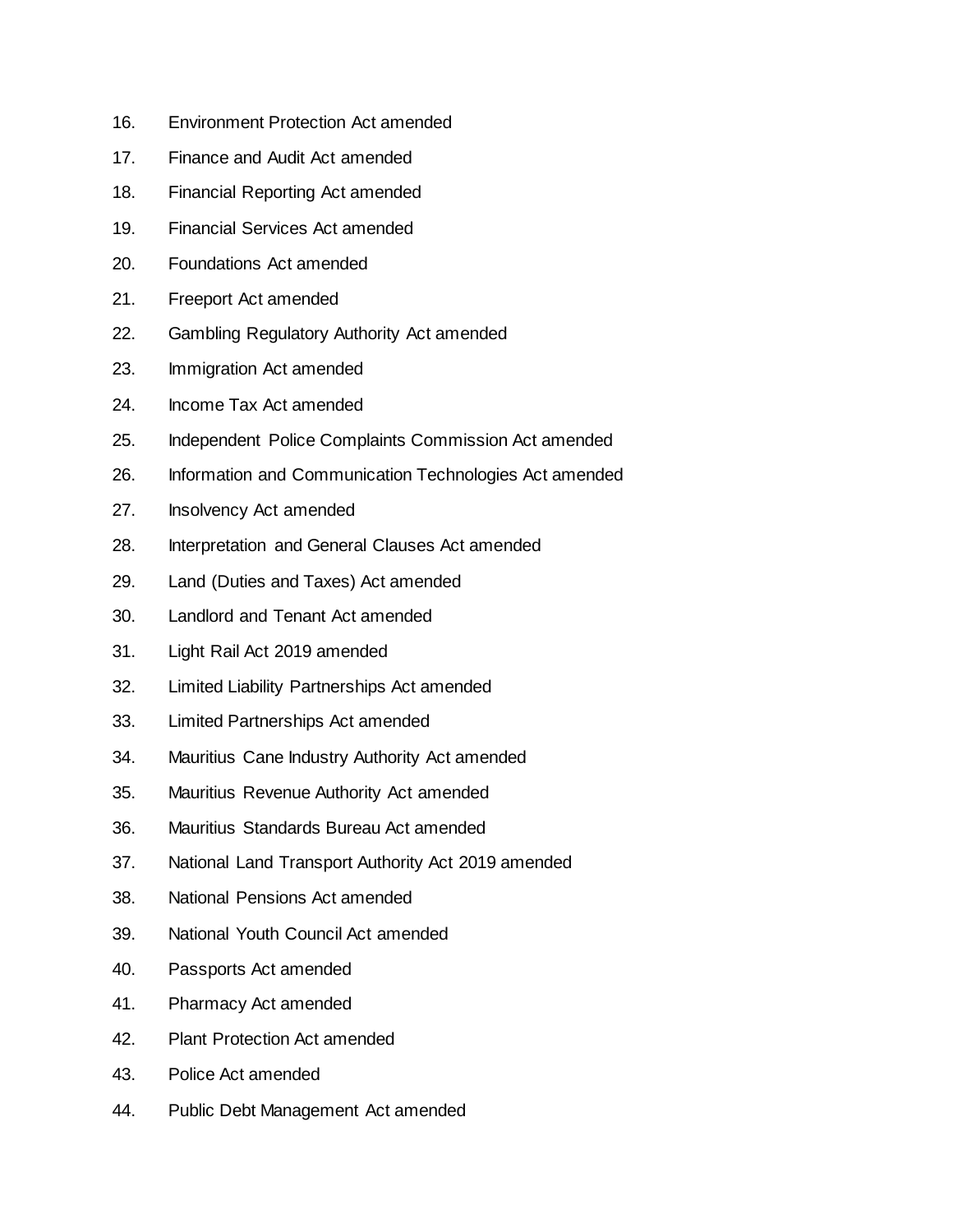- 45. Public Health Act amended
- 46. Public Officers' Protection Act amended
- 47. Public Procurement Act amended
- 48. Registration Duty Act amended
- 49. Road Traffic Act amended
- 50. Sports Act amended
- 51. Statutory Bodies (Accounts and Audit) Act amended
- 52. Sugar Insurance Fund Act amended
- 53. Tourism Authority Act amended
- 54. Transcription and Mortgage Act amended
- 55. Utility Regulatory Authority Act amended
- 56. Value Added Tax Act amended
- 57. Workers' Rights Act 2019 amended
- 58. Commencement
	- FIRST SCHEDULE
	- SECOND SCHEDULE
	- THIRD SCHEDULE

FOURTH SCHEDULE

# **An Act**

\_\_\_\_\_\_\_\_\_\_\_\_\_\_\_

# **To amend a number of enactments to cater for the impact of the COVID-19 infectious disease, and for matters connected, consequential or related thereto**

ENACTED by the Parliament of Mauritius, as follows –

**1. Short title**

This Act may be cited as the **Covid-19 (Miscellaneous Provisions) Act 2020**.

#### **2. Bank of Mauritius Act amended**

The Bank of Mauritius Act is amended –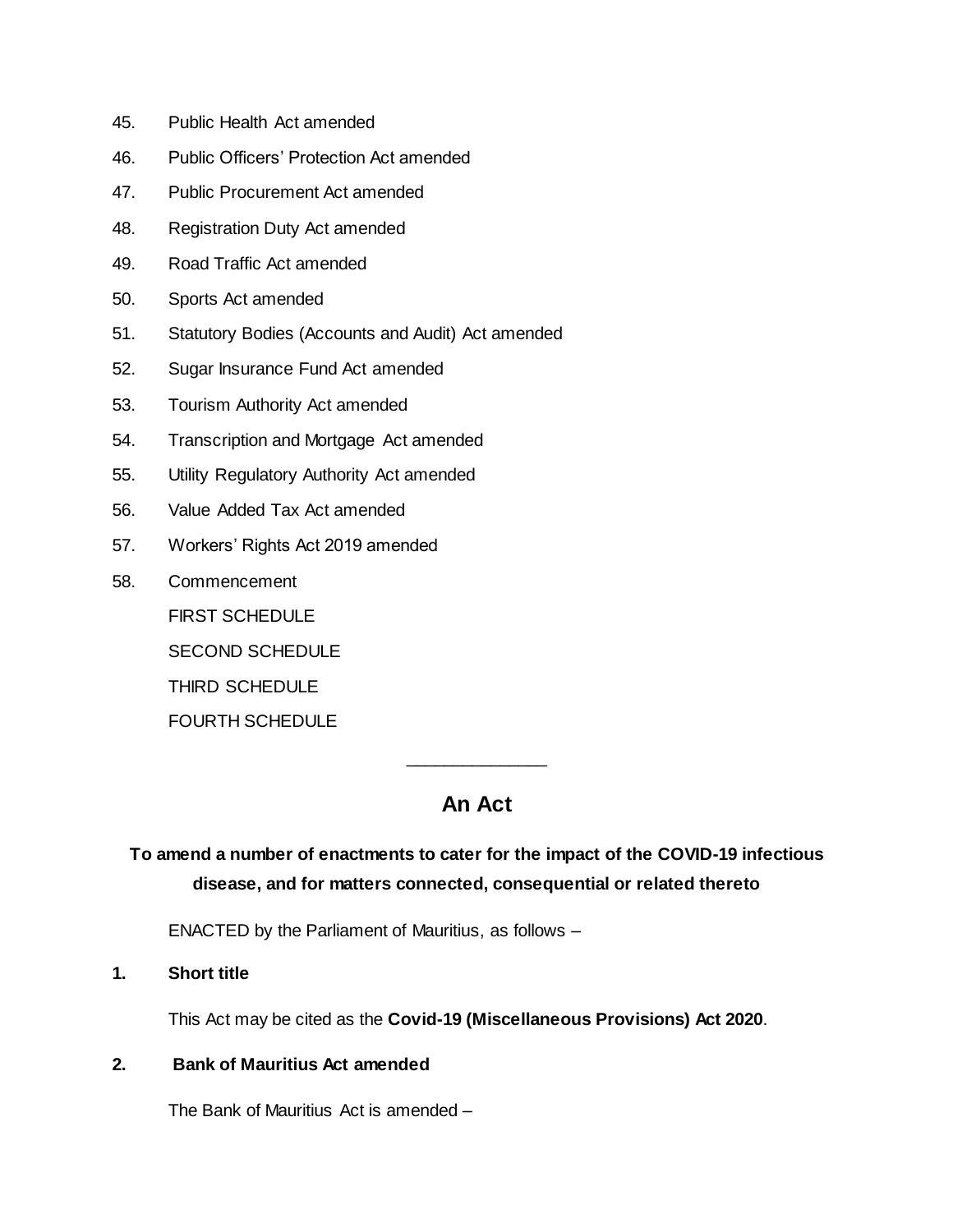- (a) in section  $6 -$ 
	- (i) in subsection  $(1)$ 
		- (A) by inserting, after paragraph (o), the following new paragraph
			- (oa) on account of the Covid-19 virus having a negative impact on the economy of Mauritius, grant such amount to Government as the Board may approve to assist it in its fiscal measures to stabilise the economy of Mauritius;
		- (B) in paragraph (y), by inserting, after the words "shares of", the words ", provide capital to or invest in,";
	- (ii) in subsection 16, by inserting, before the definition of "suspect", the following new definition –

"Covid-19 virus" means the novel coronavirus (2019- nCoV);

(b) in section 46, by adding the following new subsection  $-$ 

(5) The Bank may, for the purpose of section  $6(1)(y)$ , invest, with the approval of the Board, such amount of the official foreign reserves as the Board may determine in any corporation or company set up for the purpose of facilitating economic development.

 $(c)$  in section 47, by adding the following new subsection –

(6) Notwithstanding subsection (5), the Board may, on account of the Covid-19 virus having a negative impact on the economy of Mauritius, approve such grant from the Special Reserve Fund to assist Government in its fiscal measures to stabilise the economy of Mauritius.

### **3. Central Electricity Board Act amended**

The Central Electricity Board Act is amended, in section 20A, by adding the following new subsection –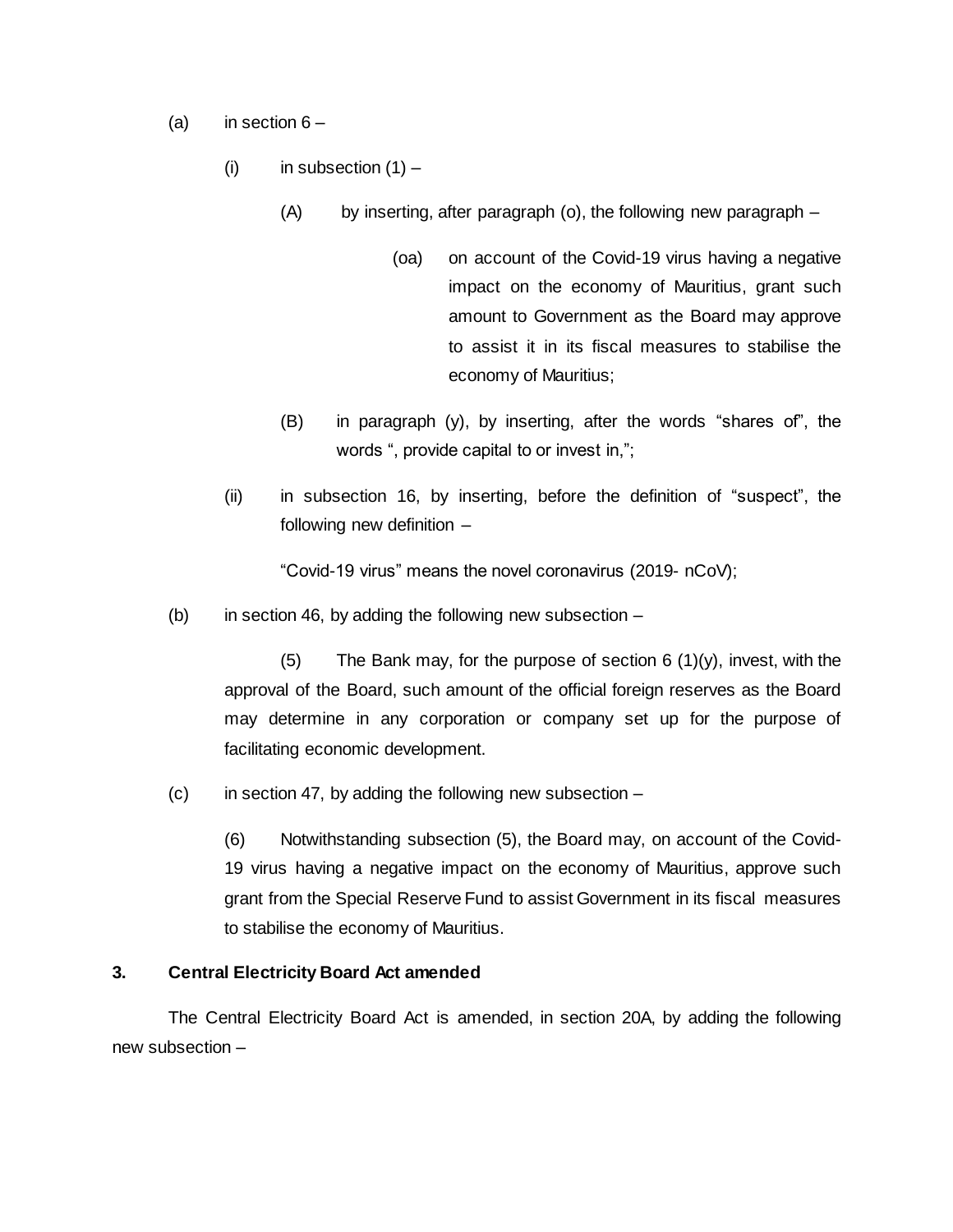(4) Where, pursuant to subsection (2), the time period of 20 days expires, or falls wholly or partly, during –

- (a) the COVID-19 period; or
- (b) such further period as may be prescribed after the COVID-19 period lapses,

no surcharge shall be imposed and the electricity supply shall not be disconnected, provided that the licence fee along with the electricity bill is paid not later than such period as may be prescribed.

### **4. Central Water Authority Act amended**

The Central Water Authority Act is amended, in section 21A, by adding the following new subsection –

(5) Where, pursuant to subsection (2), the time period of 21 days expires, or falls wholly or partly, during –

- (a) the COVID-19 period; or
- (b) such further period as may be prescribed after the COVID-19 period lapses,

no surcharge shall, notwithstanding subsection (3)(a), be imposed and the water supply shall not be disconnected, provided that the amount of fees, rates, charges or other duties that the person owed to the Waste Water Management Authority is paid not later than such period as may be prescribed.

# **5. Chemical Fertilisers Control Act amended**

The Chemical Fertilisers Control Act is amended –

- (a) in section  $8 -$ 
	- (i) by numbering the existing provision as subsection (1);
	- (ii) by adding the following new subsection –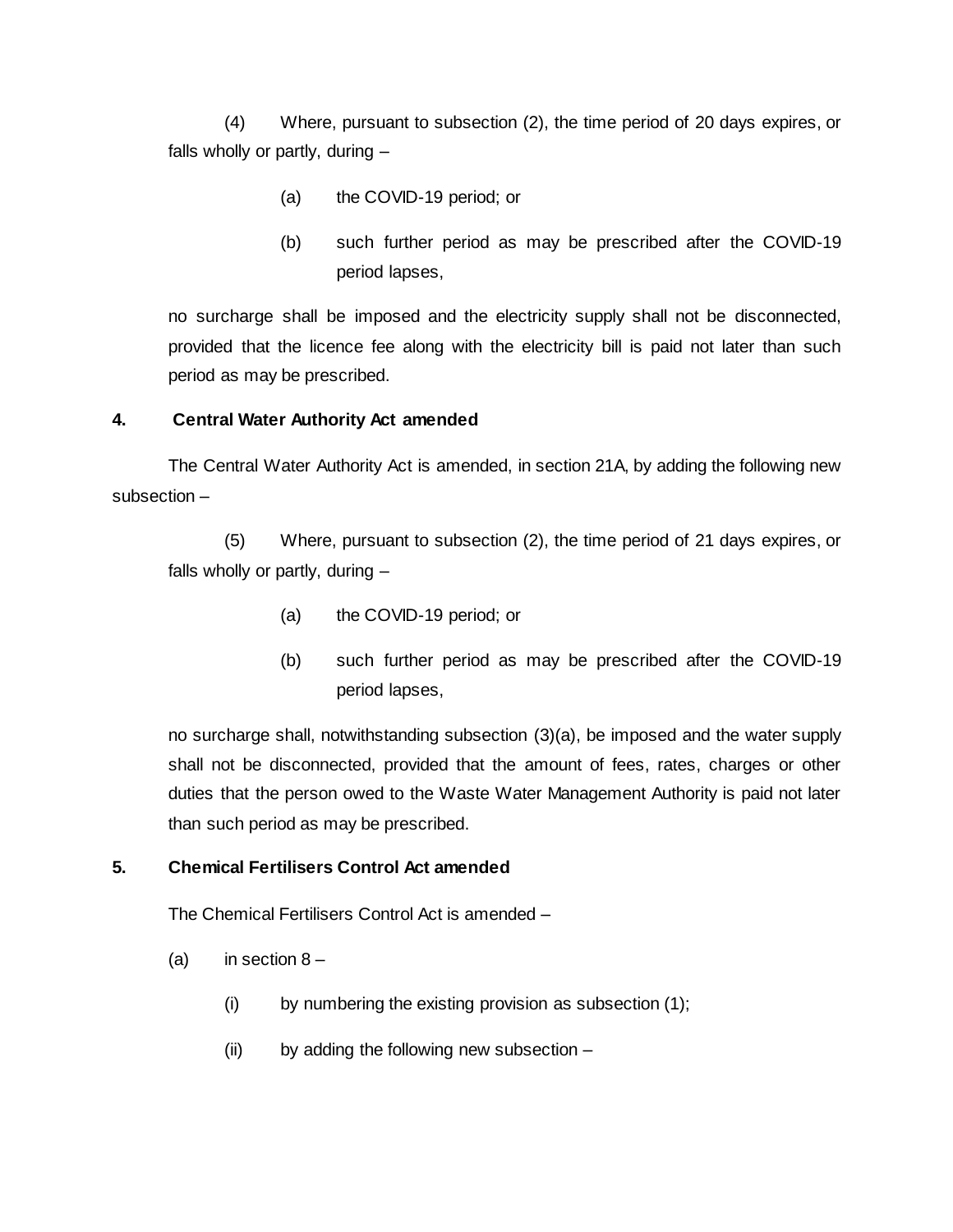(2) (a) The Permanent Secretary or his representative may enter into any premises where a licensee stores chemical fertilisers and take stock thereof.

(b) Where the Permanent Secretary or his representative reasonably believes that the licensee is withholding a stock of chemical fertilisers for the purpose of profiteering, he may seize the stock of chemical fertilisers.

(c) Any licensee who withholds a stock of chemical fertilisers for the purpose of profiteering shall commit an offence.

(b) in section 9, in subsection (2), by deleting the words "1, 000 rupees" and replacing them by the words "10, 000 rupees".

### **6. Civil Status Act amended**

The Civil Status Act is amended –

- (a) in section  $12 -$ 
	- (i) by inserting, after subsection (1), the following new subsection –

(1A) Where, pursuant to subsection (1)(a), the time period of 45 days to declare a birth expires during, or falls wholly or partly, during –

- (a) the COVID-19 period; or
- (b) a period of 30 days after the COVID-19 period lapses,

the declaration may, notwithstanding the time imposed, be made not later than such period as may be prescribed.

- (ii) in subsection (2), by inserting, after the words "45 days", the words "or within the period specified in subsection  $(1A)$ ";
- (b) in section 23, by adding the following new subsection –

(3) Where, pursuant to subsection (2), the time period of 3 months expires, or falls wholly or partly, during –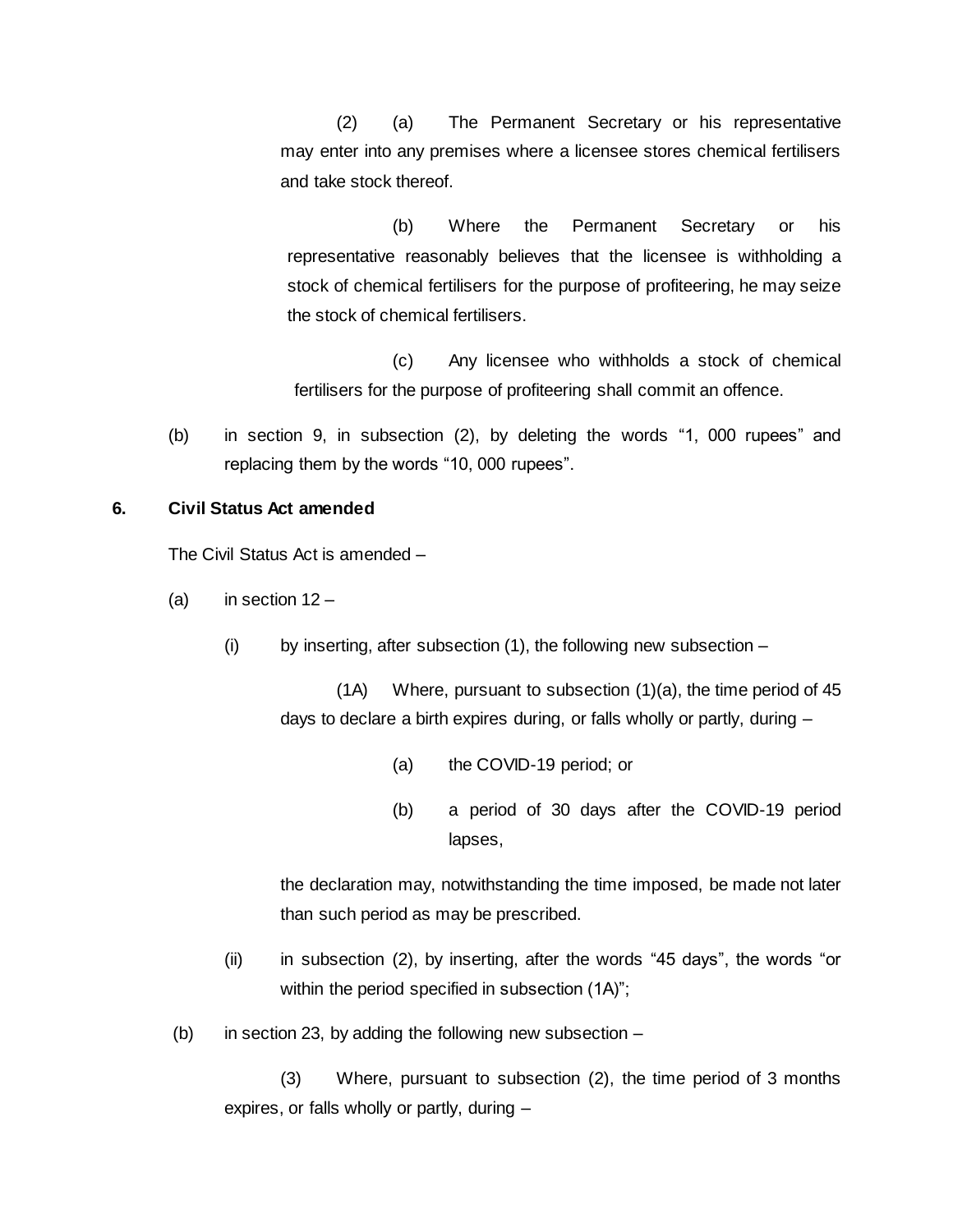- (a) the COVID-19 period, no new publication shall, notwithstanding the time imposed, be made provided that the marriage takes place not later than 2 months after the COVID-19 period lapses; or
- (b) a period of 30 days after the COVID-19 period lapses, no new publication shall, notwithstanding the time imposed, be made provided that the marriage takes place not later than 2 months after the 30 days period lapses.

### **7. Companies Act amended**

The Companies Act is amended –

(a) by inserting, after section 20, the following new section –

### **20A. Temporary measures during COVID-19 period**

(1) The Registrar may, during the COVID-19 period and such further period, as the Registrar may determine, after the COVID- 19 period lapses, issue such Practice Directions, guidelines or such other instructions as may be necessary for the proper administration of this Act.

(2) Any Practice Direction, guideline or other instruction issued under subsection (1) shall be published in the Gazette and shall remain in force unless amended or revoked by publication in the Gazette.

- (b) in section  $115 -$ 
	- (i) in subsection (1), by repealing paragraph (b) and replacing it by the following paragraph –
		- (b) after the balance sheet date of the company not later than 9 months, or not later than such further period as the Registrar may, after the COVID-19 period lapses, determine; and
	- (ii) by inserting, after subsection (1), the following new subsection –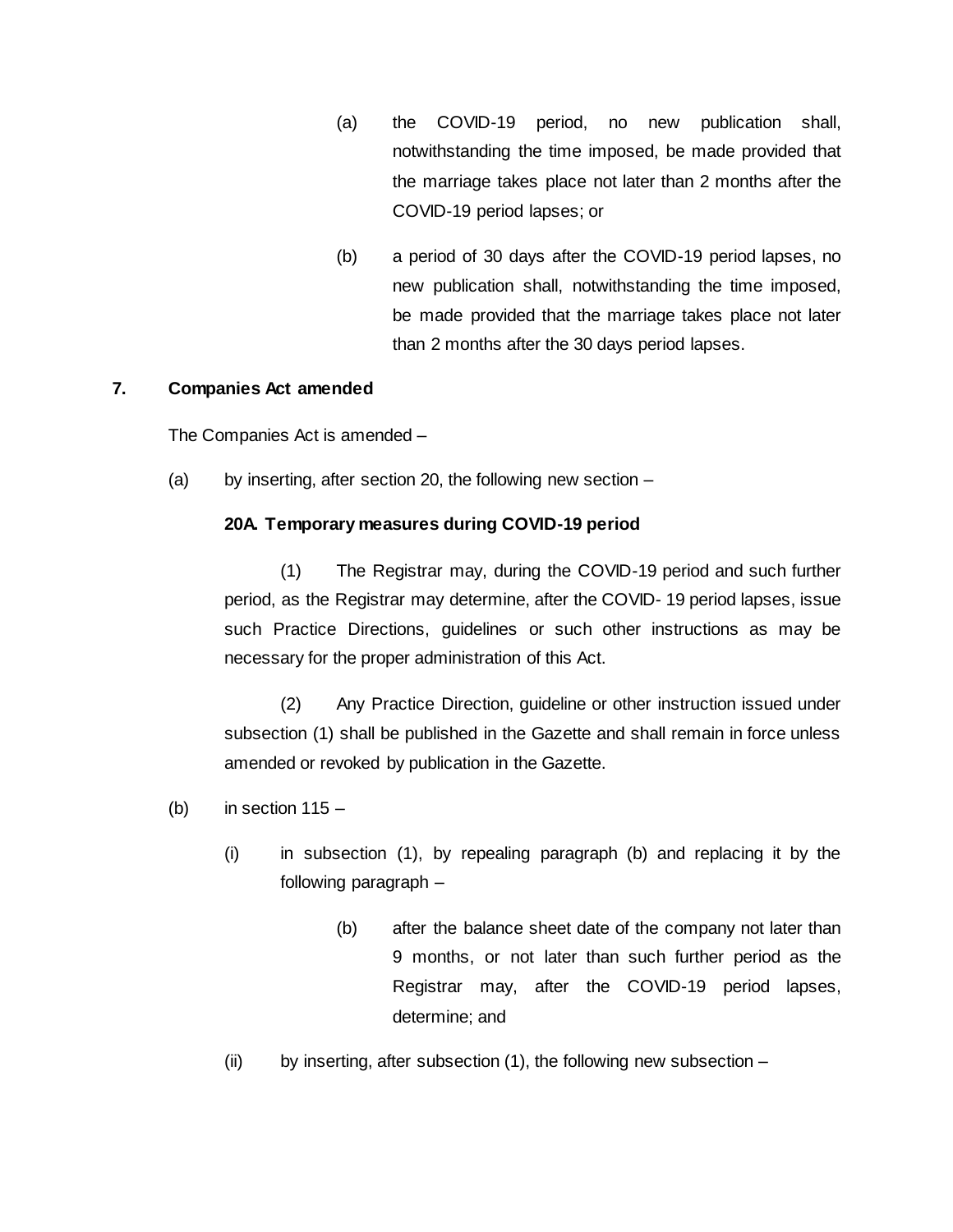(1A) (a) Subsection (1)(a) and (c) shall not apply during the COVID-19 period and such further period, as the Registrar may determine, after the COVID-19 period lapses.

(b) The Registrar may issue such Practice Directions as may be necessary to determine the manner in which a meeting is to be held during the COVID-19 period and such further period, as the Registrar may determine, after the COVID-19 period lapses.

 $(c)$  in section 162, by adding the following new subsection  $-\frac{1}{2}$ 

(5) This section shall not apply during the COVID-19 period and such further period, as the Registrar may determine, after the COVID-19 period lapses.

- (d) in section 210, in subsection (1), by deleting the words "6 months" and replacing them by the words "9 months or such further period, as the Registrar may determine, after the COVID-19 period lapses";
- (e) in section 215, in subsection (1), by deleting the words "28 days" and replacing them by the words "3 months or such further period, as the Registrar may determine, after the COVID-19 period lapses".

### **8. Consumer Protection (Price and Supplies Control) Act amended**

The Consumer Protection (Price and Supplies Control) Act is amended –

(a) in section 2, by inserting, in the appropriate alphabetical order, the following new definition –

"Fixed Penalty Notice" or "FPN" means a notice referred to in section 30A;

(b) by inserting, after section 30, the following new sections –

#### **30A. Fixed Penalty Notice**

(1) Where a person commits an offence specified in the Fifth Schedule, an authorised officer or police officer who detects the offence shall require the person to elect whether to accept a Fixed Penalty Notice (FPN) or for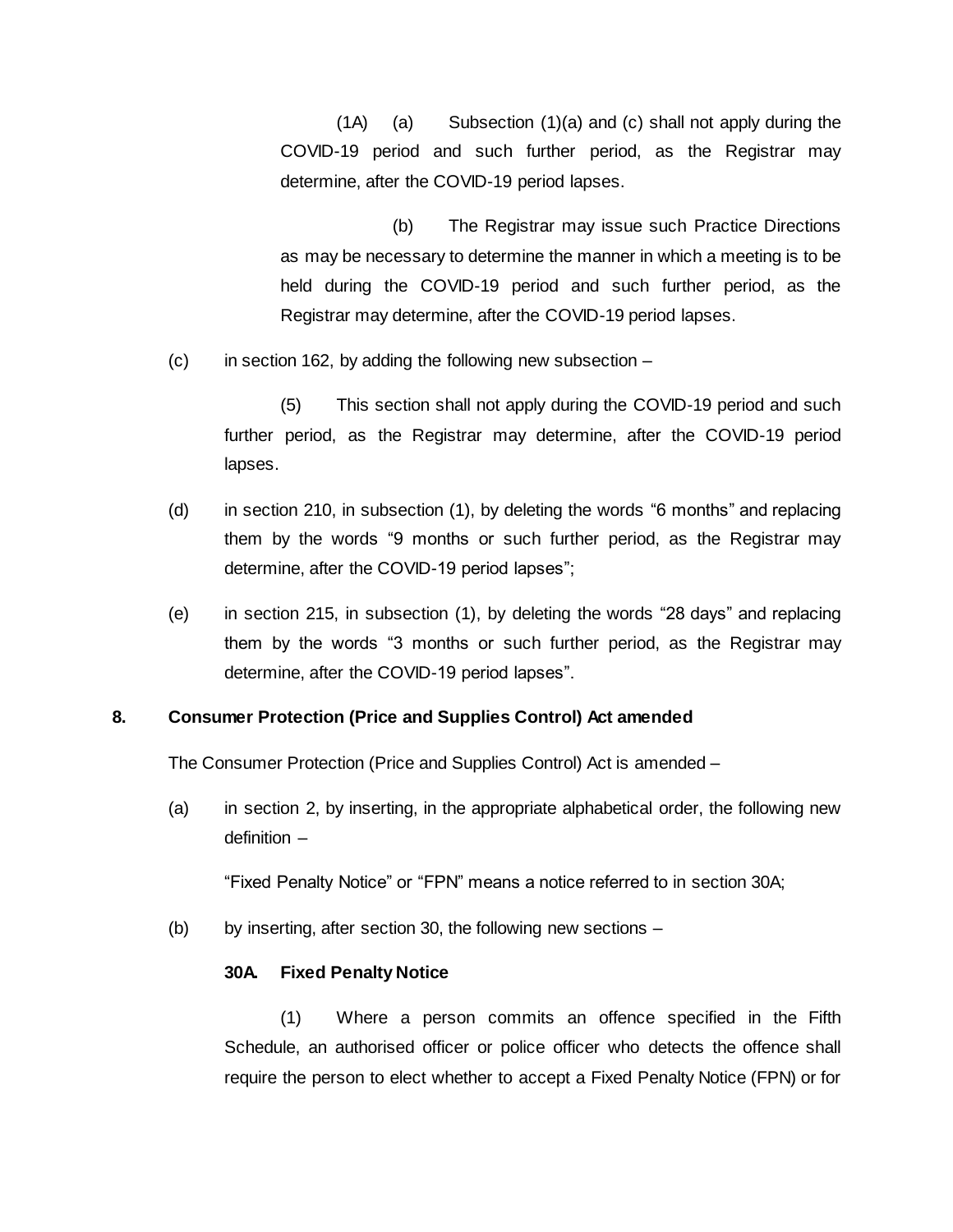the offence to be reported with a view to proceedings being taken against him before a Court.

(2) Where the person elects to accept an FPN pursuant to subsection (1), one copy of the FPN, in such form as may be prescribed and drawn up in quadruplicate, shall immediately be served on him, calling upon him to pay within 21 days such fine as may be prescribed at the appropriate District Court.

(3) The authorised officer or police officer who detects the offence shall –

- (a) forward one copy of the FPN to the Permanent Secretary or the Commissioner of Police, as the case may be;
- (b) forward one copy to the appropriate District Court; and
- (c) retain the fourth copy.

### **30B. Payment of fixed penalty**

(1) A person who elects to accept an FPN pursuant to section 30B shall, within 21 days –

- (a) attend the appropriate District Court specified in the FPN;
- (b) produce
	- (i) the FPN;
	- (ii) his National Identity Card; and
- (c) pay the fine specified in the FPN.

(2) On receipt of payment made under subsection (1), the District Court Officer shall fill in the relevant part of the FPN and, within 14 days of the date of payment, return the FPN to the authorised officer or police officer, as the case may be.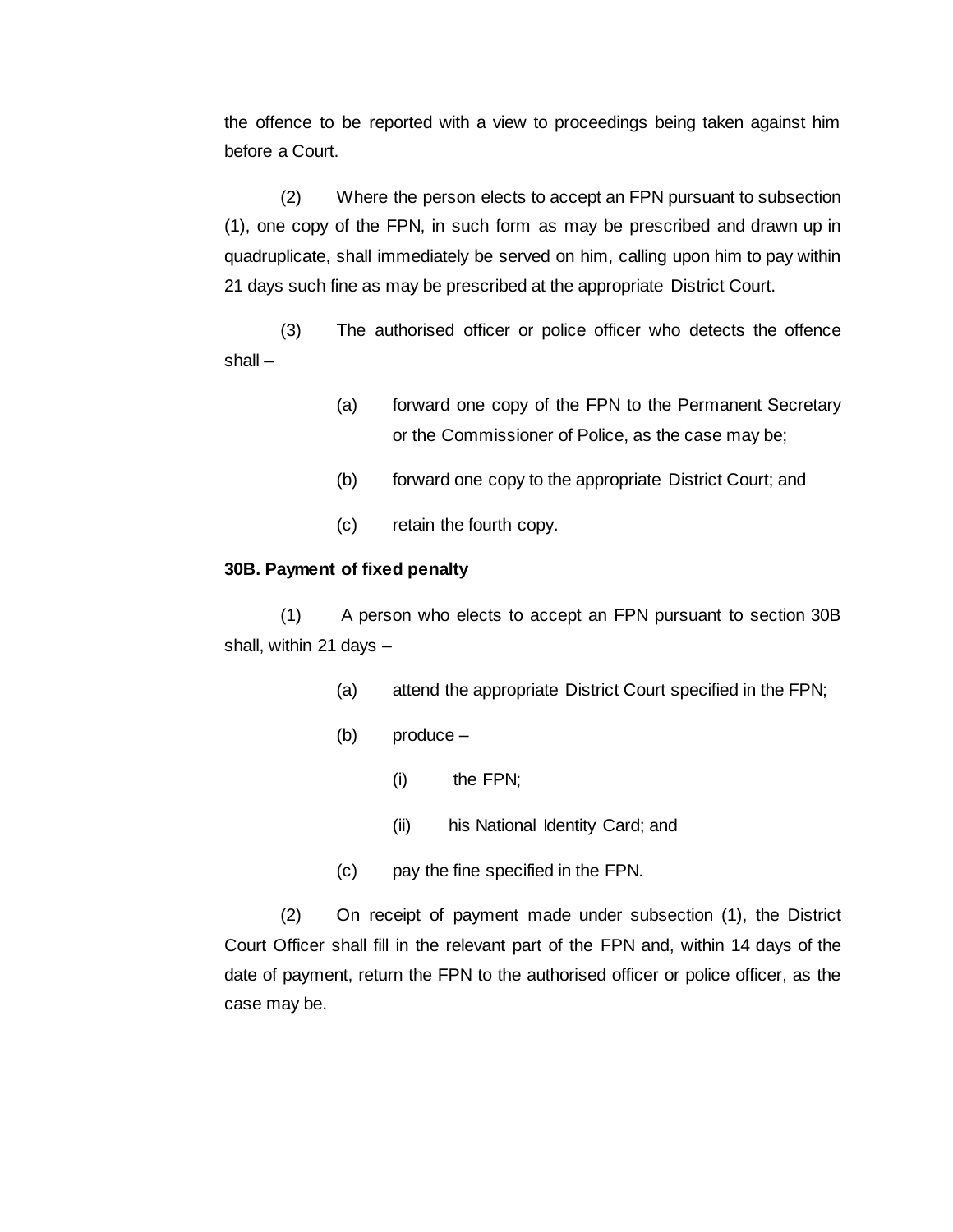### **30C. Non-payment of fixed penalty**

Where a person who has been served with an FPN under section 30A fails to pay the appropriate fine within the time limit mentioned in the FPN and criminal proceedings are instituted against him for the offence in respect of which he was served with the FPN, he shall, notwithstanding this Act or any other enactment, be liable, on conviction, to a fine which shall not be less than twice the fixed penalty in respect of that offence.

 $(c)$  in section 31, by inserting, after subsection  $(1)$ , the following new subsection –

(1A) The Permanent Secretary may, in respect of the commission of an offence specified in the Fifth Schedule apply for the suspension of the trade licence for a period not exceeding one month.

- (d) in section 35, in subsection  $(2)(a)$ , by adding the following new paragraph
	- (x) anything which by this Act may or is to be prescribed;
- (e) by adding the Fifth Schedule set out in the First Schedule to this Act.

### **9. Courts Act amended**

The Courts Act is amended, in Part VI –

(a) by inserting, after section 197F, the following new sections –

# **197G. Judicial services during COVID-19 period**

The Chief Justice may –

- (a) during the COVID-19 period, determine that such judicial services as he deems essential shall be provided by any Court;
- (b) during such further period, as the Chief Justice deems necessary, after the COVID-19 period lapses, determine, in addition to the judicial services referred to in paragraph (a), that such further judicial services as he deems essential shall be provided by any Court.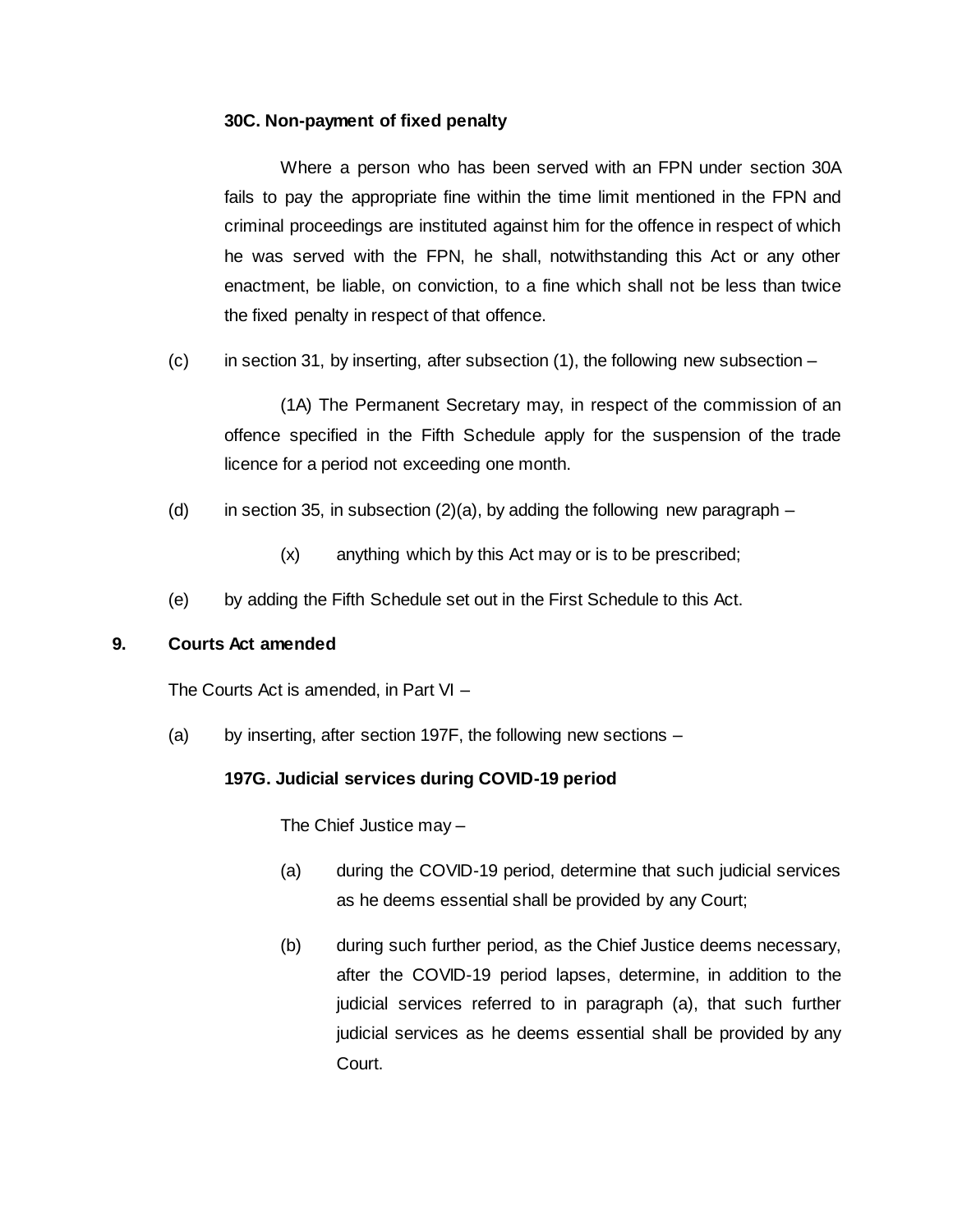### **197H. Practice and procedure before any Court during COVID-19 period**

(1) Notwithstanding this Act and any other enactment, but without prejudice to section 201, the Chief Justice may make such rules to regulate the practice and procedure before any Court as he considers appropriate during the COVID-19 period and such further period referred to in section 197G.

(2) The Court may, in addition to the rules made by the Chief Justice under subsection (1) –

- (a) limit the number of persons who may be present in chambers or in a courtroom; or
- (b) call or hear a matter remotely by means of a telephonic, an electronic or any other communication facility as the Chief Justice may approve in writing.
- (b) in section 201, by deleting the words "the Supreme Court" and replacing them by the words "any Court".

# **10. Criminal Code amended**

The Criminal Code is amended –

- (a) in section 4, in paragraph (b), by deleting the words "5,000 rupees" and replacing them by the words "10,000 rupees";
- (b) in section  $5 -$ 
	- (i) in paragraph (a), by deleting the words "10 days" and replacing them by the words "30 days";
	- (ii) in paragraph (b), by deleting the words "5,000 rupees" and replacing them by the words "10,000 rupees";
- (c) in section  $6 -$ 
	- (i) in paragraph (a), by deleting the words "10 days" and replacing them by the words "30 days";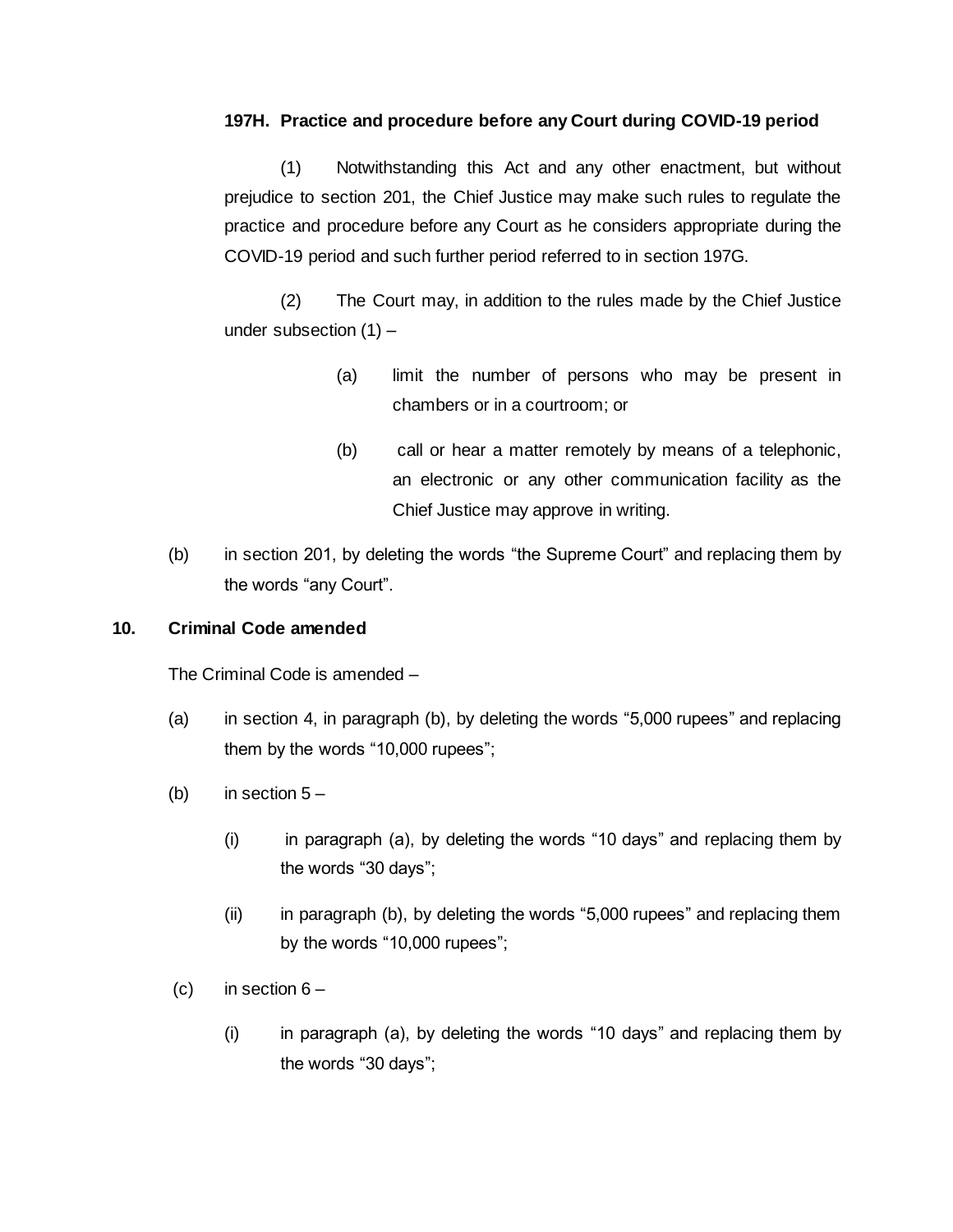- (ii) in paragraph (b), by deleting the words "5,000 rupees" and replacing them by the words "10,000 rupees";
- (d) in section 378, by deleting the words "1,000 rupees" and replacing them by the words "3,000 rupees";
- (e) in section 382, by deleting the words "2,000 rupees" and "4 days" and replacing them by the words "5,000 rupees" and "10 days", respectively;
- $(f)$  in section 385
	- (i) by deleting the words "3,000 rupees" and "10 days" and replacing them by the words "5,000 rupees" and "30 days", respectively;
	- (ii) by adding the following new paragraph, the full stop at the end of paragraph (s) being deleted and replaced by a semi- colon –
		- (t) any person who spits in a public place.

### **11. Customs Act amended**

The Customs Act is amended –

- (a) in section 9A, in subsection (3)(b), by deleting the words "7 working days" and replacing them by the words "16 working days";
- (b) in section 76
	- $(i)$  by numbering the existing provision as subsection  $(1)$ ;
	- (ii) by adding the following new subsection
		- (2) Notwithstanding subsection (1)(c), goods may be warehoused from their date of entry for a period of 36 months, for goods entered during the period starting on 2 November 2019 and ending on 31 December 2020.

# **12. Customs Tariff Act amended**

The Customs Tariff Act is amended, in the First Schedule, in Part I –

(a) by deleting H.S. Code 3808.94.00 and its corresponding entries;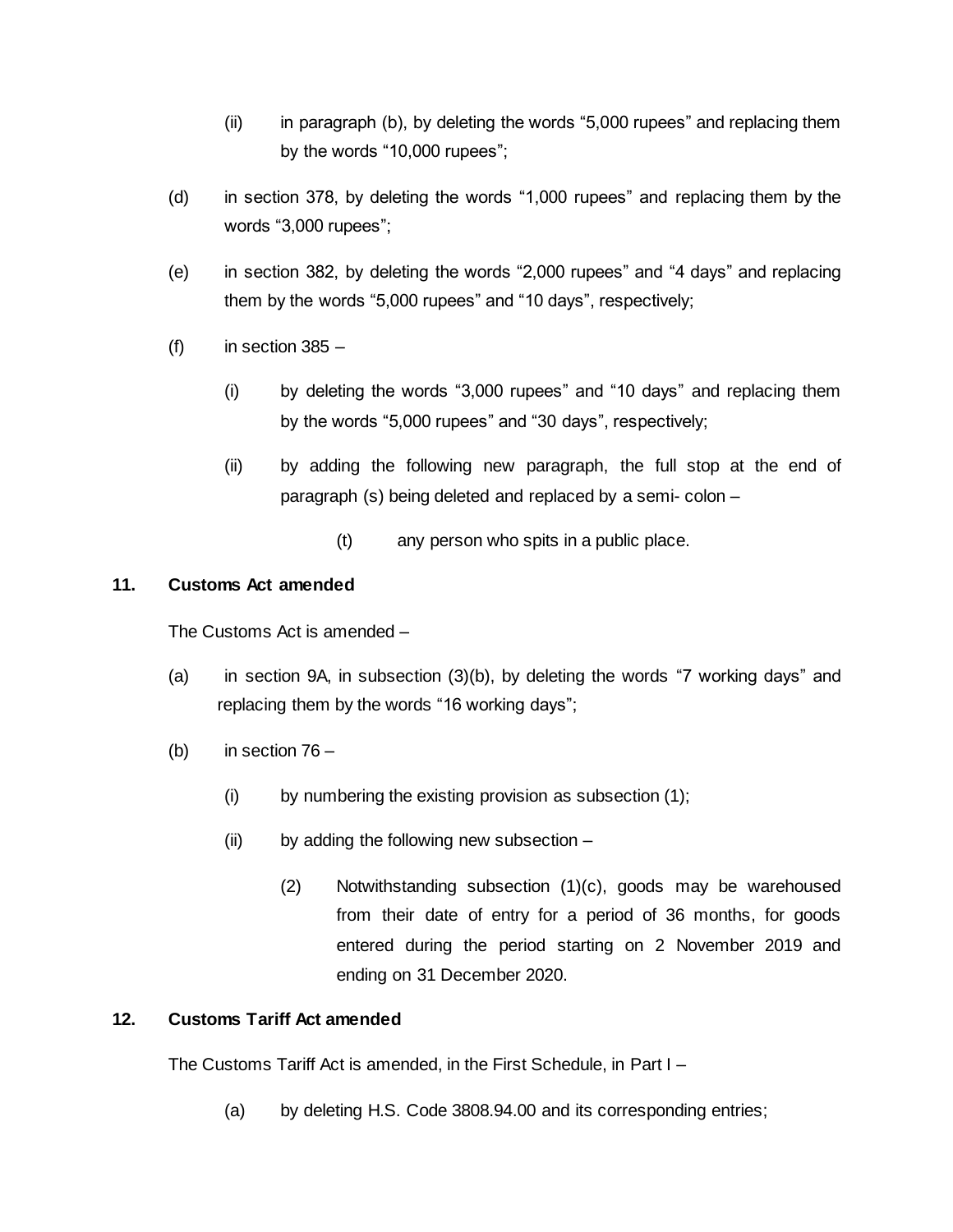(b) by inserting, in the appropriate numerical order, the H.S. Codes and their corresponding entries specified in the Second Schedule to this Act.

### **13. Data Protection Act 2017 amended**

The Data Protection Act 2017 is amended, in section 44, in subsection (1), by adding the following new paragraph, the full stop at the end of paragraph (e) being deleted and replaced by the words "; or" and the word "or" at the end of paragraph (d) being deleted –

> (f) issue of any licence, permit or authorisation during the COVID-19 period.

### **14. Education Act amended**

The Education Act is amended –

- (a) in section  $36 -$ 
	- (i) in the heading, by deleting the word "**schools**" and replacing it by the words "**educational institutions**";
	- (ii) by numbering the existing provision as subsection (1);
	- (iii) in the newly numbered subsection (1), by deleting the word "school" and replacing it by the words "educational institution";
	- (iv) by adding the following new subsection –

(2) Any closure, in case of infectious diseases occurring in epidemic forms, shall not be limited to the epidemic period but may extend to such further period, as the Minister may determine.

(b) by inserting, after section 36, the following new section  $-$ 

### **36A. Distance education during temporary closure**

(1) Where the Minister makes an order section 36, the Minister may, during the temporary closure or for such further period as may be necessary, order any educational institution to provide distance education and online learning programmes, including broadcast lessons.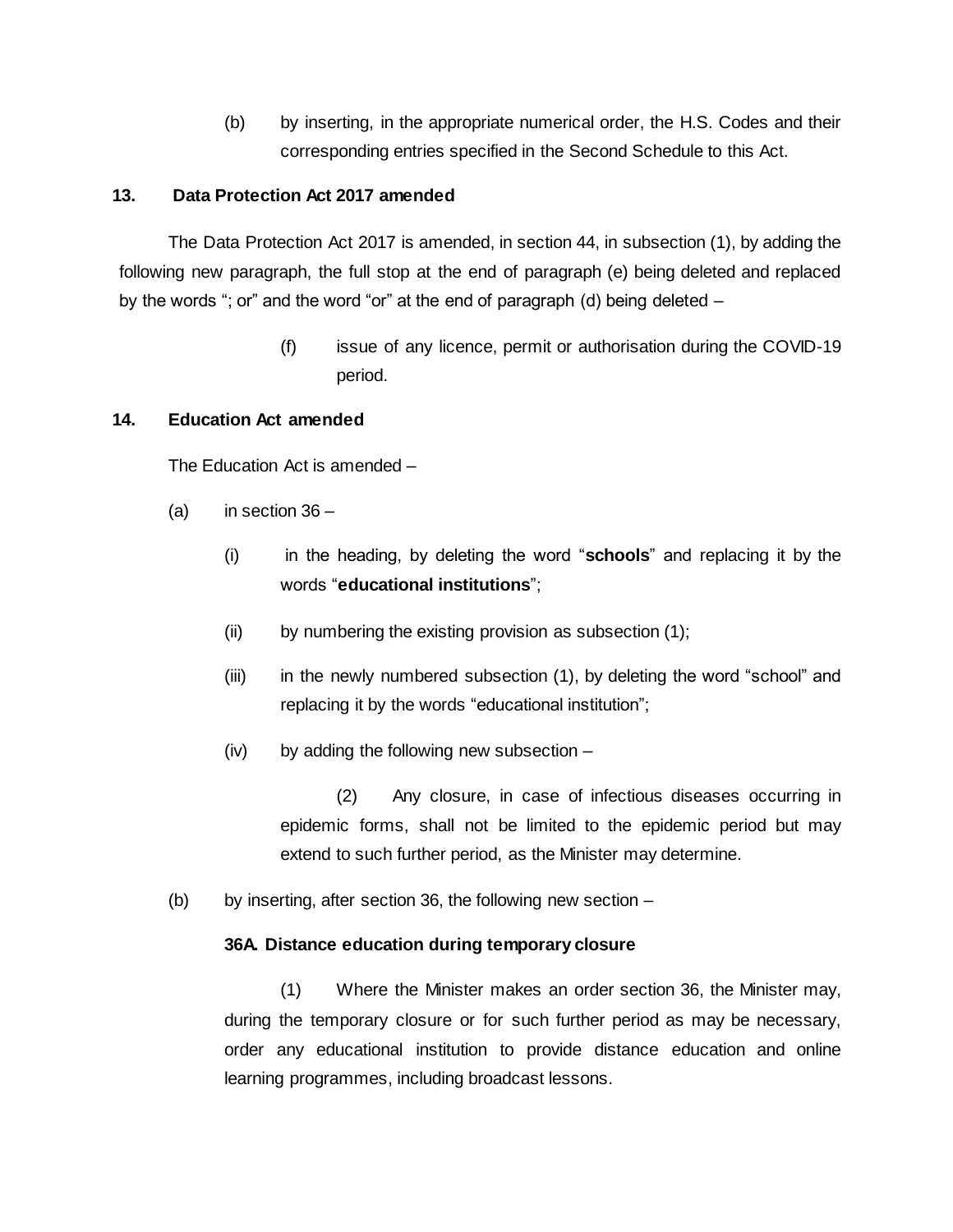- (2) Where an order is made under subsection (1)
	- (a) the teaching staff and other personnel of the educational institutions shall be required to engage in, produce and conduct, distance education and online learning programmes, including broadcast lessons; and
	- (b) the employees of the Ministry, and of any of its statutory bodies as may be designated, shall be required to contribute to, administer, monitor and supervise the conduct of such programmes.

(3) Any person who, without reasonable excuse, fails to comply with any requirement under subsection (2) –

- (a) shall be deemed to be in breach of his contract of employment; and
- (b) may be liable to disciplinary proceedings.
- $(4)$  In this Part –

"distance education" means the delivery of educational programmes remotely to learners through the use of a variety of technological means as a complement or an alternative to face to face learning;

"educational institution" means a school or an institution in the preprimary, primary, secondary, technical and vocational, Special Education Needs and tertiary sub-sectors of education;

"statutory bodies" includes, but is not limited to, the Mauritius Institute of Education, the Mahatma Gandhi Institute and the Open University of Mauritius.

- $(c)$  in section  $38 -$ 
	- (i) in subsection  $(1)$  –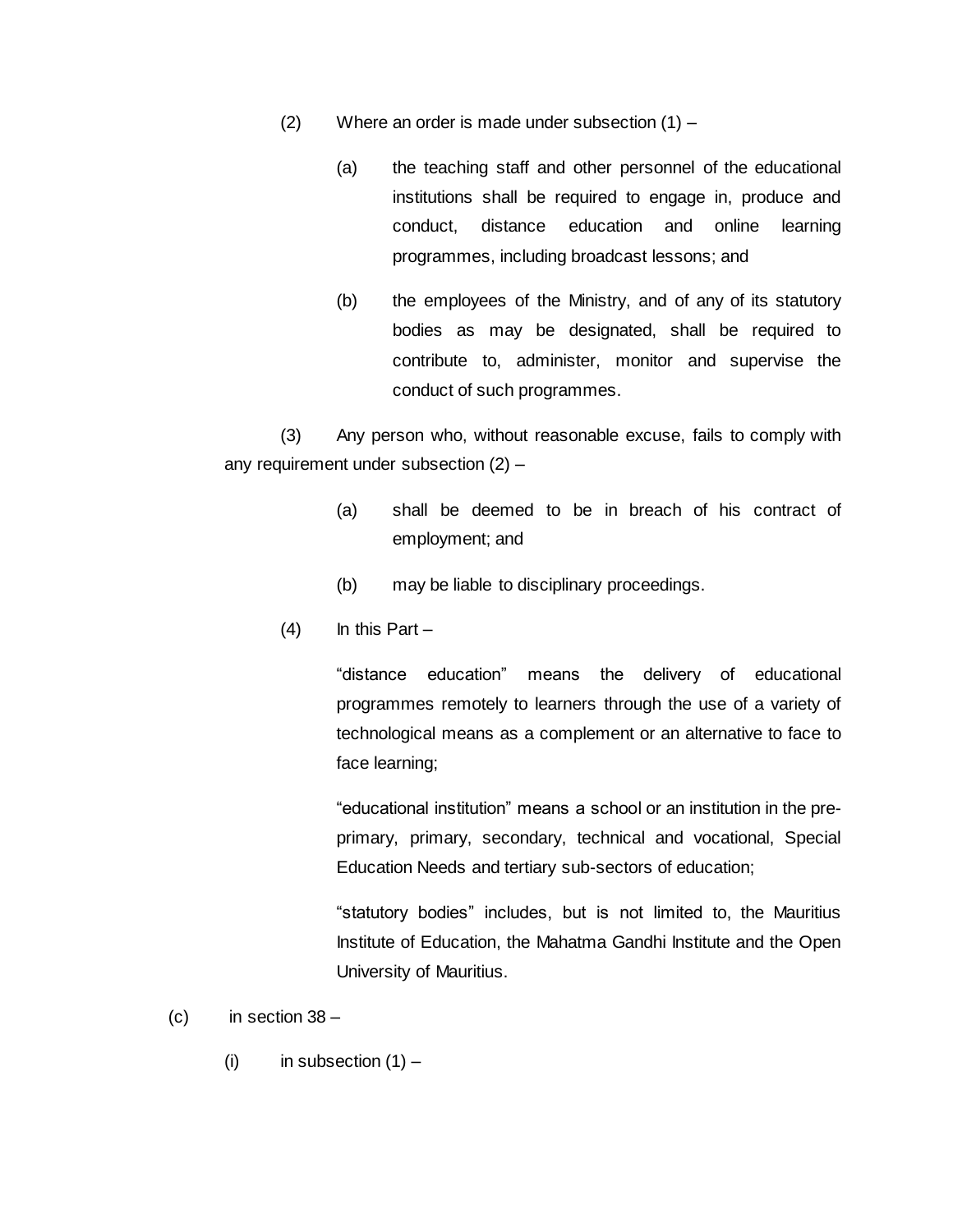- (A) by repealing paragraph (b) and replacing it by the following paragraph –
	- (b) the structure, hygienic character, proper sanitation and disinfection of educational institutions, and for inspection in this respect;
- (B) by repealing paragraph (i) and replacing it by the following paragraph –
	- (i) the control of instruction given in educational institutions, methods of instruction, including but not limited to, face to face learning, distance education, online learning or a combination thereof, hours of instruction and the size of classes;
- (C) by repealing paragraph (j) and replacing it by the following paragraph –
	- (j) school admissions, student intake, withdrawal and age limits";
- (D) by repealing paragraph (l) and replacing it by the following paragraph –
	- (l) eligibility requirements and awards of scholarships;
- (E) by adding the following new paragraphs, the full stop at the end of paragraph (o) being deleted and replaced by a semicolon and the word "and" at the end of paragraph (a) being deleted –
	- (p) social and physical distancing at educational institutions to be applied as a result of infectious diseases occurring in epidemic forms;
	- (q) the attendance of non-teaching staff during any period of temporary closure under this Part and for any further period;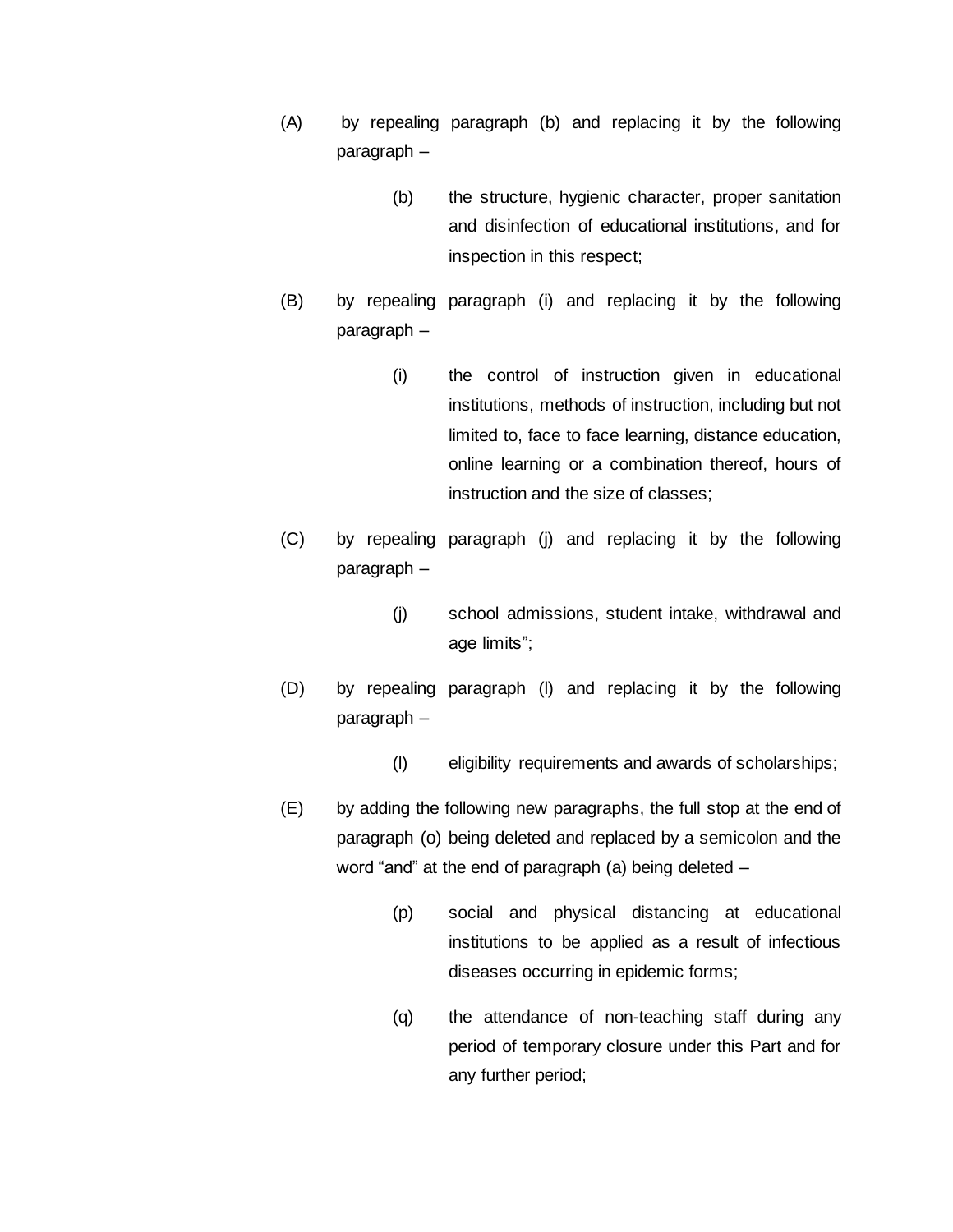- (r) the dispensing of distance education and online learning programmes through the use of relevant technologies involving the participation of teaching staff either from school or their residence or at any approved location, on such terms and conditions as may be necessary;
- (s) the confinement of students at their residence during any period of school closure, and for such period and at such times as may be determined;
- (t) the keeping and the management of a register containing the contact details, including the mobile phone numbers of school staff, of Managers of secondary schools and of the responsible parties for students, to be used for the purpose of distance education and online learning or for any other educational purpose, as may be required.
- (ii) in subsection (2), by deleting the words "1,000 rupees" and replacing them by the words "25,000 rupees";
- (d) in section  $39 -$ 
	- (i) in paragraph (d), by deleting the words "examinations" and replacing them by the words "examinations and cancellation and rescheduling of assessments and examinations";
	- (ii) in paragraph (f), by deleting the words "public funds" and replacing them by the words "public funds and any review of such time-table and curricula";
	- (iii) in paragraph (k), by deleting the words "in schools" and replacing them by the words "in schools and any review thereof";
	- (iv) by adding the following new paragraph, the full stop at the end of paragraph (l) being deleted and replaced by a semicolon –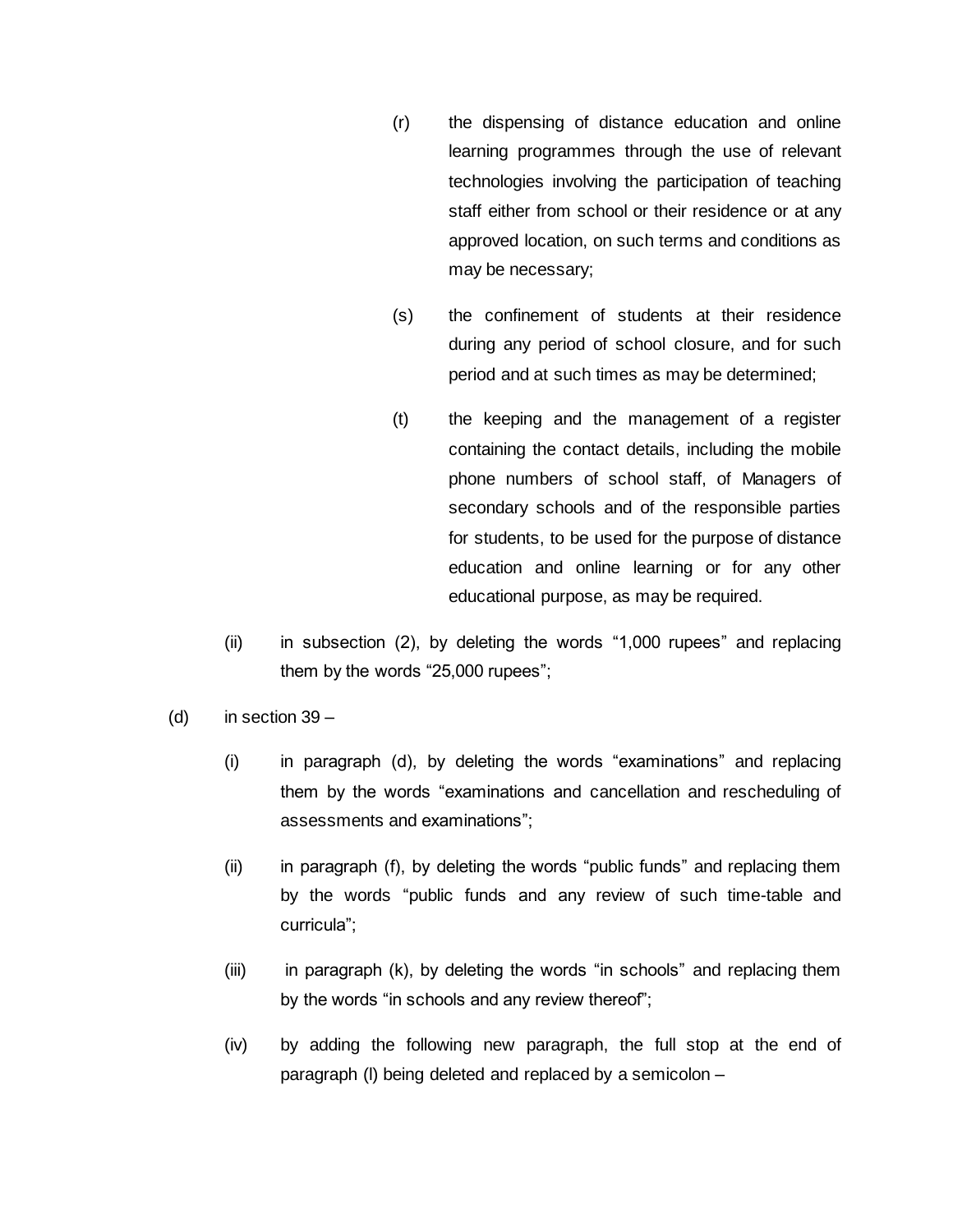(m) the conduct of distance education and online learning programme, including broadcast lessons".

#### **15. Employment Relations Act amended**

The Employment Relations Act is amended –

(a) in section 70, by adding the following new subsection  $-$ 

(4) Subject to section 65 and notwithstanding section 69 (1), where a labour dispute is reported to the President of the Commission, during the COVID-19 period or such further period as may be prescribed, by or on behalf of any party to the dispute in any service industry specified in Part I of the Third Schedule, or such a labour dispute is pending before the Commission on the commencement of this subsection, the President shall forthwith refer the dispute to the Tribunal and the Tribunal shall, within 30 days of the referral, enquire into the dispute and make an award thereon.

- (b) in section 72, in subsection  $(1)(e)$ , by deleting the words "70  $(1)$  and  $(3)$ ," and replacing by the words "70 $(1)$ ,  $(3)$  and  $(4)$ ";
- $(c)$  in section 77, in subsection  $(1)(c)$ , by deleting the words "section 70  $(3)$ " and replacing them by the words "section 70 (3) and (4)";
- (d) in section 81, in subsection (1), by deleting the words "Third Schedule" and replacing them by the words "Part II of the Third Schedule";
- (e) by repealing the Third Schedule and replacing it by the Third Schedule set out in the Third Schedule to this Act.

### **16. Environment Protection Act amended**

The Environment Protection Act is amended –

(a) by inserting, after section 28A, the following new section –

### **28B. Temporary measures during COVID-19 period**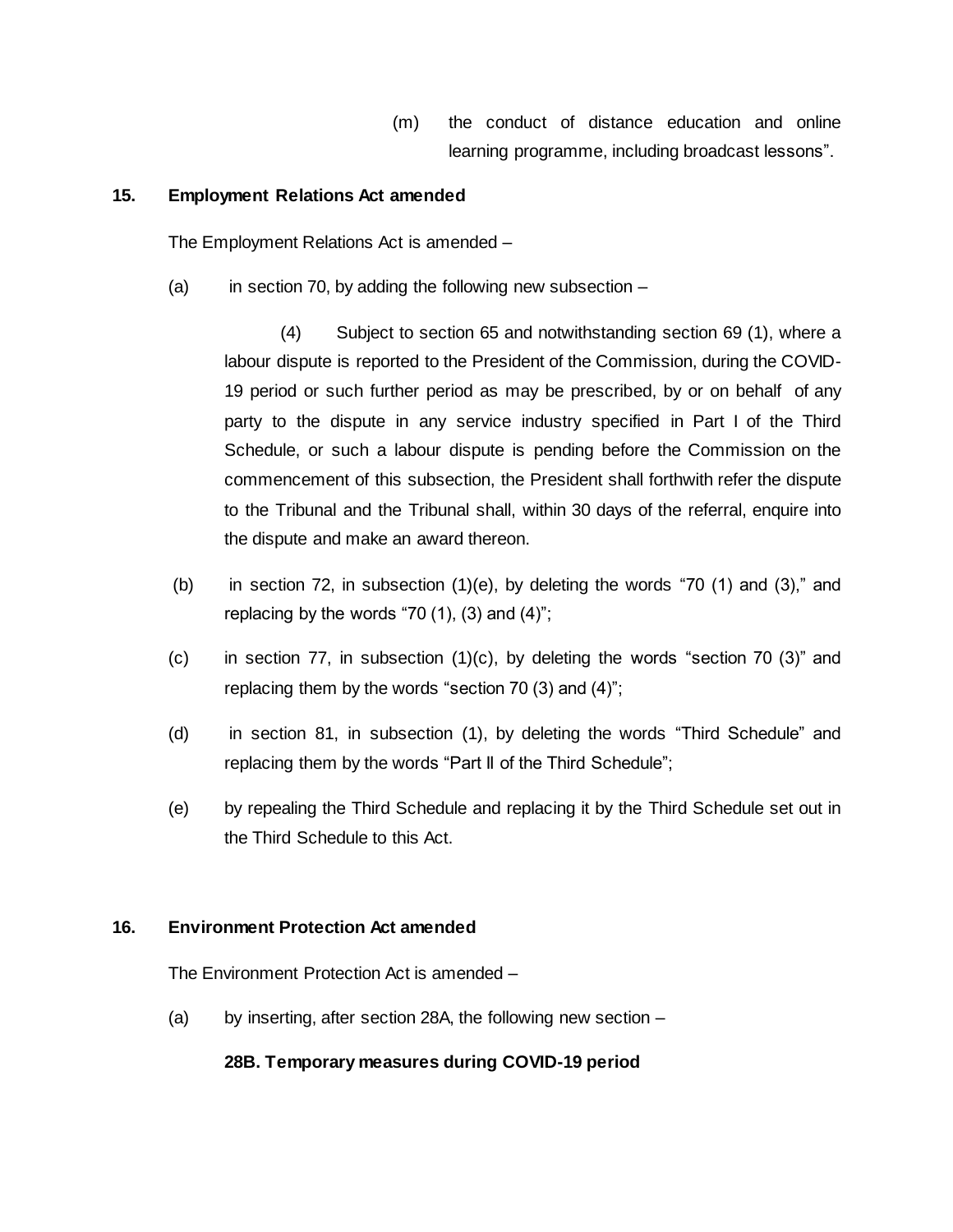(1) Where, under this Act, a time is imposed on a person to do or refrain from doing any other act or thing and the time for doing or refraining from doing that other act or thing expires, or falls wholly or partly, during –

- (a) the COVID-19 period, the person may, notwithstanding the time imposed, do or refrain from doing that other act or thing not later than 30 days after the COVID-19 period lapses or not later than such further period as may be prescribed; or
- (b) a period of 21 days after the COVID-19 period lapses, the person may, notwithstanding the time imposed, do or refrain from doing that other act or thing not later than 30 days after the period of 21 days lapses or not later than such further period as may be prescribed.
- (2) Where, under this Part, an EIA licence expires during
	- (a) the COVID-19 period, the licence shall, notwithstanding the time imposed, be deemed not to have expired and shall remain valid for a period of 30 days after the COVID-19 period lapses or for such further period as may be prescribed; or
	- (b) a period of 21 days after the COVID-19 period lapses, be deemed not to have expired and shall remain valid for a period of 30 days after the period of 21 days lapses or for such further period as may be prescribed.
- (b) in section 66, by inserting, after subsection  $(2)$ , the following new subsection  $-$

(2A) Subsection (2) shall, for the period starting 1 March 2020 and ending 31 December 2020, or for such further period as may be prescribed, not apply to  $a -$ 

- (a) hotel; and
- (b) guest house or tourist residence of more than 4 bedrooms.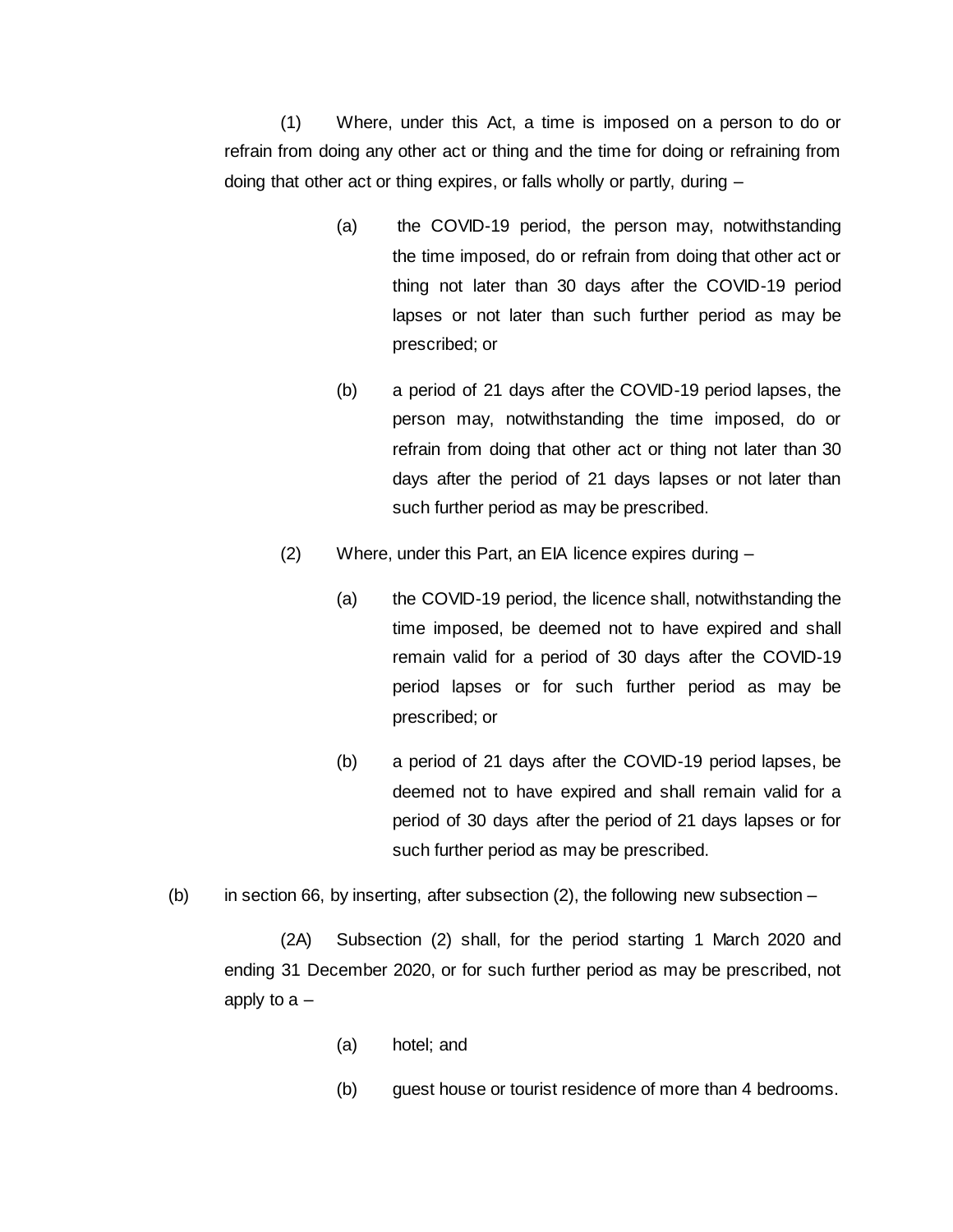(c) in the Fifth Schedule, in Part A, in item 22, by deleting the figure "5000" and replacing it by the figure "15,000".

### **17. Finance and Audit Act amended**

The Finance and Audit Act is amended, in section 6, in subsection (3), by deleting the words "3,500 million rupees" and replacing them by the words "15,000 million rupees".

### **18. Financial Reporting Act amended**

The Financial Reporting Act is amended, in section 77, in subsection (2), by inserting, after the words "or record", the words "whether in electronic form or not".

### **19. Financial Services Act amended**

The Financial Services Act is amended, in section 8, by inserting, after subsection (6), the following new subsection –

- $(6A)$  (a) A meeting of the Board may be held either  $-$ 
	- (i) by a number of the members who constitute a quorum, being assembled together at the place, date and time appointed for the meeting; or
	- (ii) by means of audio, or audio and visual, communication by which all the members participating and constituting a quorum can simultaneously hear each other throughout the meeting.

(b) A resolution in writing, signed or assented to by all members then entitled to receive notice of a meeting, shall be as valid and effective as if it had been passed at a meeting duly convened and held.

(c) Any such resolution may consist of several documents, including facsimile, electronic mail or other similar means of communication, each signed or assented to by one or more members.

# **20. Foundations Act amended**

The Foundations Act is amended, by inserting, after section 50A, the following new section –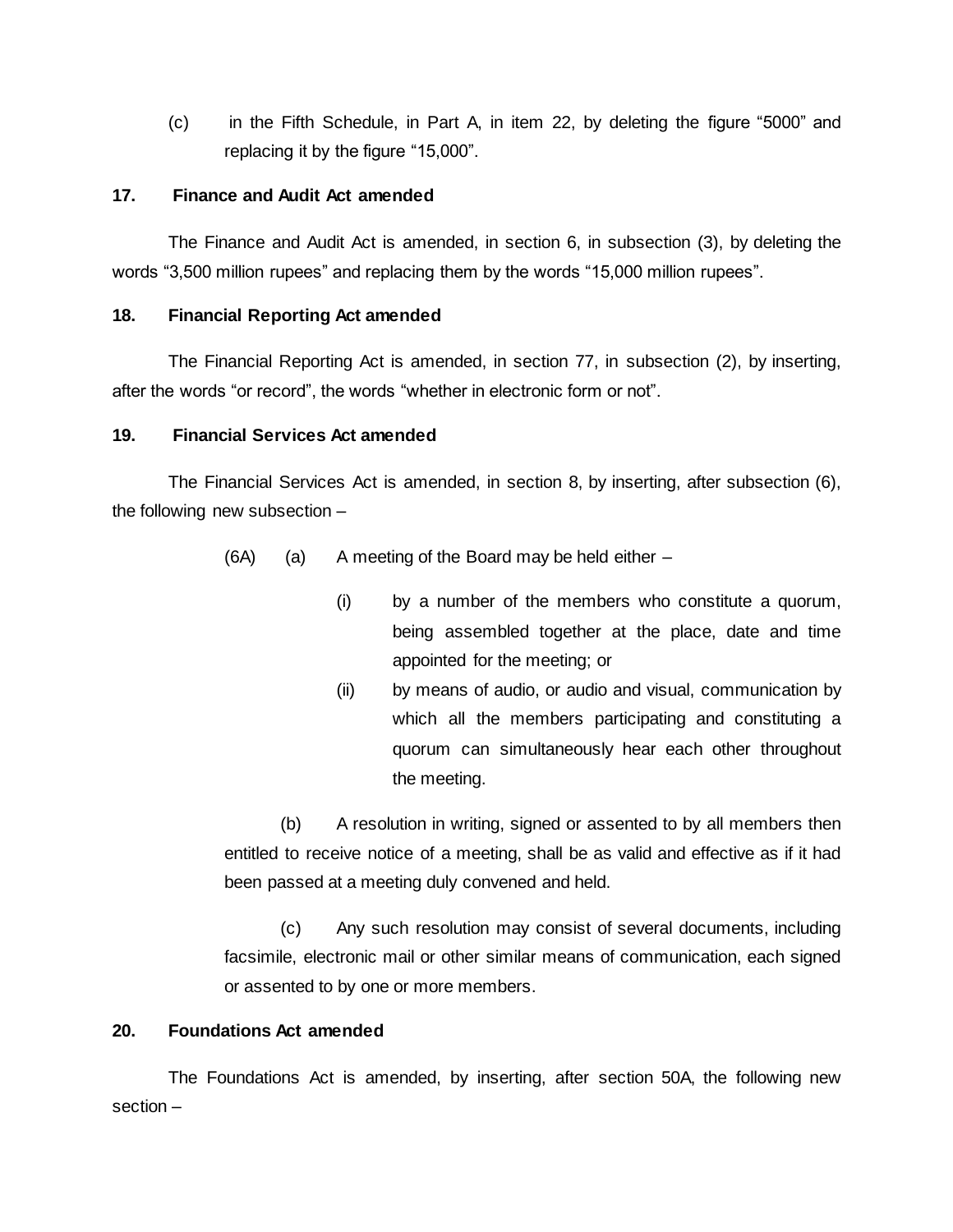### **50B. Temporary measures during COVID-19 period**

(1) The Registrar may, during the COVID-19 period and such further period, as the Registrar may determine, after the COVID-19 period lapses, issue such practice directions, guidelines or such other instructions as may be necessary for the proper administration of this Act.

(2) Any practice direction, guideline or other instruction issued under subsection (1) shall be published in the Gazette and shall remain in force unless amended or revoked by publication in the Gazette.

### **21. Freeport Act amended**

The Freeport Act is amended, in section 7 –

- (a) in subsection  $(3)$ 
	- $(i)$  in paragraph  $(a)$ , by adding the following new subparagraph, the full stop at the end of subparagraph (iv) being deleted and replaced by a semicolon –
		- (v) authorise, notwithstanding item 1 of the Second Schedule, a private freeport developer, during the COVID-19 period and such further period as may be prescribed after the COVID-19 period lapses, to provide warehousing facilities for the storage of goods, which have been cleared from Customs under the Customs Act, in a freeport zone to any person;
	- (ii) by inserting, after paragraph (aa), the following new paragraph –

(aaa) Notwithstanding paragraph (aa)(ii), any goods referred to in paragraph (a)(i) shall be stored for a maximum period not exceeding 36 months where the goods are entered during the period starting on 1 October 2018 and ending on 31 December 2020.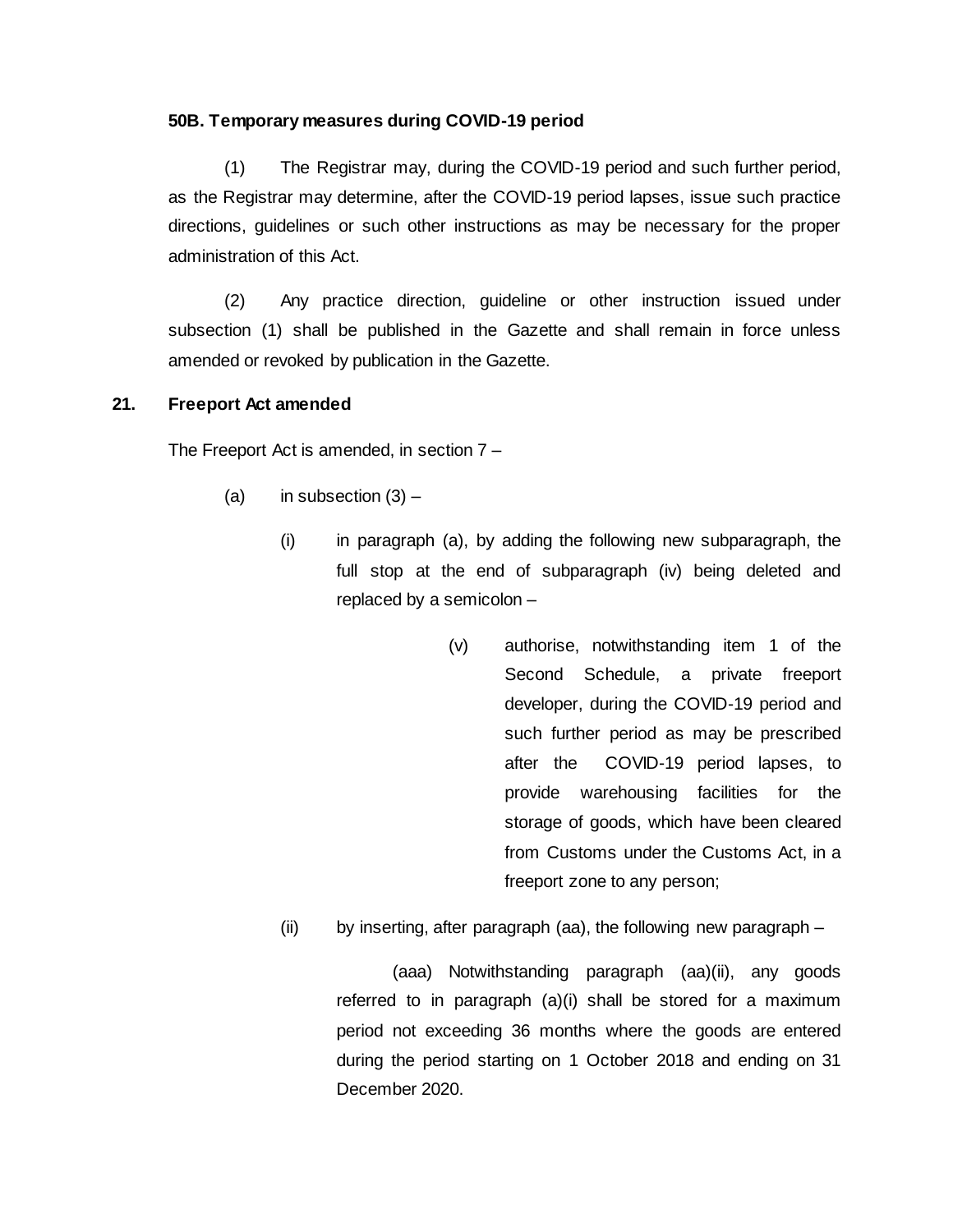- (b) in the Third Schedule, by adding the following new item and its corresponding entries –
	- **6.** Authorisation to a private freeport developer to provide warehousing facilities for storage of goods to any person under section  $7(3)(a)(v)$ 3,000 per enterprise 4, 500 per enterprise

#### **22. Gambling Regulatory Authority Act amended**

The Gambling Regulatory Authority Act is amended –

- (a) in section  $7 -$ 
	- (i) in subsection (1), by inserting, after paragraph (a), the following new paragraph –
		- (aa) extend, during the COVID-19 period, the validity of any licence for such period and on such terms and conditions as the Board may determine;
	- (ii) by inserting, after subsection (1), the following new subsection –

(1A) (a) The Authority may, during the COVID-19 period, direct any licensee to temporarily cease its operations.

(b) Where, pursuant to paragraph (a), a licensee ceases its operations, no licence fee shall be payable for the period of cessation of operation and the licence fee already paid for that period shall be deducted from the licence fee payable in a subsequent year.

(b) in section 114, by adding the following new subsection –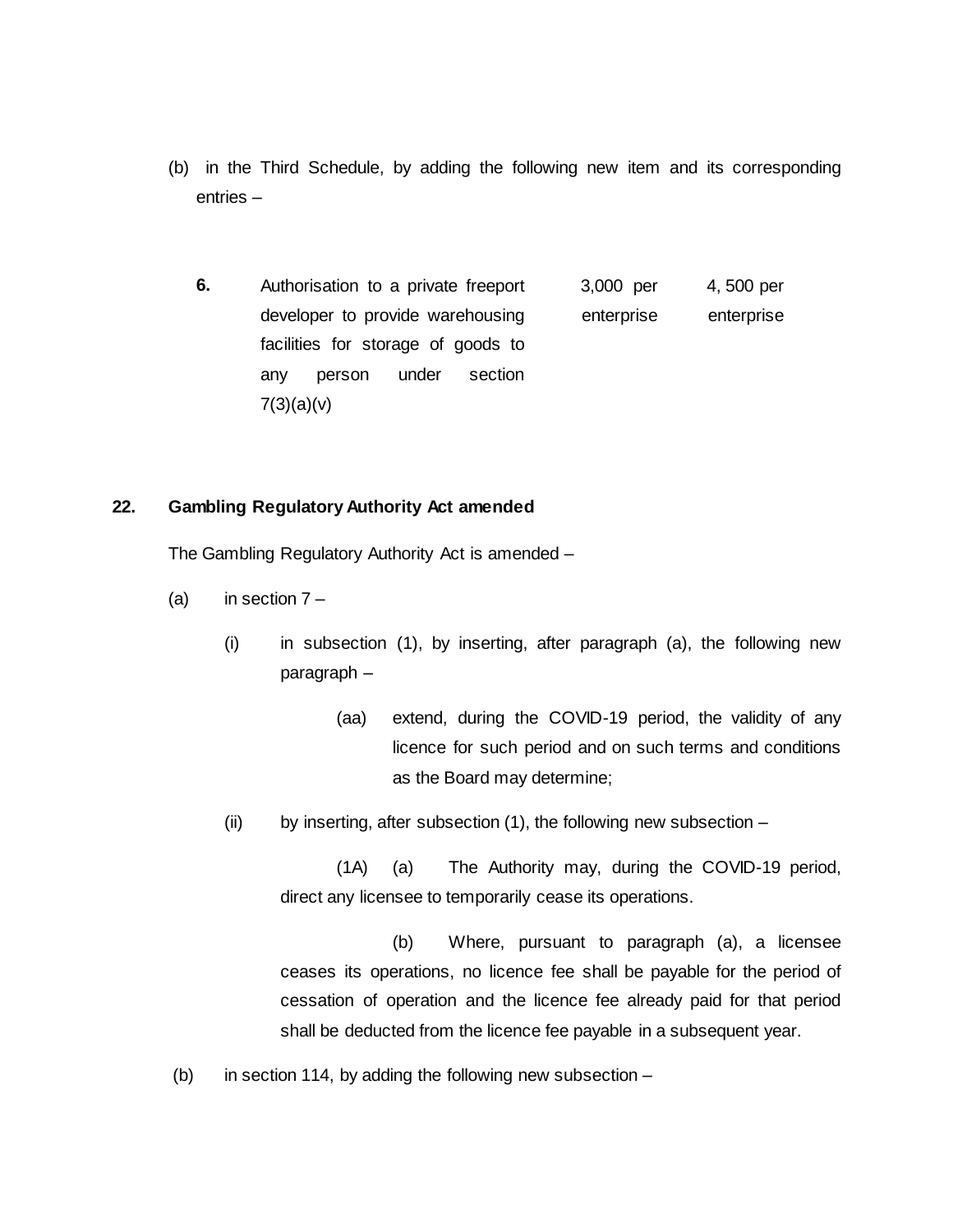- (9) No tax or duty shall be payable by  $-$ 
	- (a) a bookmaker licensed to conduct fixed odds betting on an event or contingency in respect of a week; or
	- (b) a licensee of gaming machine or limited payout machine in respect of a month,

during which the licensee is not authorised to operate.

### **23. Immigration Act amended**

The Immigration Act is amended –

- (a) in section 9, in subsection  $(3)$ 
	- (i) by lettering the existing provision as paragraph (a);
	- (ii) by adding the following new paragraph –

(b) Where a person who has been issued with a permit under this section wishes to apply for an extension or variation of the permit, he may do so whilst being in Mauritius.

(b) by inserting, after section 9F, the following new section –

# **9G. Extension of validity of permit during COVID-19 period**

Where, under this Act, a permit expires during –

- (a) the COVID-19 period, the permit shall, notwithstanding the time imposed, be deemed not to have expired and shall remain valid for a period of 30 days after the COVID-19 period lapses or for such further period as may be prescribed; or
- (b) a period of 21 days after the COVID-19 period lapses, the permit shall be deemed not to have expired and shall remain valid for a period of 30 days after the period of 21 days lapses or for such further period as may be prescribed.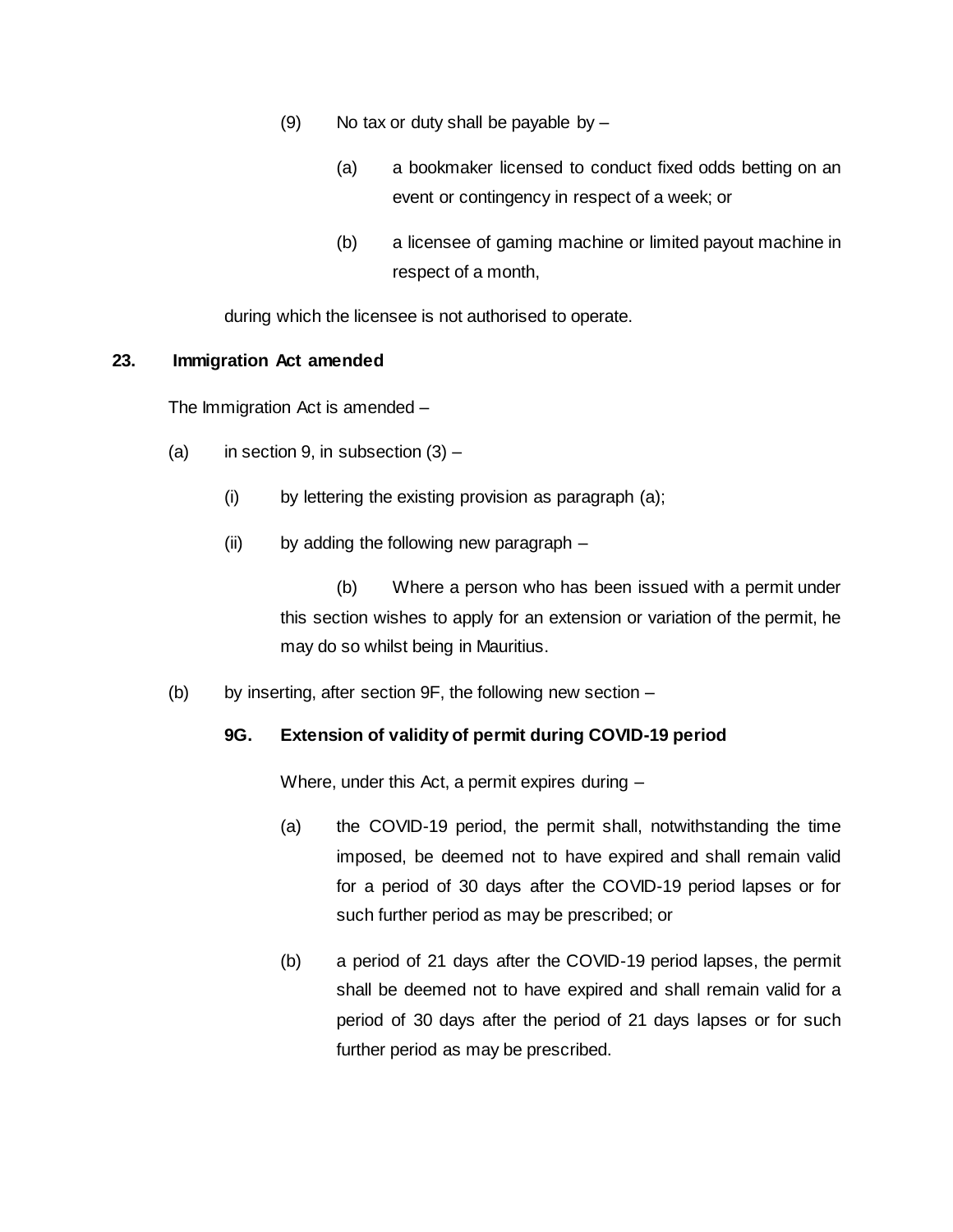#### **24. Income Tax Act amended**

The Income Tax Act is amended –

(a) by inserting, after section 27G, the following new section –

### **27H. Contribution to COVID-19 Solidarity Fund**

(1) Subject to this section, where an individual has, in the income year commencing on 1 July 2019 or 1 July 2020, made a contribution to the COVID-19 Solidarity Fund, he shall be entitled to relief, by way of a deduction from his net income, after deducting any amount under sections 27, 27A, 27B and 27D, of the amount contributed or donated in that income year.

(2) Any unrelieved amount under subsection (1) for an income year may be carried forward and deducted against the net income of the income year immediately following that income year up to a maximum of 2 income years.

 $(3)$  In this section –

"COVID-19 Solidarity Fund" means the Fund referred to in the Finance and Audit (COVID-19 Solidarity Fund) Regulations 2020.

- (b) in section 57, by deleting the words "Section 18 and 24A" and replacing them by the words "Sections 18, 24A and 27H";
- (c) in Part VIII, by inserting after Sub-part BD, the following new Sub-part –

### **Sub-Part BE – COVID-19 Levy**

#### **111Y. Interpretation**

In this Sub-part –

"chargeable income for levy" means the aggregate amount remaining after deducting from the gross income all allowable deductions except the unrelieved amount of a loss carried forward under section 59 from a previous year of assessment;

"employer" means an individual, a resident société or a company;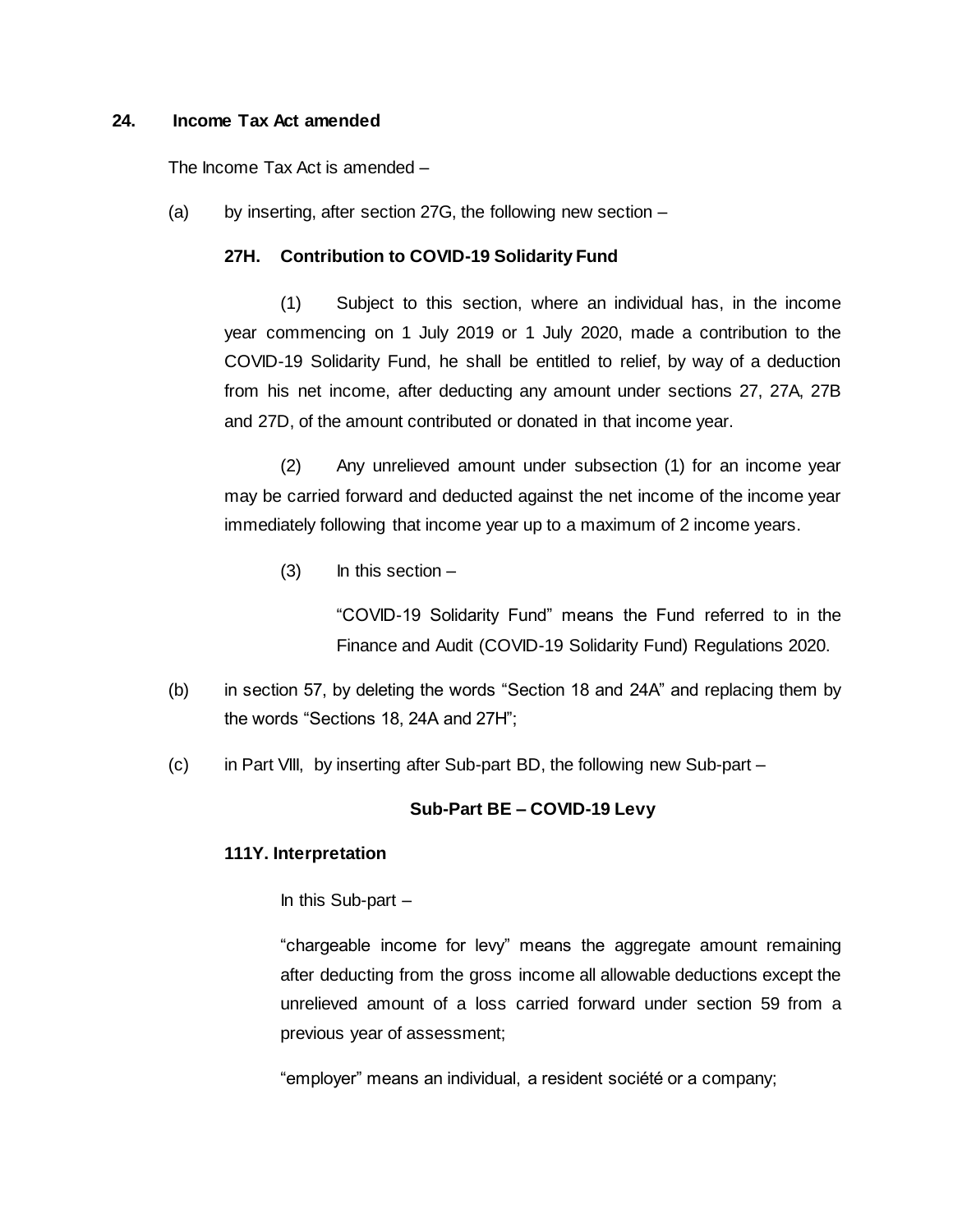"levy" –

(a) means the COVID-19 levy referred to in section 111Z; and

(b) includes any penalty and interest imposed under this Act;

"Wage Assistance Scheme" means the scheme referred to under Part XIIB.

### **111Z. Liability to COVID-19 levy**

(1) Subject to this section, every employer who has benefited from an allowance under the Wage Assistance Scheme shall be liable to pay to the Director-General, in respect of the year of assessment commencing on 1 July 2020, 1 July 2021 or 1 July 2022, as the case may be, the levy specified in subsection (3).

- (2) Where the employer referred to in subsection (1) is
	- (a) (i) an individual;
		- (ii) a resident société; or
		- (iii) a company whose accounting period ends on any date during the period starting on 1 May 2020 and ending 31 December 2020, and starting on 1 May 2021 and ending on 31 December 2021,

the levy shall be payable in respect of the year of assessment commencing on 1 July 2020 and 1 July 2021;or

(b) a company whose accounting period ends on any date during the period starting on 1 January 2021 and ending on 30 April 2021, and starting on 1 January 2022 and ending on 30 April 2022, the levy shall be payable in respect of the years of assessment commencing on 1 July 2021 and 1 July 2022.

(3) (a) In the case of an employer who is an individual, the levy payable under subsection (1) shall be equivalent to –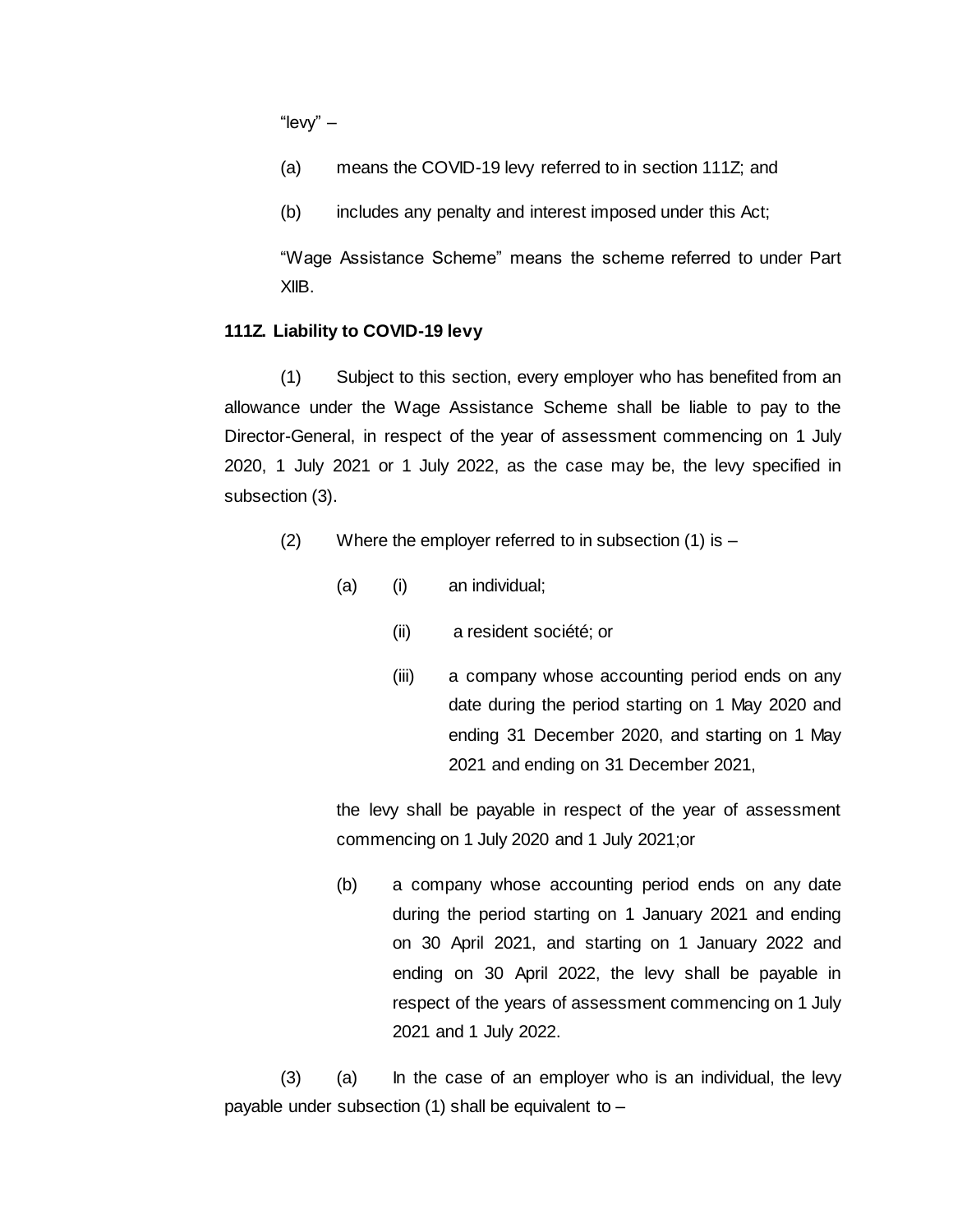- (i) in respect of the year of assessment commencing on 1 July 2020, be equivalent to –
	- (A) the total amount paid to him under the Wage Assistance Scheme; or
	- (B) 15 per cent of the gross income derived by him under section 10(1)(b), (c) and (g) after deduction of any expenditure allowable under sections 18, 19 and 24,

whichever is lower.

- (iii) in respect of the year of assessment commencing on 1 July 2021, be equivalent to  $-$ 
	- (A) the total amount paid to him under the Wage Assistance Scheme as reduced by the amount of levy payable for the year of assessment commencing on 1 July 2020; or
	- (B) 15 per cent of the gross income derived by him under section 10(1)(b), (c) and (g) after deduction of any expenditure allowable under sections 18, 19 and 24,

#### whichever is lower

(b) In the case of an employer who is a resident société or company referred to in subsection (2)(a) (ii) and (iii), the levy payable under subsection (1) shall –

- (i) in respect of the year of assessment commencing on 1 July 2020, be equivalent to –
	- (A) the total amount paid to him under the Wage Assistance Scheme; or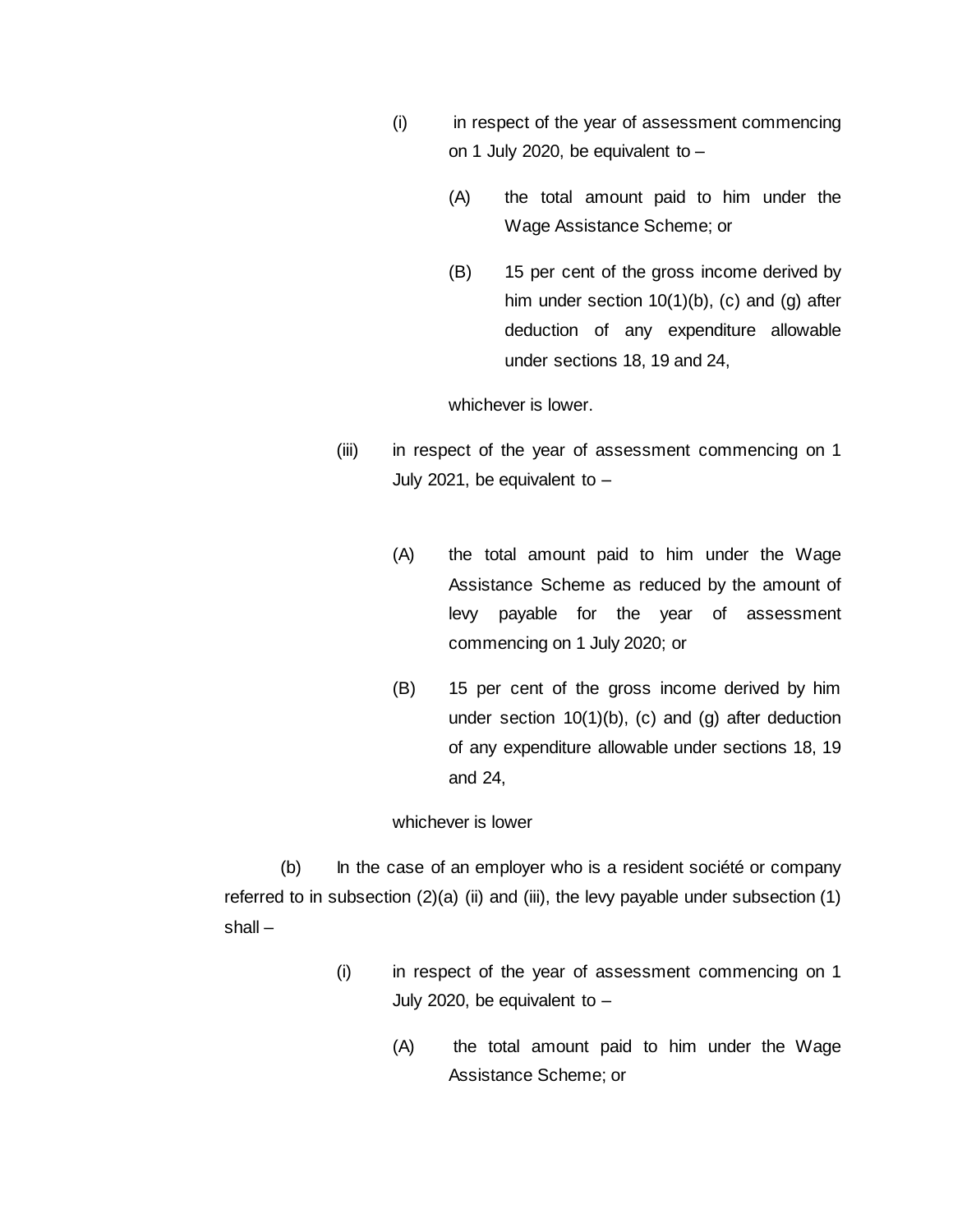(B) 15 per cent of his chargeable income for levy,

whichever is lower; and

- (ii) in respect of the year of assessment commencing on 1 July 2021, be equivalent to –
	- (A) the total amount paid to him under the Wage Assistance Scheme as reduced by the amount of levy payable for the year of assessment commencing on 1 July 2020; or
	- (B) 15 per cent of his chargeable income for levy,

whichever is lower.

(c) In the case of an employer who is a company referred to in subsection (2)(b), the levy payable under subsection (1) shall –

- (i) in respect of the year of assessment commencing on 1 July 2021, be equivalent to –
	- (A) the total amount paid to him under the Wage Assistance Scheme; or
	- (B) 15 per cent of his chargeable income for levy,

whichever is lower; and

- (ii) in respect of the year of assessment commencing on 1 July 2022, be equivalent to –
	- (A) the total amount paid to him under the Wage Assistance Scheme as reduced by the amount of levy payable for the year of assessment commencing on 1 July 2021; or
	- (B) 15 per cent of his chargeable income for levy,

whichever is lower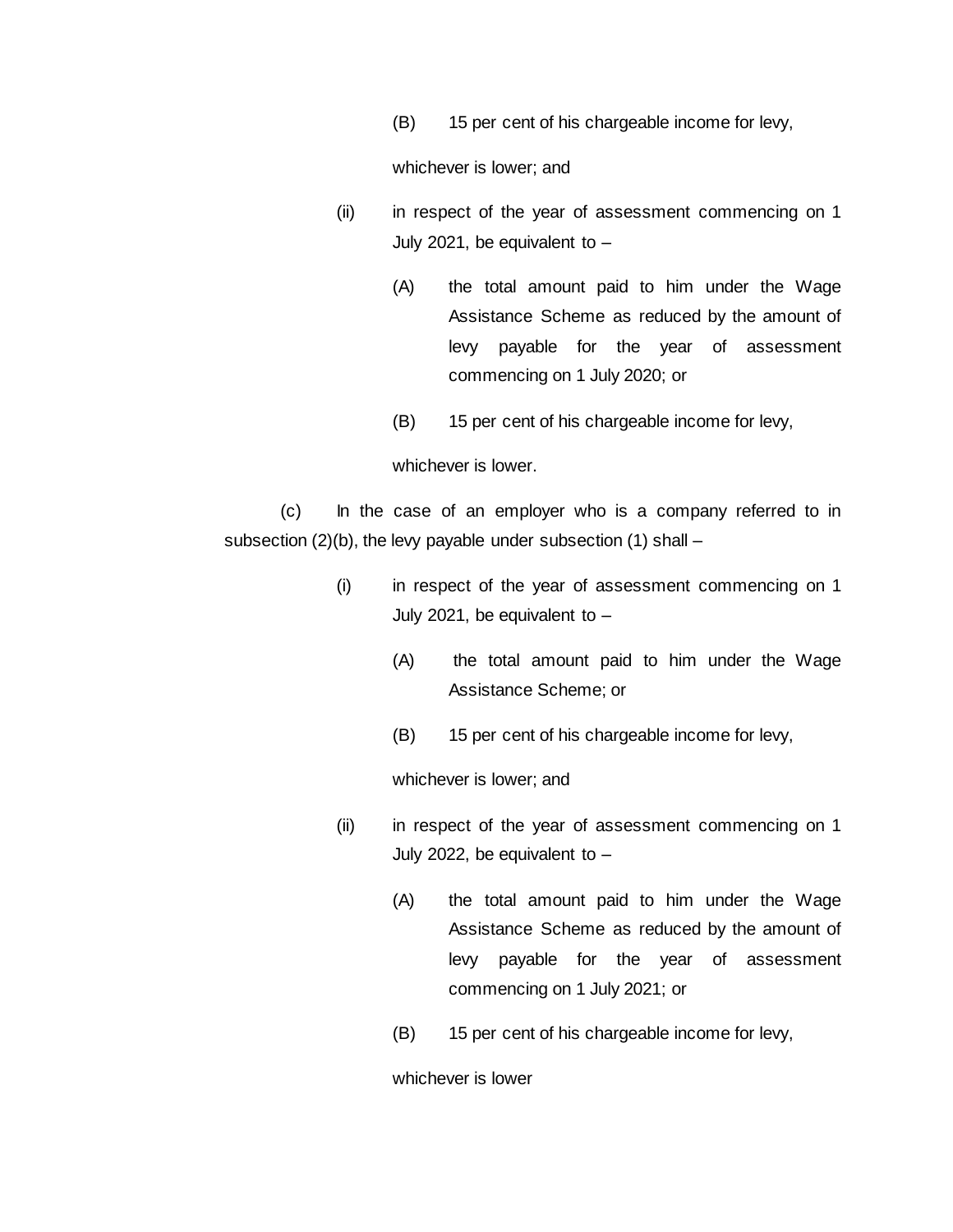(4) The levy payable under subsection (1) shall be declared by the employer in his return required to be submitted by him under section 112, 116 or 119, as applicable, and shall be paid to the Director-General, on or before the date by which the return is required to be submitted.

(5) Where an employer who is required to pay a levy under subsection (1) fails to do so on or before the date it is payable, the Director-General may, within a period of 3 years from the date the levy is payable, issue a claim to him requesting him to pay the levy, together with any penalty and interest applicable under section 111ZA, within 28 days from the date of the notice.

(6) Where an employer to whom a claim has been issued under subsection (5) fails to pay the amount claimed within the date specified in the notice, the Director-General may use his powers under Part IVC of the Mauritius Revenue Authority Act, with such modifications, adaptations and exceptions as may be necessary, to enable him to recover the amount unpaid.

(7) The Minister may by, regulations, exclude certain category of employers from the levy.

#### **111ZA. Penalty, interest and offence relating to levy**

(1) Where an employer fails to pay the levy on or before the last day on which it is payable under section 111Z, he shall be liable to pay to the Director-General, in addition to the levy –

- (a) a penalty of 10 per cent of the amount of levy remaining unpaid; and
- (b) interest at the rate of one per cent per month or part of the month during which the levy tax remains unpaid.

(2) Any employer who, in relation to section 111Z, makes a false declaration or gives a statement which is false or misleading in any material particular shall commit an offence and shall, on conviction, be liable to a fine not exceeding one million rupees and to imprisonment for a term not exceeding 2 years.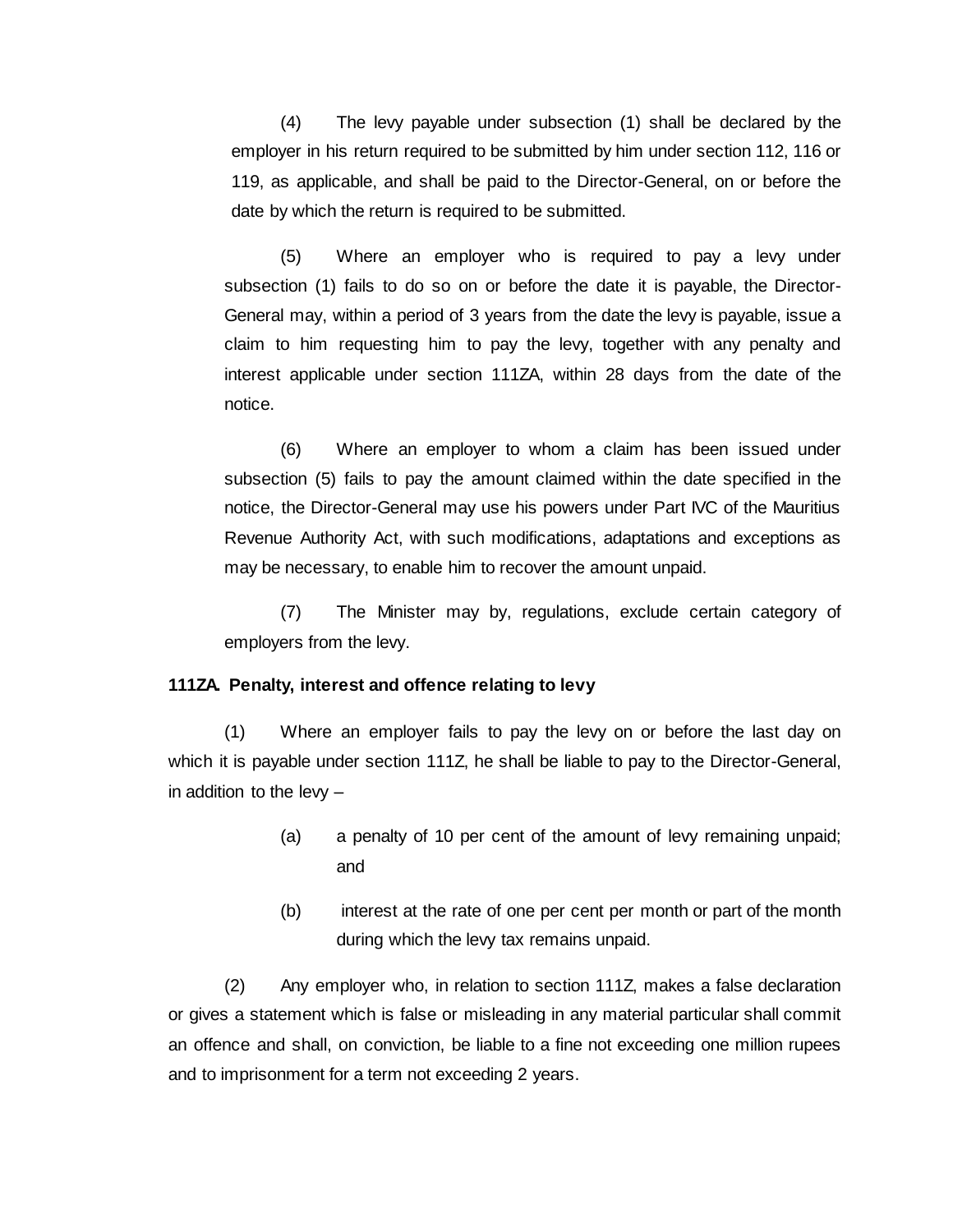#### **111ZB. Anti-avoidance provisions**

The anti-avoidance provisions of Part VII shall apply in all respect to the levy payable under section 111Z.

- (d) in section  $131AA -$ 
	- (i) in subsection (1), by deleting the words "section 93, 111K or 123B  $(5)$ " and replacing them by the words "section 93, 111K, 111Z (5) or 123B  $(5)$ ";
	- (ii) by repealing subsection (3) and replacing it by the following subsection  $-$

(3) Where an employer who has made an objection under subsection (1) has not, for the relevant year, submitted the Return of Employees, return under section 112, 116 or 119 or statement, as the case may be, he shall, within 28 days of the date of the claim, submit the Return of Employees, return or statement, as the case may be.

- (iii) in subsection (7), by deleting the words "the penalty" and replacing them by the words "the levy and penalty";
- (e) in section 131B, in subsection (8A)(a), by deleting the words "penalty charged under section 93, 111K or 123B (3)" and replacing them by the words "levy or penalty charged under section 93, 111K, 111Z (5) or 123B (3)";
- (f) by inserting, after Part XIIA, the following new Parts –

# **PART XIIB – WAGE ASSISTANCE SCHEME**

### **15OB.Wage Assistance Scheme**

 $(1)$  In this section –

"COVID-19" means the disease caused by the virus known as novel coronavirus (2019-nCoV);

"eligible employee" –

(a) means an employee employed on a part-time or full- time basis –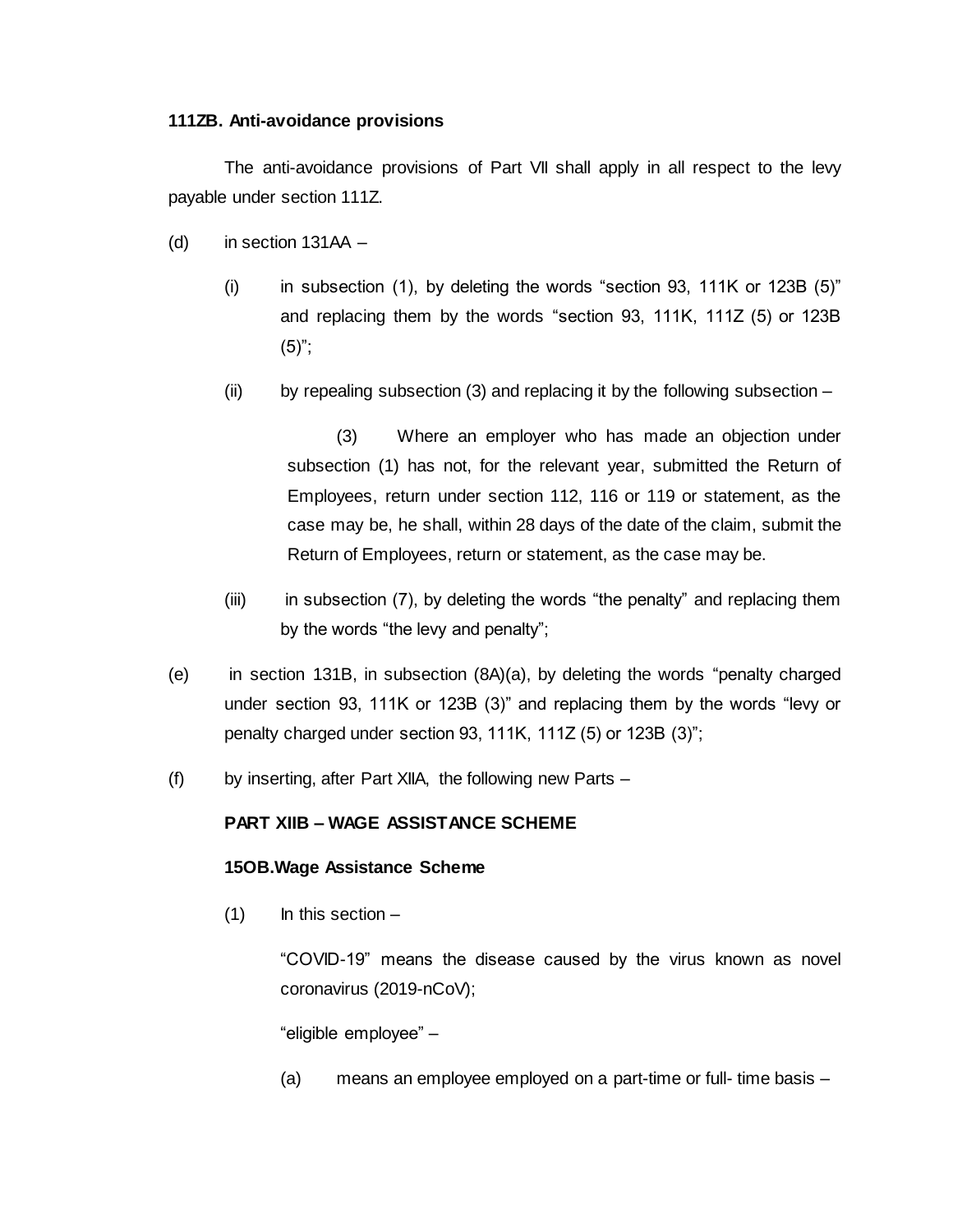- (i) by an employer deriving gross income from business;
- (ii) by a charitable institution approved by the Director-General or registered under the Registration of Associations Act, charitable trust or charitable foundation; or
- (iii) by such other category of employer as may be prescribed; and
- (iv) whose basic salary or wage for the month of March 2020, April 2020, May 2020 or such other month as may be prescribed, does not exceed 50,000 rupees; but
- (b) does not include
	- (i) an employee employed by a Ministry, a Government department, a local authority, a statutory body or the Rodrigues Regional Assembly;
	- (ii) an employee employed by such category of employer as may be prescribed; or
	- (iii) such category of employees as may be prescribed;

"export manufacturing enterprise" has the same meaning as in the National Savings Fund Act.

(2) Subject to this Part, the Director-General shall, in respect of every eligible employee, pay to his employer –

- (a) an allowance equivalent to 50 per cent of the basic salary or wage of that employee for the month of March 2020;
- (b) an allowance equivalent to the basic salary or wage of that employee for the month of April 2020 where the main business activities of the employer are carried out in the island of Mauritius;
- (c) an allowance equivalent to 50 per cent of the basic salary or wage of that employee for the month of April 2020 where the main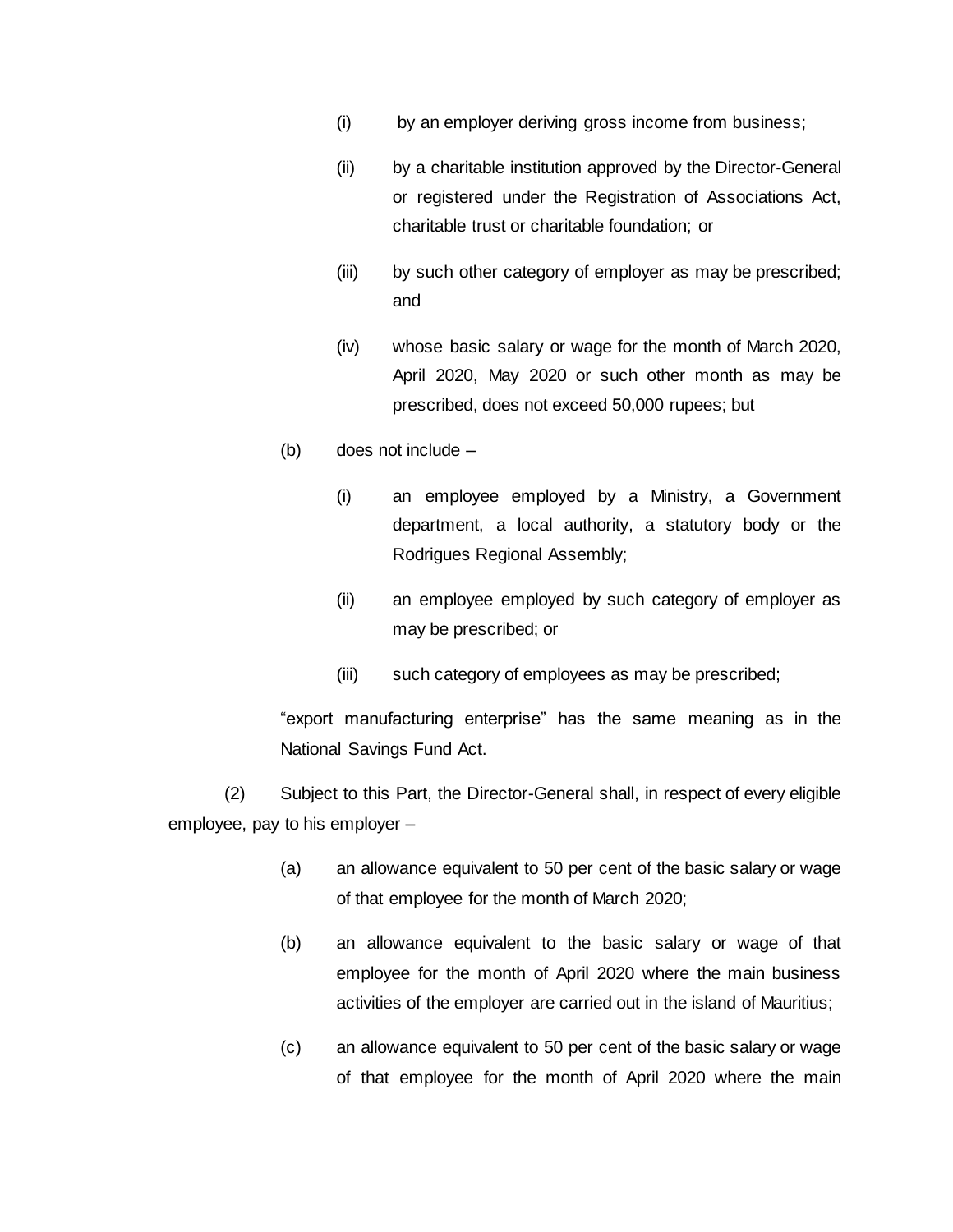business activities of the employer are carried out in the Island of Rodrigues or Island of Agaléga;

- (d) an allowance equivalent to the basic salary or wage of that employee for the month of May 2020 where the main business activities of the employer are carried out in the island of Mauritius;
- (e) such other allowance, and for such other month, and for such categories of employers or employees, as may be prescribed.

(3) The maximum allowance payable under subsection (2), in respect of every eligible employee shall –

- (a) for the month of March 2020, be  $12,500$  rupees;
- (b) for the month of April 2020
	- (i) be 25,000 rupees, where the employee is employed in the Island of Mauritius; or
	- (ii) be 12,500 rupees, where the employee is employed in the Island of Rodrigues or the Island of Agaléga;
- $(c)$  for the month of May 2020, be 25,000 rupees;
- (d) for such other period as may be prescribed, be such amount as may be prescribed.

(4) An application for the allowance under subsection (2), in respect of each month, shall be made electronically to the Director- General, which shall be accompanied by the following information –

- (a) the number of eligible employees;
- (b) the aggregate basic wage or salary of all eligible employees;
- (c) the amount of allowance to be paid in respect of all eligible employees;
- (d) such other information as he may require.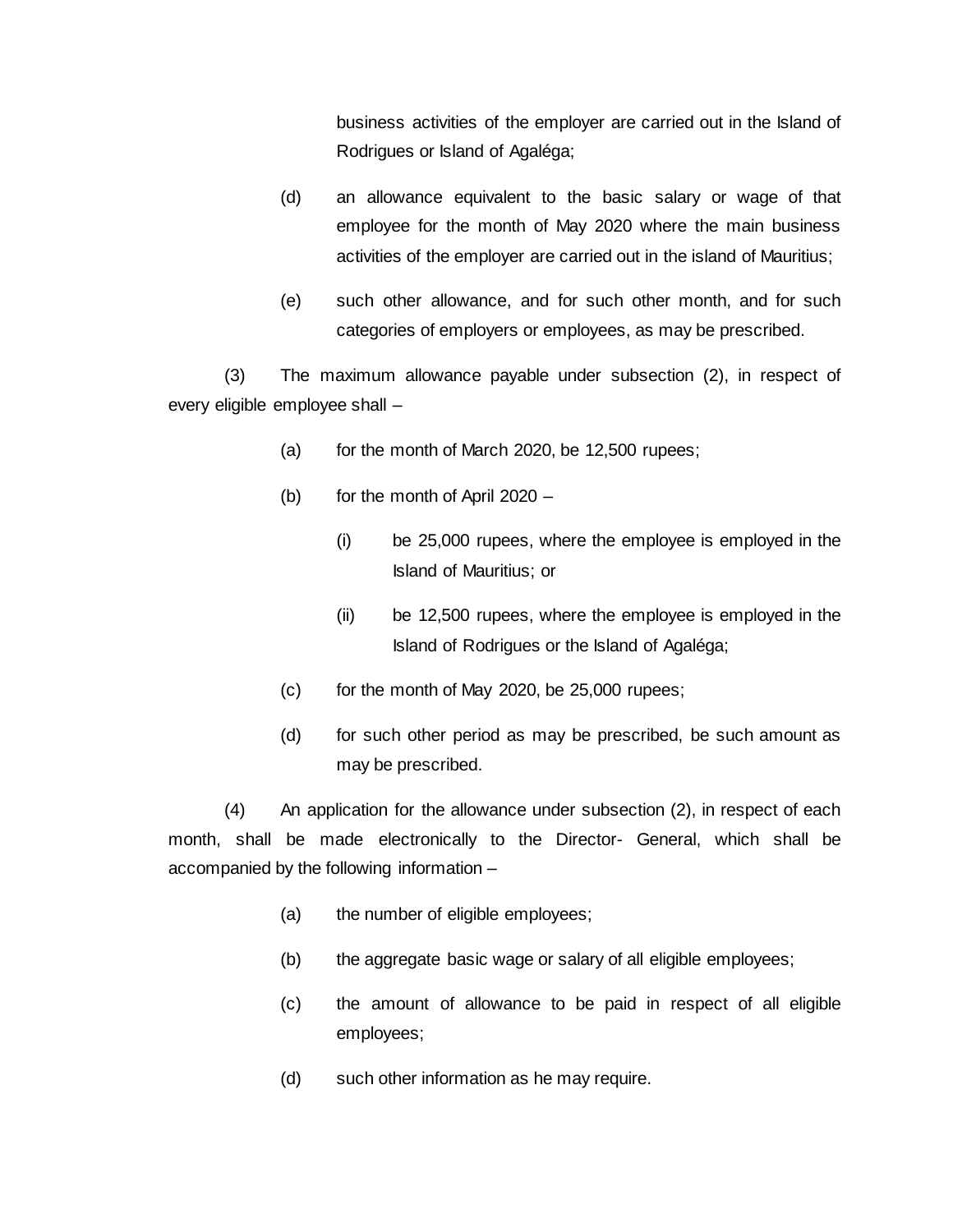- (5) An application under subsection (4) shall be made
	- (a) within a period of 3 months from the end of the month to which it is related; or
	- (b) within a period of 2 months from the date the COVID-19 period lapses,

whichever is the earlier.

- (6) The Director-General may make
	- (a) a provisional payment of the allowance payable under subsection (2) on the basis of the information provided by the employer in his application under subsection (4) and the return submitted by him under section 17AA of the National Pensions Act for the month of January 2020; and
	- (b) an additional payment of the allowance payable under subsection (2) on the basis of the information provided by the employer in his application under subsection (4) and the return submitted by the employer under section 17AA of the National Pensions Act for the month of March 2020, April 2020, May 2020 or such other month as may be prescribed.

(7) The Director-General may determine the allowance payable under subsection (2) on the basis of the information provided by the employer in the return submitted, on or before 23 March 2020, under section 17AA of the National Pensions Act for the month of January 2020, where –

- (a) an amended return has been submitted after 23 March 2020, under section 17AA of the National Pensions Act for the month of January 2020; or
- (b) the return submitted for the months of March 2020, April 2020, May 2020 or such other months as may be prescribed includes an eligible employee who was not included in the return for the month of January 2020 submitted before 23 March 2020 or shows, with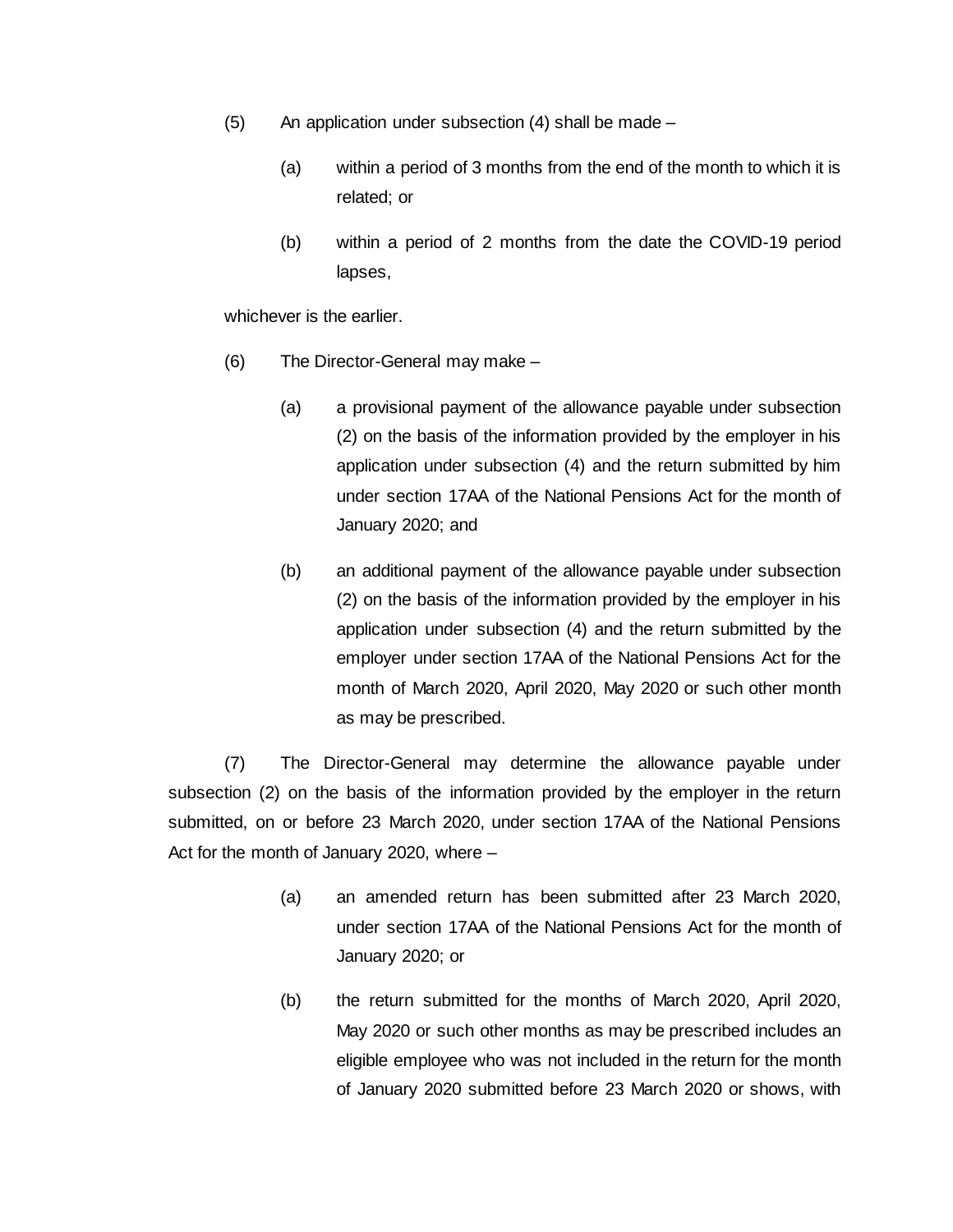respect to an employee, a different basic salary or wage as compared to that in the return for the month of January 2020 submitted on or before 23 March 2020.

- $(8)$  (a) Where an employee
	- (i) is a citizen of Mauritius;
	- (ii) is employed in an export manufacturing enterprise;
	- (iii) is employed on a full-time basis; and
	- (iv) whose basic salary or wage as declared by his employer in the return submitted under section 17AA of the National Pensions Act does not exceed 9,000 rupees,

the allowance payable under subsection (2) shall be calculated on the basis of the National Minimum Wage of 9,000 rupees.

(b) Where an employer is not required to include an employee in the return submitted under section 17AA of the National Pensions Act, the Director-General may pay the allowance payable under subsection (2) on the basis of any other information available to him.

(9) (a) The Director-General may, not later than one year after payment of an allowance is made under this Part, request any information or document from the employer or any employee to ascertain correctness of the information provided under subsection (4).

(b) The employer or any employee to whom a request is made under paragraph (a) shall provide the Director-General with such information and document as he may require.

(10) (a) Where an employer has benefited from an allowance –

(i) for the period starting on 16 March 2020 and ending on 31 March 2020 and, during that period, terminates the employment of an eligible employee, the employer shall not be entitled to any allowance in any subsequent month;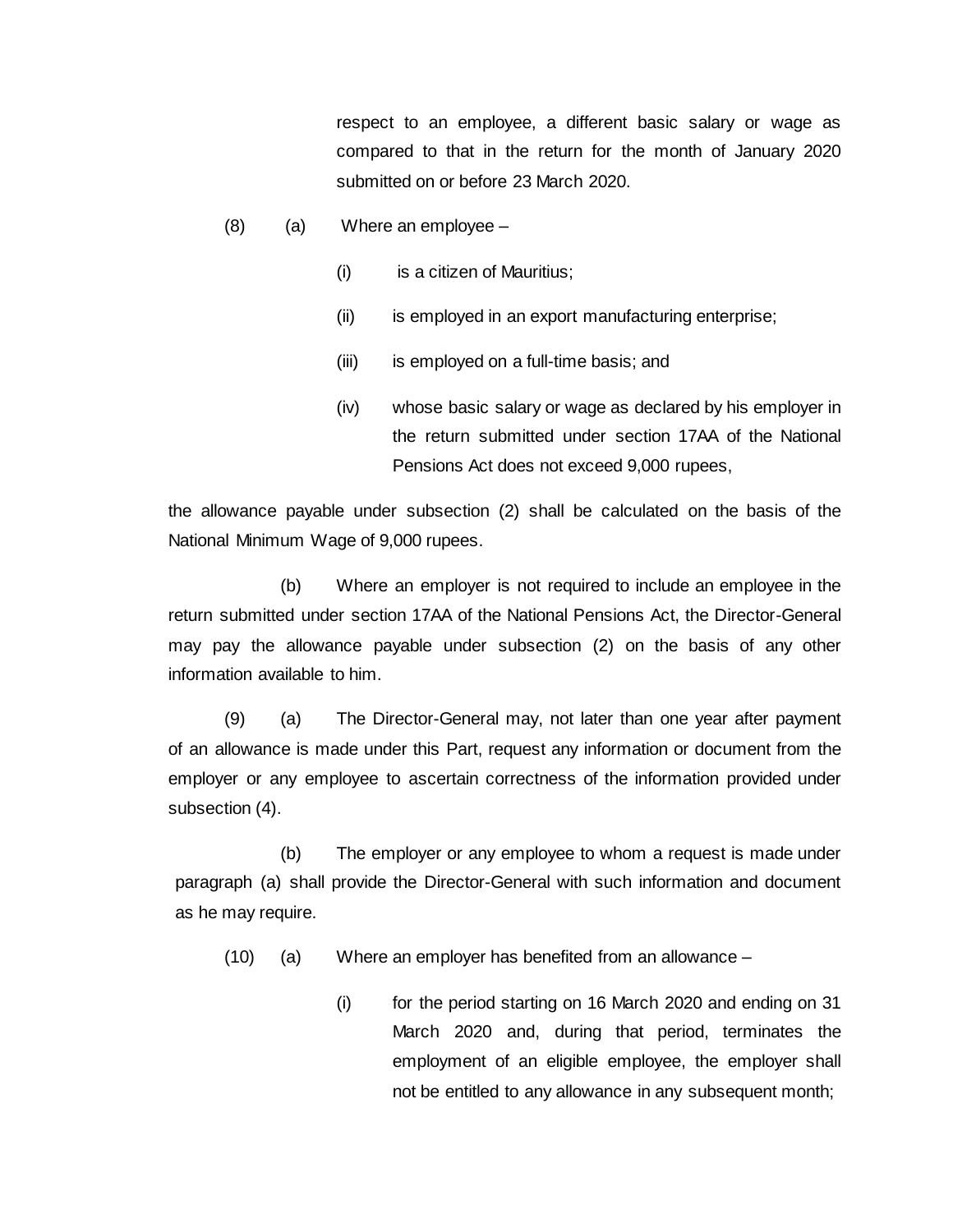- (ii) for the month of April 2020 and, during that month, terminates the employment of an eligible employee, the employer shall not be entitled to any allowance in any subsequent month;
- (iii) for the month of May 2020 and, during that month, terminates the employment of an eligible employee, the employer shall not be entitled to any allowance in any subsequent month; or
- (iv) in such month as may be prescribed and, during that month, terminates the employment of an eligible employee, the employer shall not be entitled to any allowance in any subsequent month.
- (b) Where an employer has benefited from an allowance
	- (i) for the period starting on 16 March 2020 and ending on 31 March 2020 and, during that period, has failed to pay the basic wage or salary of an eligible employee, the employer shall be liable to refund the allowance that has not been paid to that eligible employee and the employer shall not be entitled to any allowance in any subsequent month;
	- (ii) for the month of April 2020 and, during that month, has failed to pay the basic wage or salary of an eligible employee, the employer shall be liable to refund the allowance that has not been paid to that eligible employee and the employer shall not be entitled to any allowance in any subsequent month;
	- (iii) for the month of May 2020 and, during that month, has failed to pay the basic wage or salary of an eligible employee, the employer shall be liable to refund the allowance that has not been paid to that eligible employee and the employer shall not be entitled to any allowance in any subsequent month;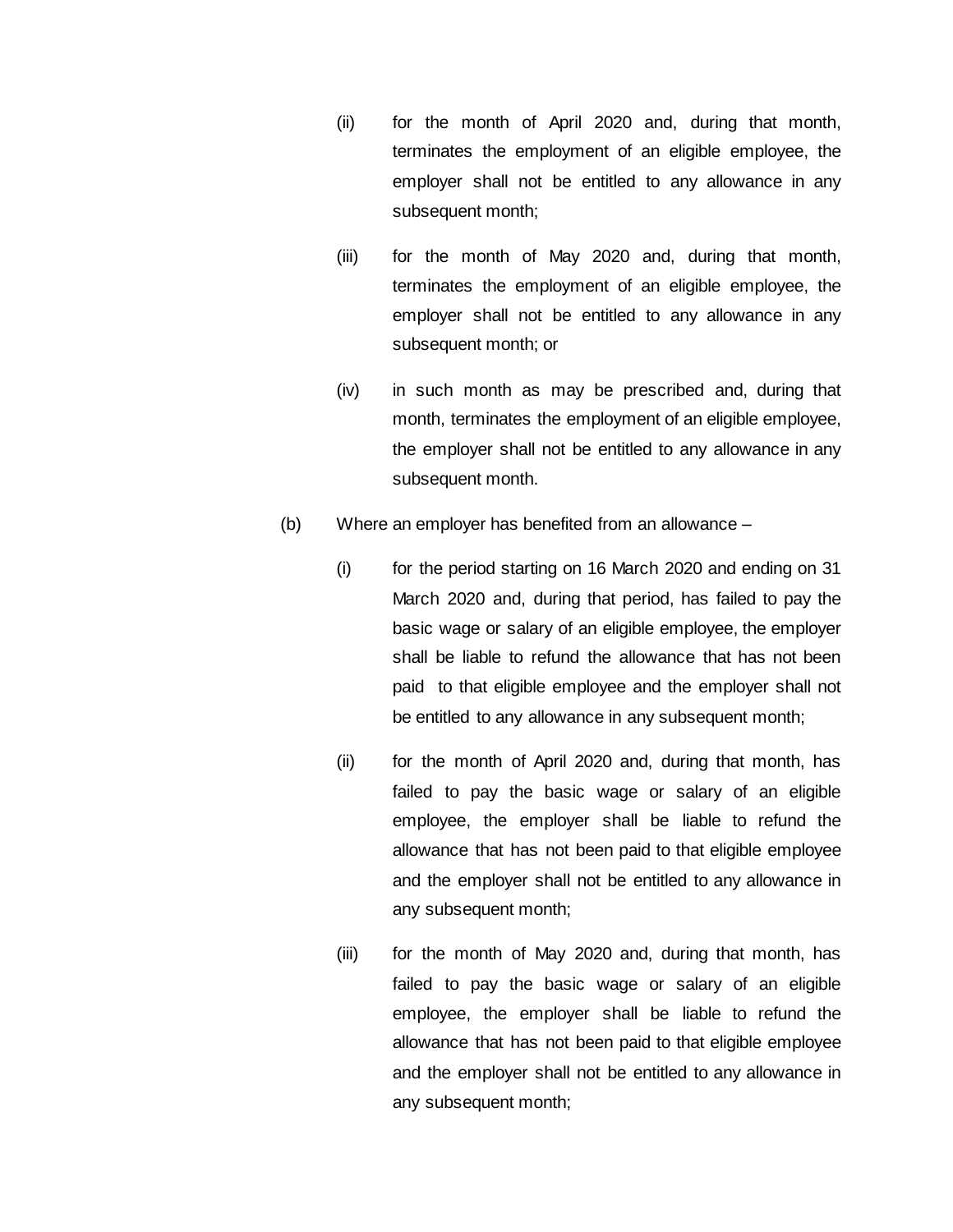- (iv) in such month as may be prescribed and, during that month, has failed to pay the basic wage or salary of an eligible employee, the employer shall be liable to refund the allowance that has not been paid to that eligible employee and the employer shall not be entitled to any allowance in any subsequent month.
- (c) Where an employer has benefited from an allowance
	- (i) for the period starting on 16 March 2020 and ending on 31 March 2020 and, during that period, has reduced the basic wage or salary of an eligible employee, the employer shall be liable to refund the allowance that has been paid to that eligible employee and the employer shall not be entitled to any allowance in any subsequent month;
	- (ii) for the month of April 2020 and, during that month, has reduced the basic wage or salary of an eligible employee, the employer shall be liable to refund the allowance that has been paid to that eligible employee and the employer shall not be entitled to any allowance in any subsequent month;
	- (iii) for the month of May 2020 and, during that month, has reduced the basic wage or salary of an eligible employee, the employer shall be liable to refund the allowance that has been paid to that eligible employee and the employer shall not be entitled to any allowance in any subsequent month;
	- (iv) in such month as may be prescribed and, during that month, has reduced the basic wage or salary of an eligible employee, the employer shall be liable to refund the allowance that has been paid to that eligible employee and the employer shall not be entitled to any allowance in any subsequent month.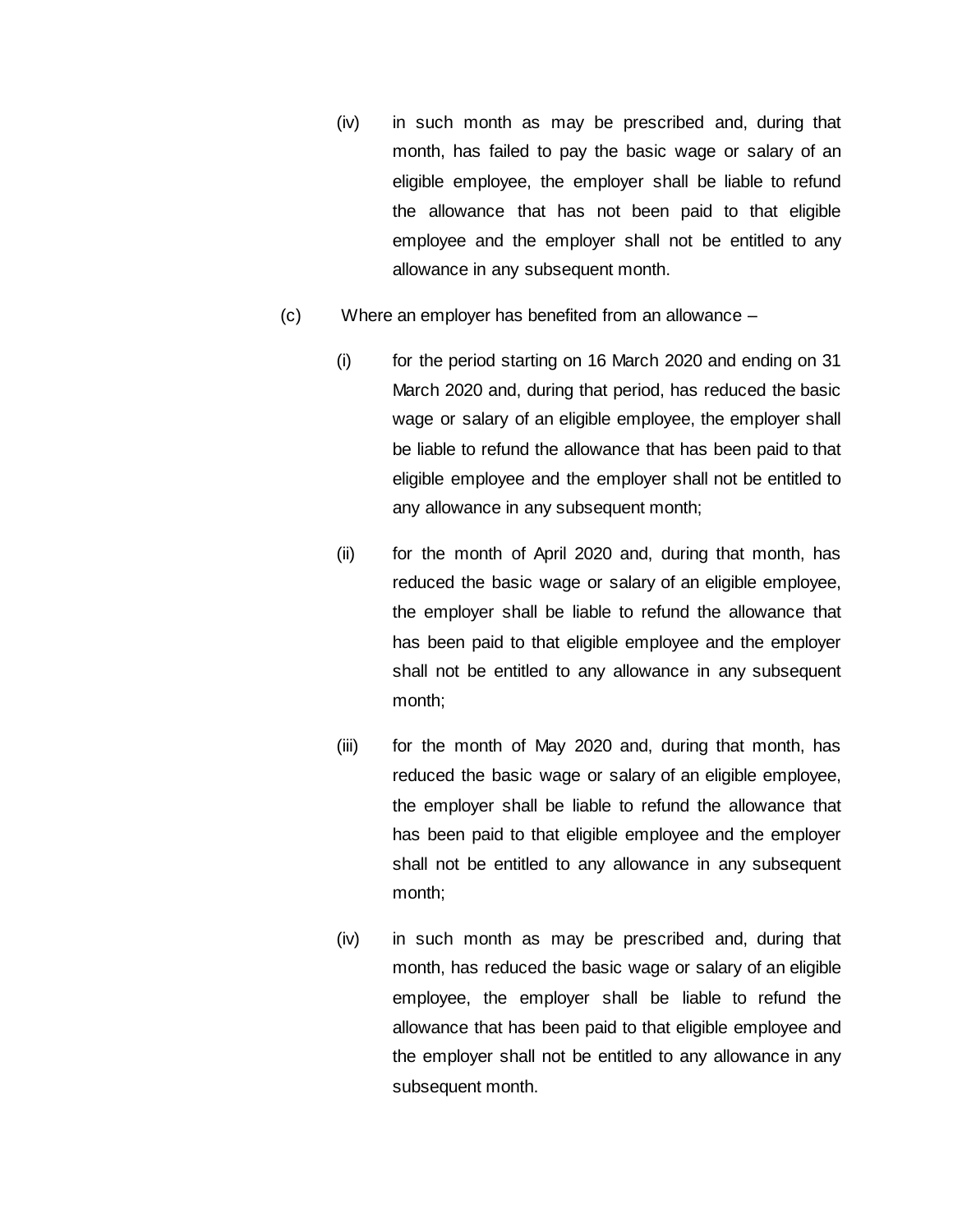(11) Where an employer has benefited from an allowance in excess of the amount to which he is entitled under this Part or acts in breach of subsection (10)(a), (b) or (c), the Director-General may, by virtue of the powers conferred upon him under the Mauritius Revenue Authority Act, recover the excess amount or allowance, as the case may be.

- (12) Where an employer or his employee or any other person
	- (a) makes a false declaration to the Director- General to unduly benefit from an allowance under this Part; or
	- (b) refuses to give information under subsection (9) or gives false information under this Part,

he shall commit an offence and shall, on conviction, be liable to a fine not exceeding 50,000 rupees and to imprisonment for a term not exceeding 2 years.

(13) The secrecy provision under section 154 shall not apply to enable exchange of information with Ministries, Government departments and other Government agencies.

(14) (a) The Minister may, for the purposes of this Part, make such regulations as he thinks fit.

(b) Any regulations made under paragraph (a) may provide for anything connected, consequential or incidental thereto.

### **PART XIIC – SELF-EMPLOYED ASSISTANCE SCHEME**

#### **150C.Self-Employed Assistance Scheme**

 $(1)$  In this section –

"passive income" means income derived from rent, dividends, interests and such other income as may be prescribed;

"self-employed" –

- (a) means an individual
	- (i) who is a citizen of Mauritius and is resident in Mauritius;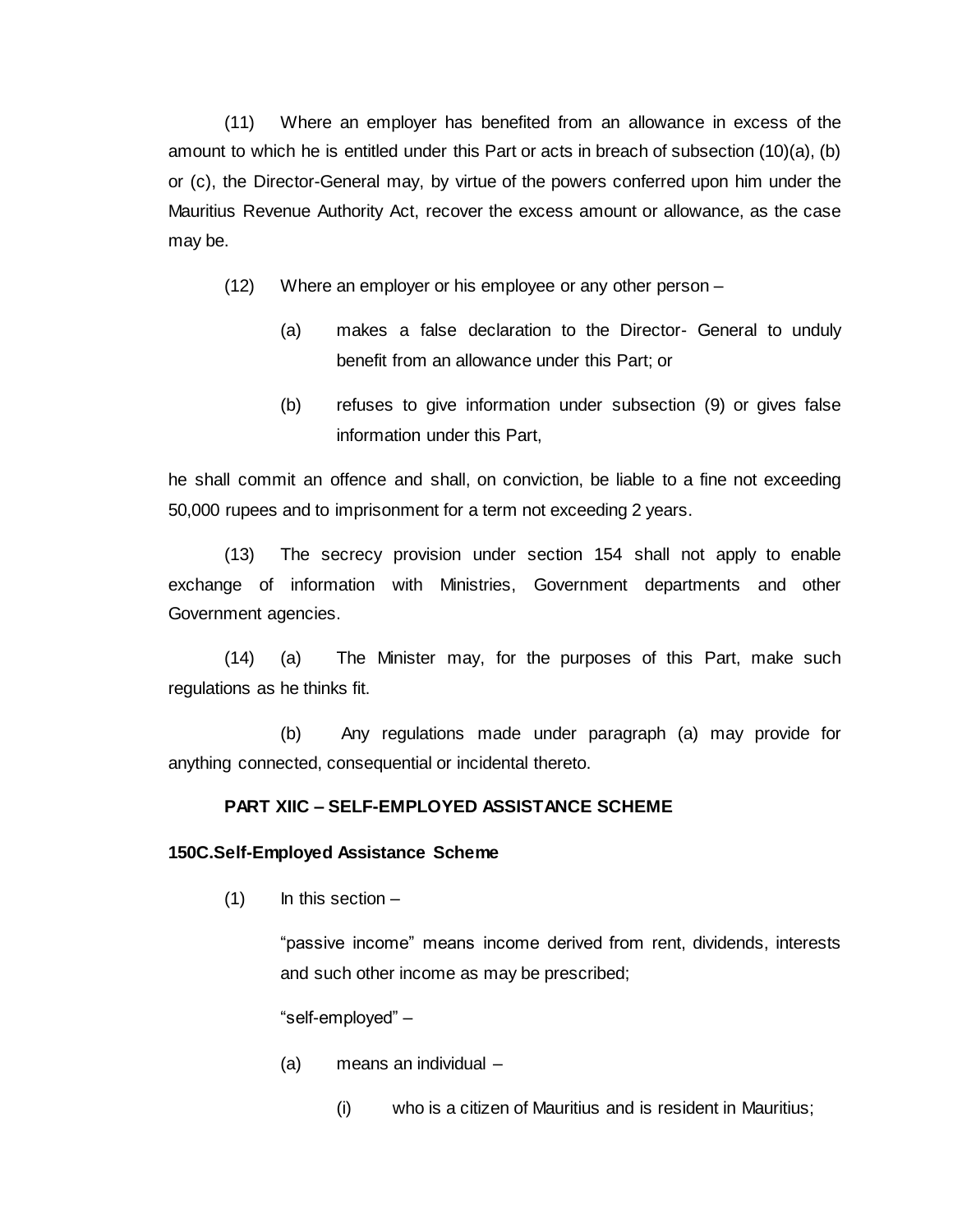- (ii) who is above the age of 18; and
- (iii) who is not employed, as at 1 March 2020, by any employer, whether on a full-time or part-time basis; and
- (iv) who has been in business on his own account or is a tradesperson out carrying activities such as mason, cabinet maker, plumber, hairdresser, artist or other similar activities for a period of at least 3 months prior to the start of the COVID-19 period; but
- (b) does not include
	- (i) an individual who derives exclusively passive income;
	- (ii) an individual who was not carrying out any income earning activity prior to the start of the COVID-19 period;
	- (iii) an individual who falls under such category as may be prescribed.
- (2) Subject to this Part, the Director-General shall pay to every self-employed
	- (a) an allowance of 5,100 rupees for the period 16 March 2020 to 15 April 2020;
	- (b) an allowance of 2,550 rupees for the period 16 April 2020 to 30 April 2020 where the main business activities of the self-employed are carried out in the island of Mauritius;
	- (c) an allowance of 5,100 rupees for the month of May 2020 where the main business activities of the self- employed are carried out in the island of Mauritius; and
	- (d) such other amount, for such other period, and to such category of self-employed, as may be prescribed.

(3) No allowance under subsection (2) shall be payable to a self-employed where –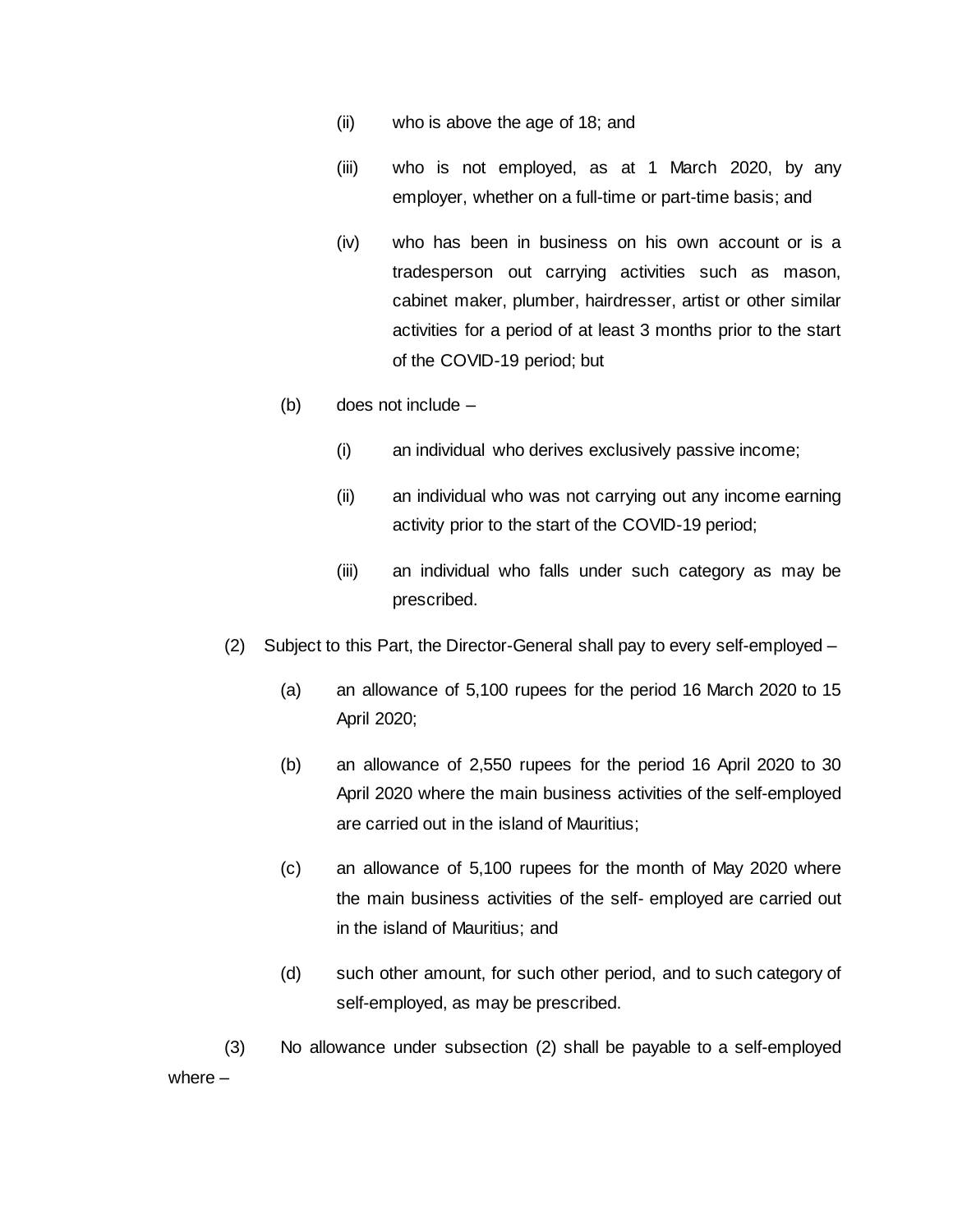- (a) he is eligible to receive social benefits, including basic retirement pension or widows pension, under the National Pensions Act;
- (b) he is pursuing higher studies on a full-time basis;
- (c) he is a dependent spouse;
- (d) his monthly income, when aggregated to that of his spouse, exceeds 50,000 rupees;
- (e) he is a registered fisherman; or
- (f) he meets such other criteria as may be prescribed.

(4) Every self-employed person who is entitled to the allowance under subsection (2) shall make an application electronically to the Director-General, to be accompanied by the following information –

- (a) his monthly income;
- (b) his residential address;
- (c) his bank details; and
- (d) such other information as the Director- General may require.
- $(5)$  An application under subsection  $(4)$  shall be made
	- (a) within a period of 3 months from the end of the months to which it is related; or
	- (b) within a period of 2 months from the date the COVID-19 period lapses,

whichever is the earlier.

(6) The Director-General shall make payment of the allowance payable under subsection (2) on the basis of the information provided under subsection (4) and any other information available to him.

(7) (a) The Director-General may, not later than one year after payment of an allowance is made under this Part, request any information or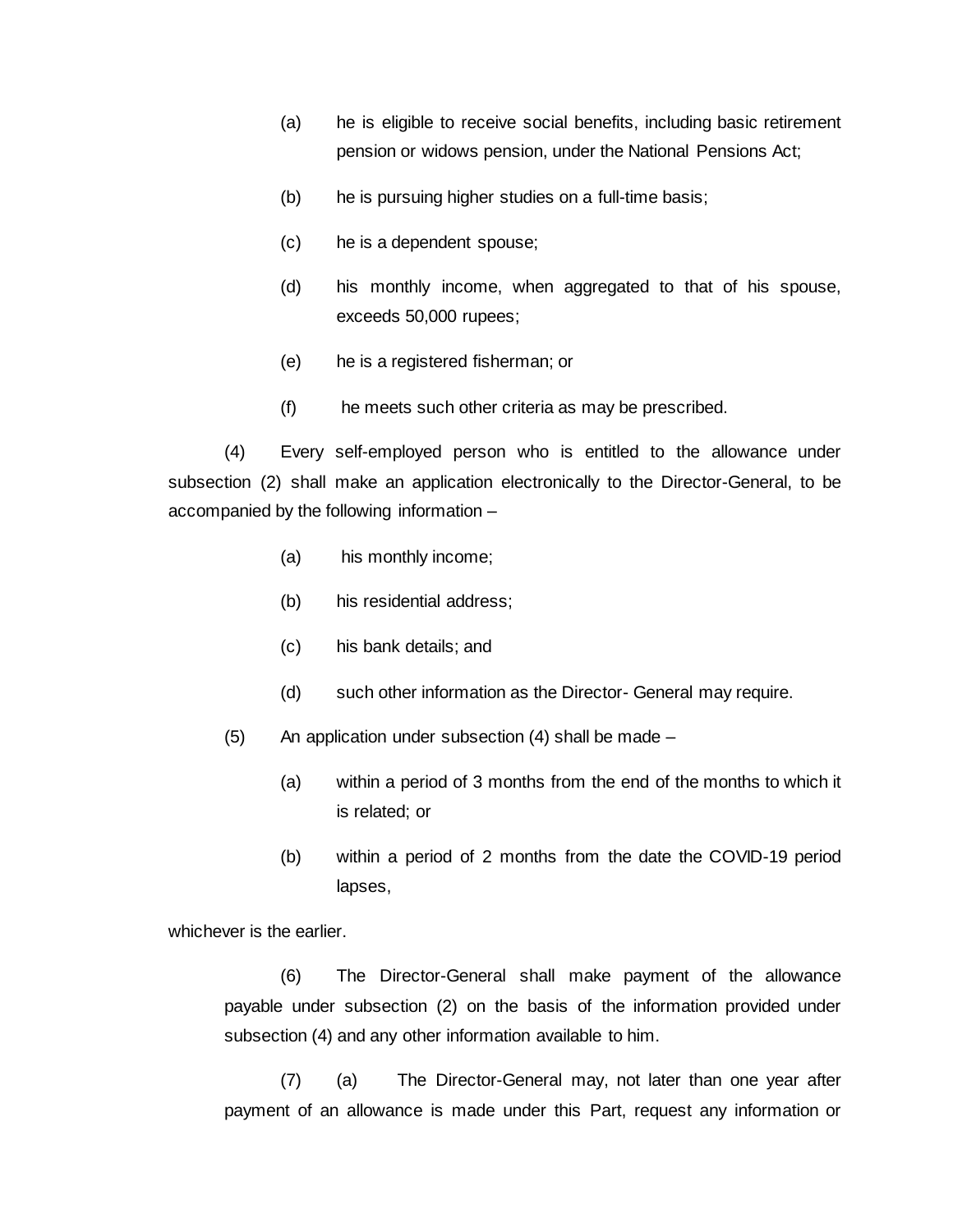document from a person to ascertain correctness of the information provided under subsection (4) and eligibility of the person to the allowance payable under subsection (2).

(b) The person to whom a request is made under paragraph (a) shall provide the Director-General with such information and document as he may require.

- (8) Where a person
	- (a) who is not entitled to an allowance has benefited from an allowance in breach of subsection (1) or (3); or
	- (b) has benefited from an allowance in excess of the amount to which he is entitled under this Part,

the Director-General may, by virtue of the powers conferred on him under the Mauritius Revenue Authority Act, recover the excess amount or allowance, as the case may be.

- (9) Where a person
	- (a) makes a false declaration to the Director-General to unduly benefit from an allowance under this Part; or
	- (b) refuses to give information under subsection (7) or gives false information under this Part,

he shall commit an offence and shall, on conviction, be liable to a fine not exceeding 10,000 rupees and to imprisonment for a term not exceeding 6 months.

(10) The secrecy provision under section 154 shall not apply to enable exchange of information with Ministries, Government departments and other Government agencies.

(11) (a) The Minister may, for the purposes of this Part, make such regulations as he thinks fit.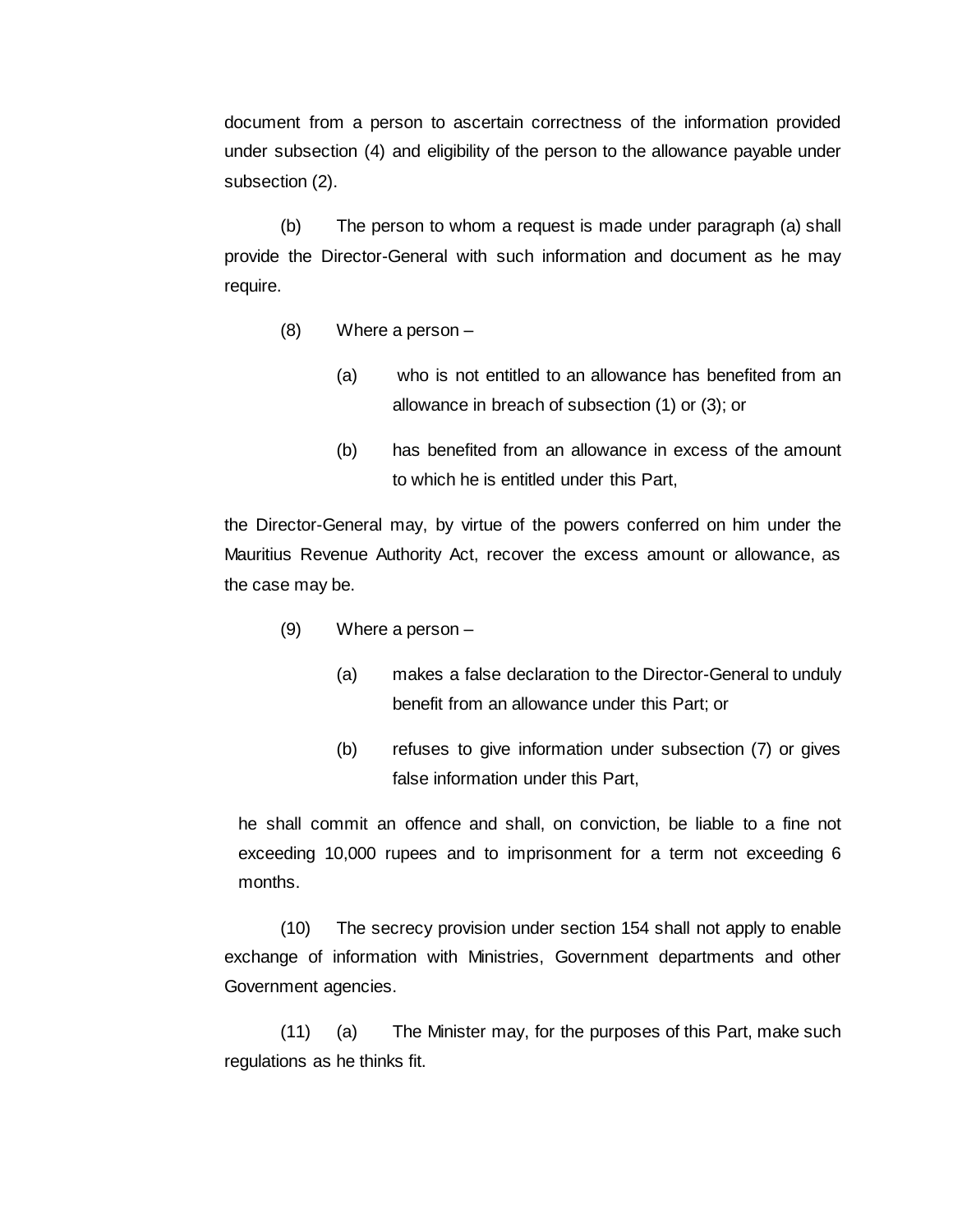(b) Any regulations made under paragraph (a) may provide for anything connected, consequential or incidental thereto.

(g) in section 161A, in subsection (63), by deleting the words "31 March 2020" wherever they appear and replacing them by the words "26 June 2020".

# **25. Independent Police Complaints Commission Act amended**

The Independent Police Complaints Commission Act is amended, in section 10, by inserting, after subsection (2), the following new subsection –

(2A) Where, pursuant to subsection (2)(a), the time period of one year expires, or falls wholly or partly, during –

- (a) the COVID-19 period, a complaint may, notwithstanding the time imposed, be made to the Commission not later than 3 months after the COVID-19 period lapses or such further period as may be prescribed, and the Commission shall investigate into the complaint.
- (b) a period of 2 months after the COVID-19 period lapses, a complaint may, notwithstanding the time imposed, be made to the Commission not later than 3 months after the period of 2 months lapses or not later than such further period as may be prescribed, and the Commission shall investigate into the complaint.

# **26. Information and Communication Technologies Act amended**

The Information and Communication Technologies Act is amended by repealing section 51 and replacing it by the following section –

# **51. Temporary measures during COVID-19 period**

(1) Where, under this Act, a time is imposed on the Authority, the Board or any other person to do or refrain from doing any other act or thing and the time for doing or refraining from doing that other act or thing expires, or falls wholly or partly, during –

> (a) the COVID-19 period, the Authority, Board or person may, notwithstanding the time imposed, do or refrain from doing that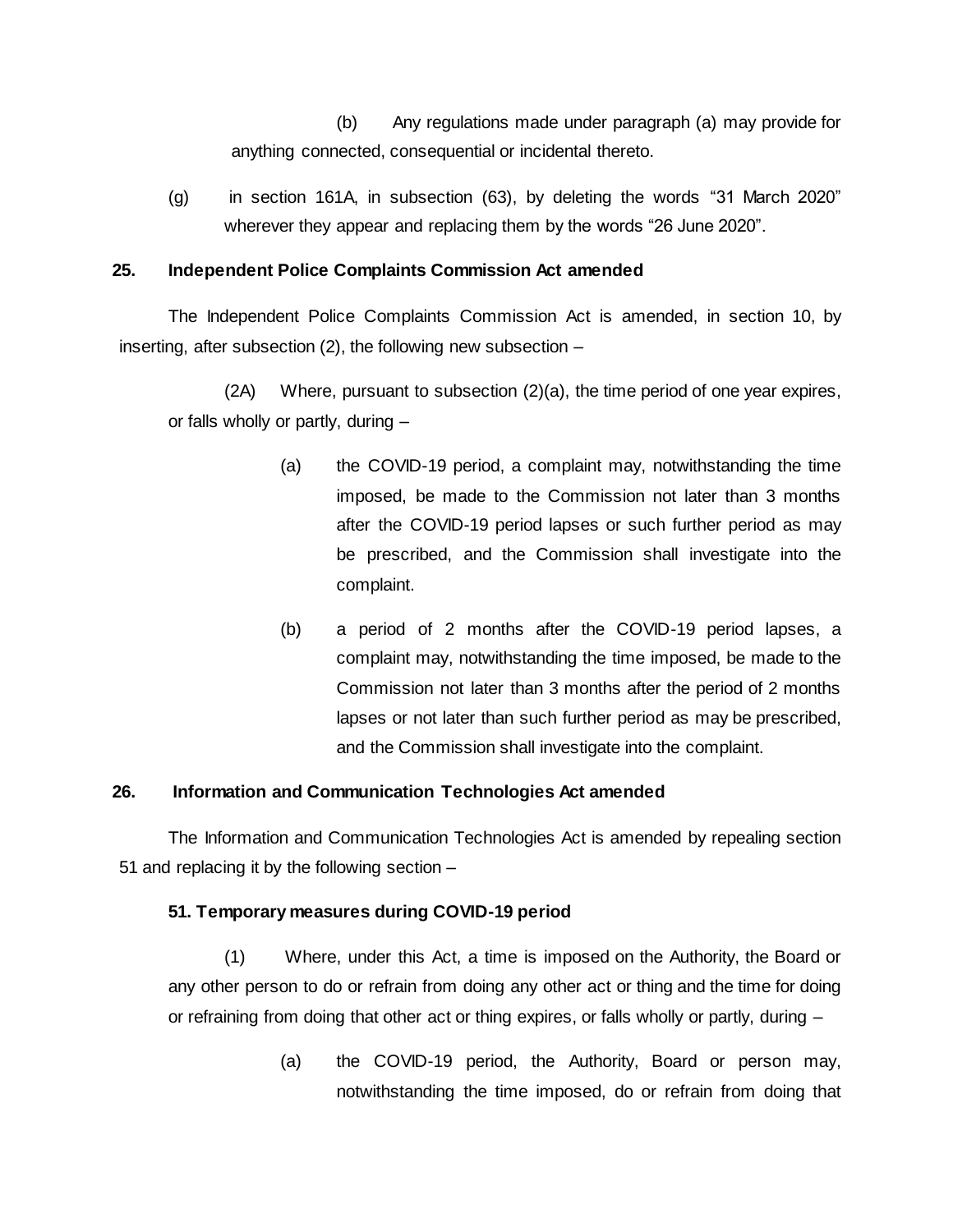other act or thing not later than 30 days after the COVID-19 period lapses or not later than such further period as may be prescribed; or

- (b) a period of 21 days after the COVID-19 period lapses, the person may, notwithstanding the time imposed, do or refrain from doing that other act or thing not later than 30 days after the period of 21 days lapses or not later than such further period as may be prescribed.
- $(2)$  (a) Where, under this Act, a licence expires during  $-$ 
	- (i) the COVID-19 period, the licence shall, notwithstanding the time imposed, be deemed not to have expired and shall remain valid for a period of 30 days after the COVID-19 period lapses or for such further period as may be prescribed; or
	- (ii) a period of 21 days after the COVID-19 period lapses, be deemed not to have expired and shall remain valid for a period of 30 days after the period of 21 days lapses or for such further period as may be prescribed.
	- (b) In this subsection  $-$

"licence" includes a permit, an authorisation, an approval, a clearance or a certificate.

(3) Where, under this Act, the time for doing an act or thing expires, or falls wholly or partly, during –

> (a) the COVID-19 period, no charge, interest, penalty, surcharge or any other additional fee shall, notwithstanding the time imposed, be charged or payable provided that the act or thing is done not later than 30 days after the COVID-19 period lapses or for such further period as may be prescribed; or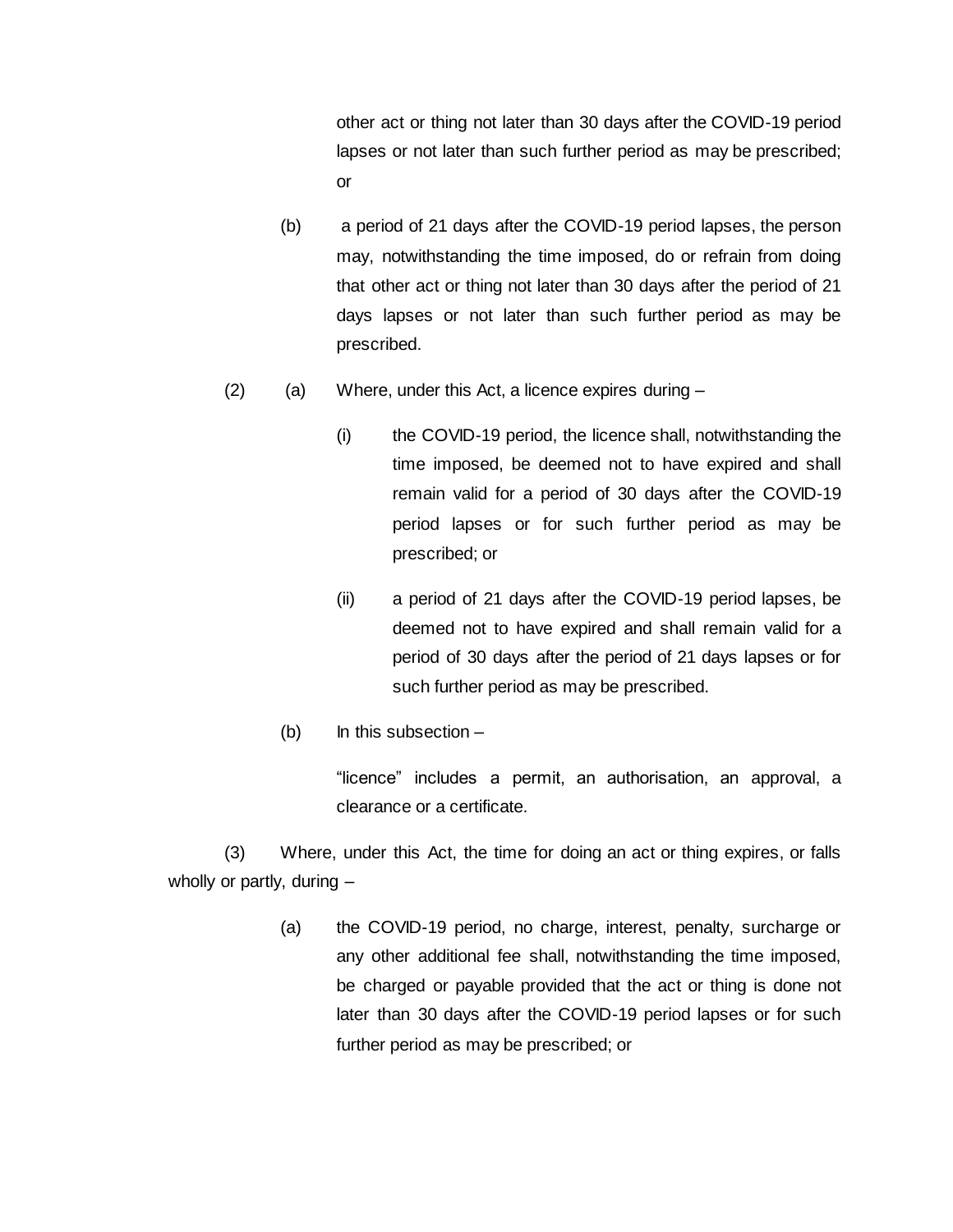(b) a period of 21 days after the COVID-19 period lapses, no charge, interest, penalty, surcharge or any other additional fee shall, notwithstanding the time imposed, be charged or payable provided that the act or thing is done not later than 30 days after the period of 21 days lapses or not later than such further period as may be prescribed.

#### **27. Insolvency Act amended**

The Insolvency Act is amended –

- (a) in section 4, in subsection (3), by deleting the words "50,000 rupees" and replacing them by the words "100,000 rupees";
- (b) in section 5, in subsection  $(1)(a)$ , by deleting the words "50,000 rupees" wherever they appear and replacing them by the words "100,000 rupees";
- (c) in section  $8 -$ 
	- (i) in subsection (3)(d), by deleting the words "50,000 rupees" wherever they appear and replacing them by the words "100,000 rupees";
	- (ii) in subsection  $(4)(a)$ , by deleting the words "14 days" and replacing them by the words "28 days";
- (d) in section 11, in subsection (1)(b), by deleting the words "50,000 rupees" and replacing them by the words "100,000 rupees";
- (e) in section 14, in subsection (1)(b), by deleting the words "50,000 rupees" and replacing them by the words "100,000 rupees";
- (f) in section 15, in subsection (1), by deleting the words "50,000 rupees" and replacing them by the words "100,000 rupees";
- (g) in section 100, by inserting, after subsection  $(1)$ , the following new subsection –

(1A) (a) Subject to paragraph (b), where, pursuant to subsection (1)(b) or (c), a resolution is passed during the COVID-19 period, or during a period not exceeding 3 months after the COVID-19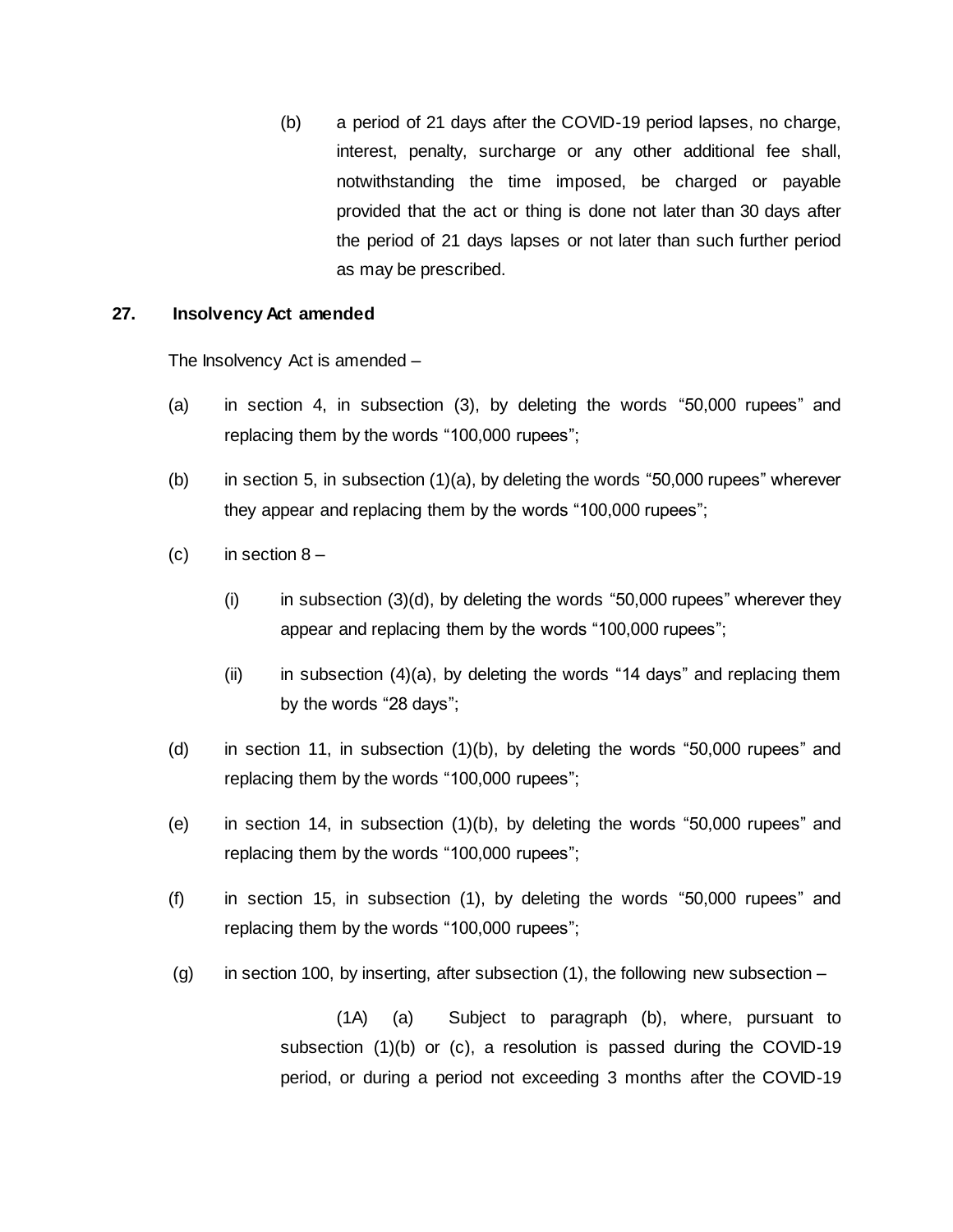period lapses, that resolution shall be deemed not to have been passed and shall be void.

(b) Paragraph (a) shall not apply to a company holding a Global Business Licence under the Financial Services Act.

(h) in section 137, by inserting, after subsection  $(1)$ , the following new subsection –

(1A) (a) Subject to paragraph (b), where, pursuant to subsection (1)(b), a special resolution is passed during the COVID-19 period, or during a period not exceeding 3 months after the COVID-19 period lapses, that resolution shall be deemed not to have been passed and shall be void.

(b) Paragraph (a) shall not apply to a company holding a Global Business Licence under the Financial Services Act.

 $(i)$  in section 142, by adding the following new subsection –

(11) This section shall not apply during the COVID-19 period or during a period not exceeding 3 months after the COVID-19 period lapses.

- $(i)$  in section 180
	- (i) in paragraph (a), by deleting the words "100,000 rupees" and replacing them by the words "250,000 rupees";
	- (ii) in paragraph (d), by deleting the words "one month" and replacing them by the words "2 months";
- (k) in section 181, in subsection (2), by deleting the words "14 days" and replacing them by the words "28 days";
- (I) in section 183, by inserting, after subsection  $(1)$ , the following new subsection –

(1A) Any receiver appointed pursuant to subsection (1)(a)(i) during the COVID-19 period shall be of no effect and shall be void.

 $(m)$  in section 185 –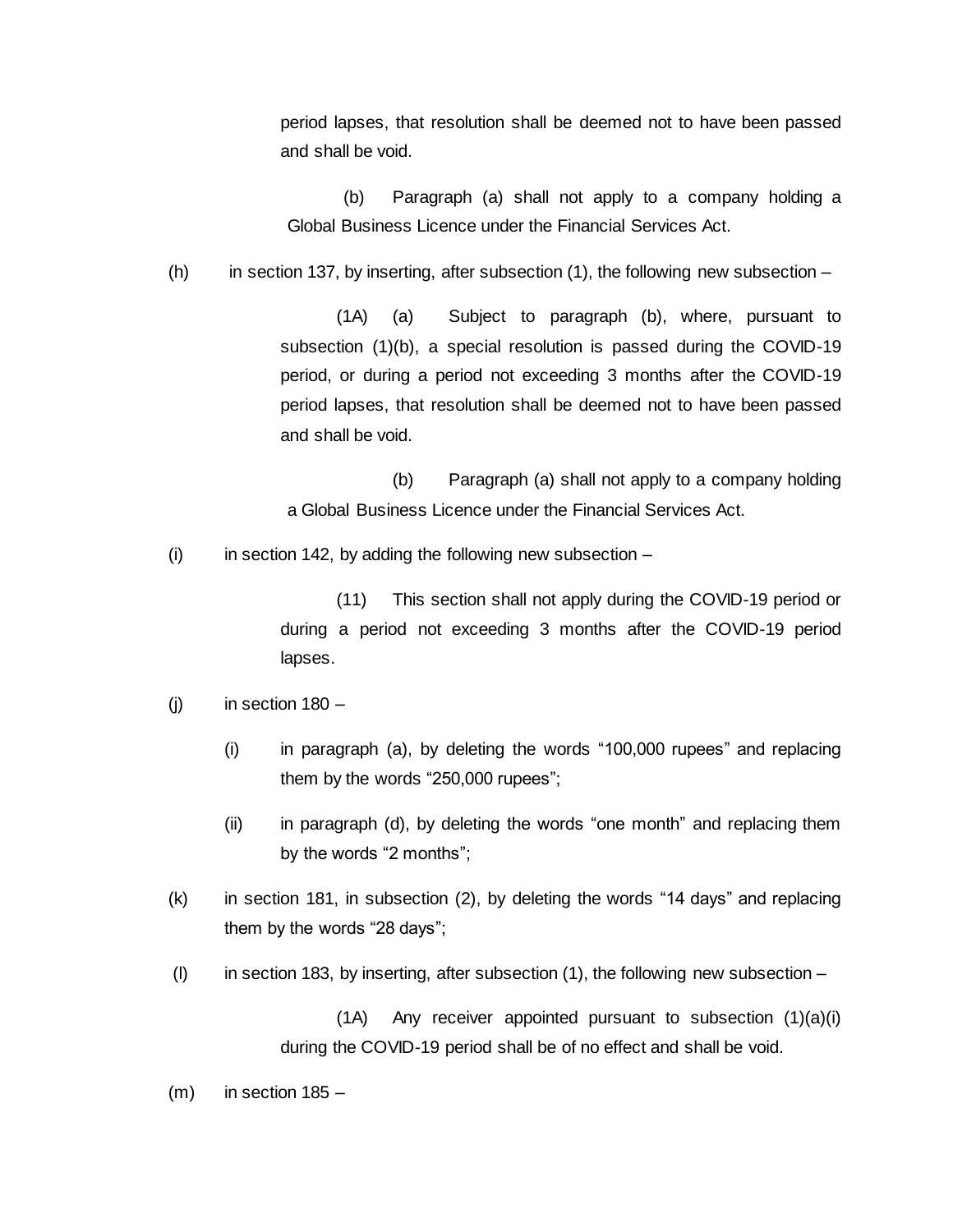(i) by inserting, after subsection  $(1)$ , the following new subsection –

(1A) Any receiver or any receiver and manager appointed pursuant to subsection (1) during the COVID-19 period shall be of no effect and shall be void.

(ii) by inserting, after subsection (3), the following new subsection –

(3A) Any receiver or any receiver and manager appointed pursuant to subsection (3) during the COVID-19 period shall be of no effect and shall be void.

(n) in section 234, by inserting, after subsection  $(2)$ , the following new subsection –

(2A) Where, pursuant to subsection (2), the period of 10 days expires, or falls wholly or partly, during the COVID-19 period, the meeting shall be held not later than 30 days after the COVID-19 period lapses.

# **28. Interpretation and General Clauses Act amended**

The Interpretation and General Clauses Act is amended –

(a) in section 2, by inserting, in the appropriate alphabetical order, the following new definition –

"COVID-19 period" means the period –

- (a) starting on 23 March 2020; and
- (b) ending on 1 June 2020 or ending on such later date as the Prime Minister may, by regulations, prescribe under this Act;
- (b) in section 37, by inserting, after subsection  $(8)$ , the following new subsection –

(8A) (a) During the COVID-19 period, a meeting of a statutory corporation or of its controlling body, committee or sub- committee may be held either –

> (i) by a number of the members who constitute a quorum, being assembled together at the place, date and time appointed for the meeting; or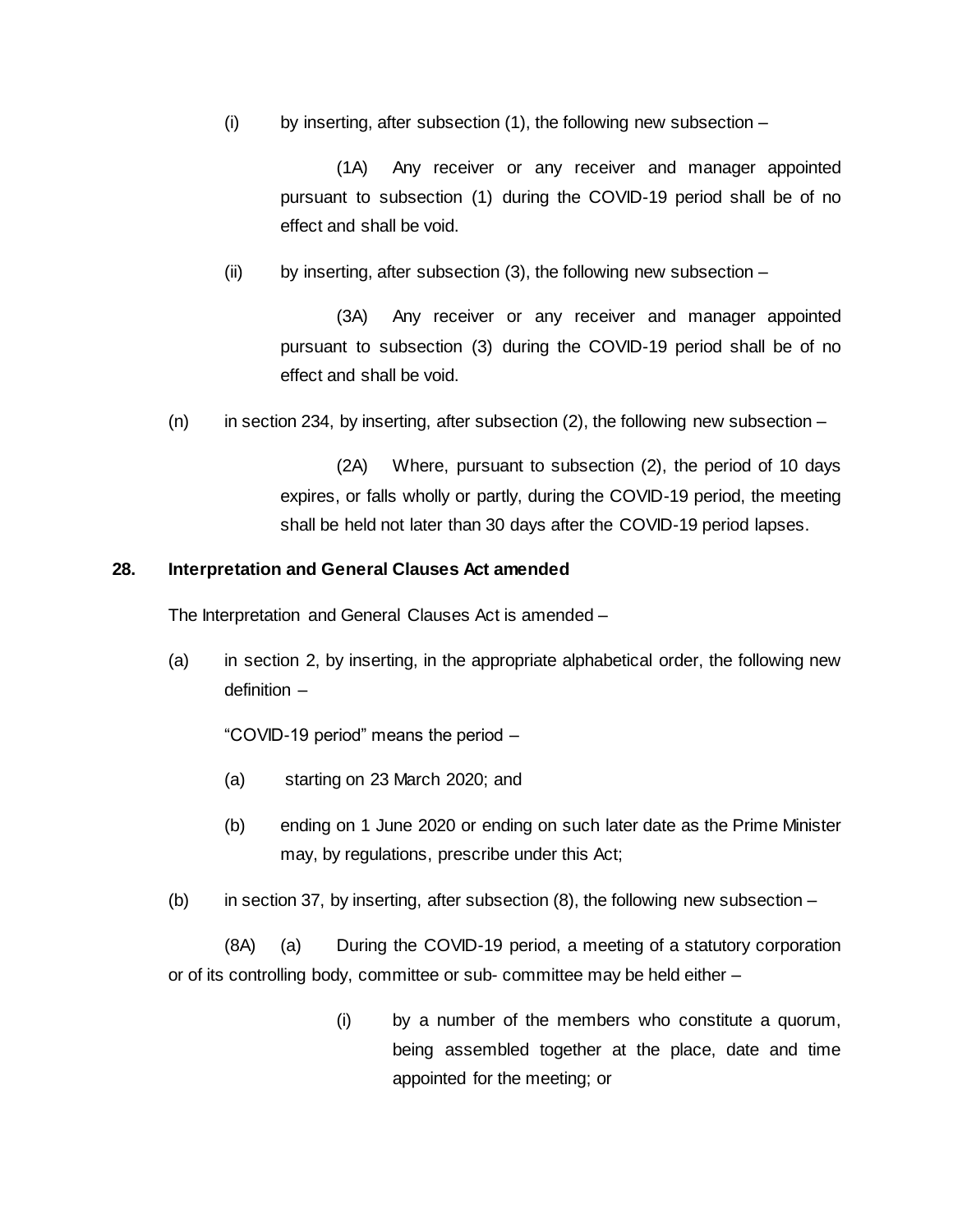(ii) by means of audio, or audio and visual, communication by which all the members participating and constituting a quorum can simultaneously hear one another throughout the meeting.

(b) A resolution in writing, signed or assented to by all members then entitled to receive notice of a meeting, shall be as valid and effective as if it had been passed at a meeting duly convened and held.

(c) A resolution under paragraph (a) may consist of several documents, including facsimile, electronic mail or other similar means of communication, each signed or assented to by one or more members.

(c) by inserting, after section 39, the following new sections –

#### **39A. Extension of time during COVID-19 period**

(1) Where, under an enactment, a time is imposed to institute or lodge judicial proceedings and the time expires, or falls wholly or partly, during –

- (a) the COVID-19 period; or
- (b) a period of 30 days after the COVID-19 period lapses,

the judicial proceedings may, notwithstanding the time imposed, be instituted or lodged not later than such period as may be prescribed by regulations under that enactment.

(2) Where, under an enactment, a time is imposed to make a payment and the time expires, or falls wholly or partly, during –

- (a) the COVID-19 period; or
- (b) a period of 30 days after the COVID-19 period lapses,

the payment may, notwithstanding the time imposed, be made not later than such period as may be prescribed by regulations under that enactment.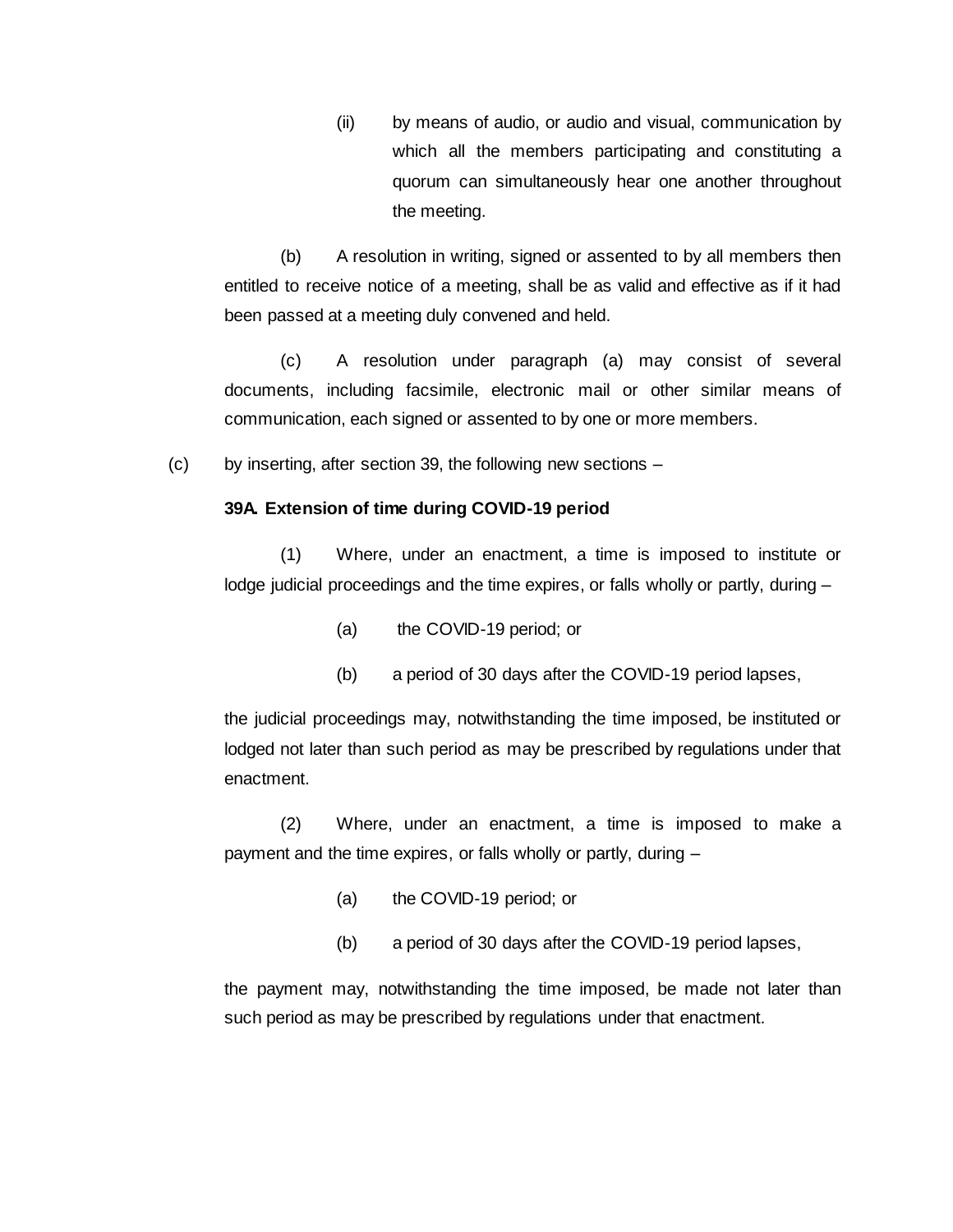(3) Where, under an enactment, a time is imposed to make an application for a licence, including an application for renewal, and the time expires, or falls wholly or partly, during –

- (a) the COVID-19 period; or
- (b) a period of 30 days after the COVID-19 period lapses,

the application may, notwithstanding the time imposed, be made not later than such period as may be prescribed by regulations under that enactment.

(4) Where, under an enactment, a time is imposed to make a decision or give a determination and the time expires, or falls wholly or partly, during –

- (a) the COVID-19 period; or
- (b) a period of 30 days after the COVID-19 period lapses,

the decision or determination may, notwithstanding the time imposed, be made or given not later than such period as may be prescribed by regulations under that enactment.

(5) Where, under an enactment, a time is imposed to submit a report and the time expires, or falls wholly or partly, during –

- (a) the COVID-19 period; or
- (b) a period of 30 days after the COVID-19 period lapses,

the report may, notwithstanding the time imposed, be submitted not later than such period as may be prescribed by regulations under that enactment.

(6) Where, under an enactment, a time is imposed to register a document and the time expires, or falls wholly or partly, during –

- (a) the COVID-19 period; or
- (b) a period of 30 days after the COVID-19 period lapses,

the document may, notwithstanding the time imposed, be registered not later than such period as may be prescribed by regulations under that enactment.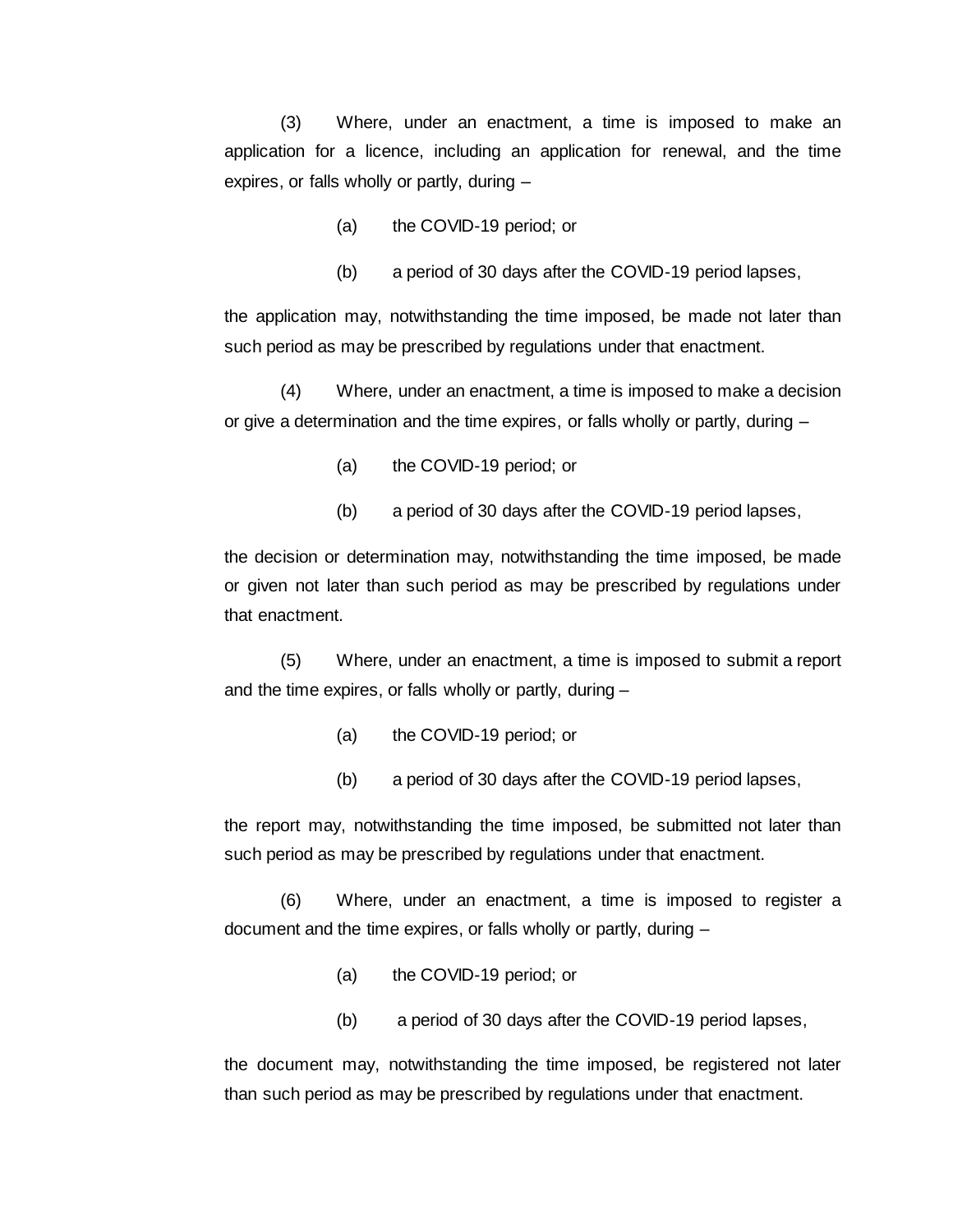(7) Where, under an enactment, a time is imposed to serve a notice or any other document and the time expires, or falls wholly or partly, during –

- (a) the COVID-19 period; or
- (b) a period of 30 days after the COVID-19 period lapses,

the notice or document may, notwithstanding the time imposed, be served not later than such period as may be prescribed by regulations under that enactment.

(8) Where, under an enactment, a time is imposed on a person to do or refrain from doing any other act or thing and the time for doing or refraining from doing that other act or thing expires, or falls wholly or partly, during –

- (a) the COVID-19 period; or
- (b) a period of 30 days after the COVID-19 period lapses,

the person may, notwithstanding the time imposed, do or refrain from doing that other act or thing not later than such period as may be prescribed by regulations under that enactment.

 $(9)$  In this section –

"judicial proceedings" –

- (a) means proceedings before any Court, statutory tribunal, statutory committee, statutory commission or statutory panel; and
- (b) includes an appeal, an objection, a review, a petition, an application by way of case stated, a representation, a complaint, an assessment or any other statutory application;

"licence" includes a permit, an approval, a clearance, a certificate or any other similar authorisation;

"payment" includes the payment of any fine, tax, charge, levy, duty, fine, penalty, interest, surcharge or any other fee;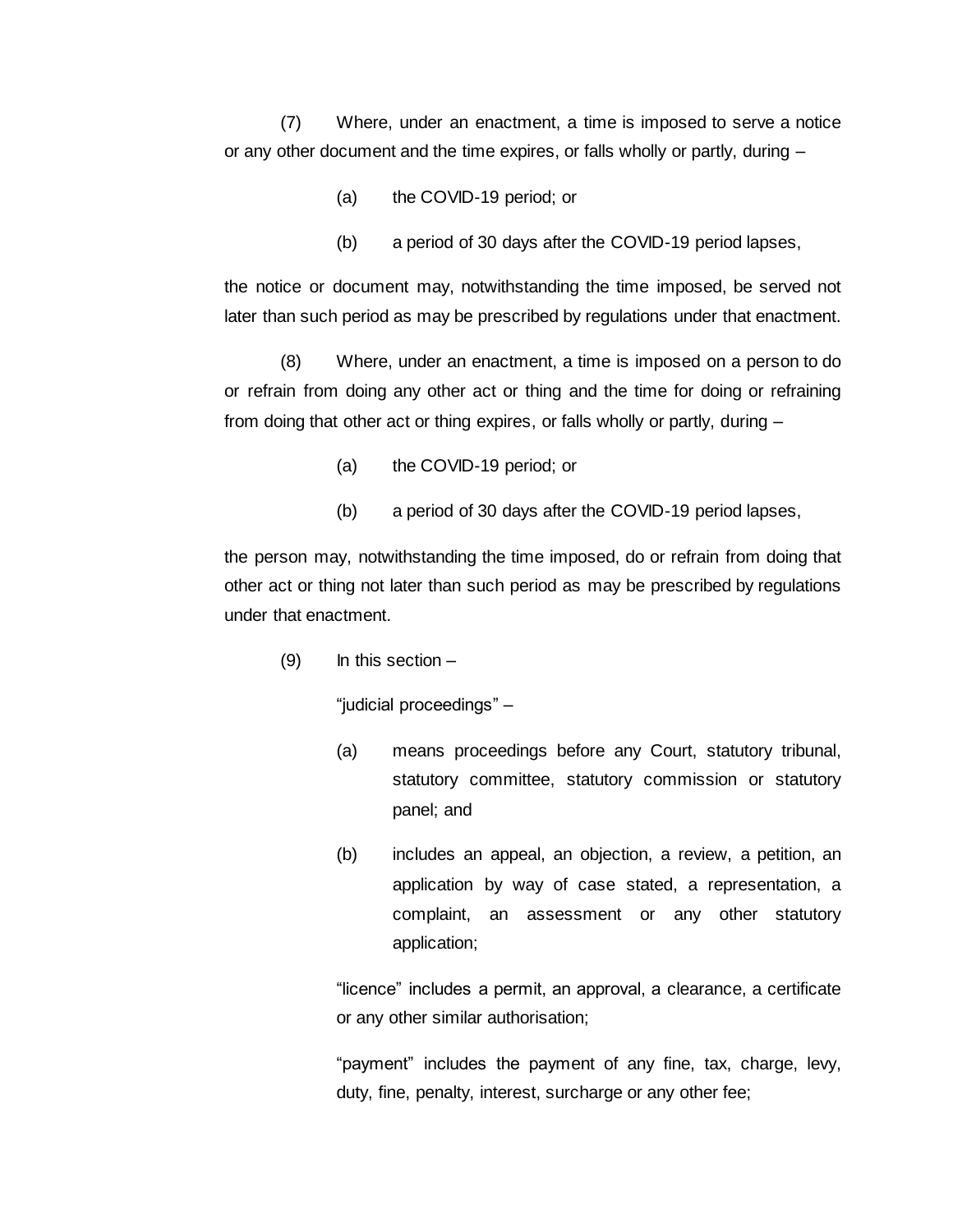"report" includes any information, book, record, return, prospectus or any other similar document, whether in electronic form or not.

#### **39B. Extension of licence during COVID-19 period**

- (1) Where, under an enactment, a licence expires during
	- (a) the COVID-19 period; or
	- (b) a period of 30 days after the COVID-19 period lapses,

the licence shall, notwithstanding that enactment, be deemed not to have expired and shall remain valid for such period as may be prescribed by regulations under that enactment.

 $(2)$  In this section –

"licence" includes a permit, an approval, a clearance, a certificate or any other similar authorisation.

# **39C. No charge, interest, penalty, surcharge or any other additional fee during COVID-19 period**

Where, under an enactment, the time for doing an act or thing expires, or falls wholly or partly, during –

- (a) the COVID-19 period; or
- (b) a period of 30 days after the COVID-19 period lapses,

no charge, interest, penalty, surcharge or any other additional fee shall, notwithstanding the time imposed, be charged or payable provided that the act or thing is done not later than such period as may be prescribed by regulations under that enactment.

#### **39D. No offence committed**

Where, under an enactment, a time is imposed on a person to do or refrain from doing an act or thing and the time for doing or refraining from doing the act or thing expires, or falls wholly or partly during, the COVID-19 period, that person shall, notwithstanding that enactment, be deemed not to have committed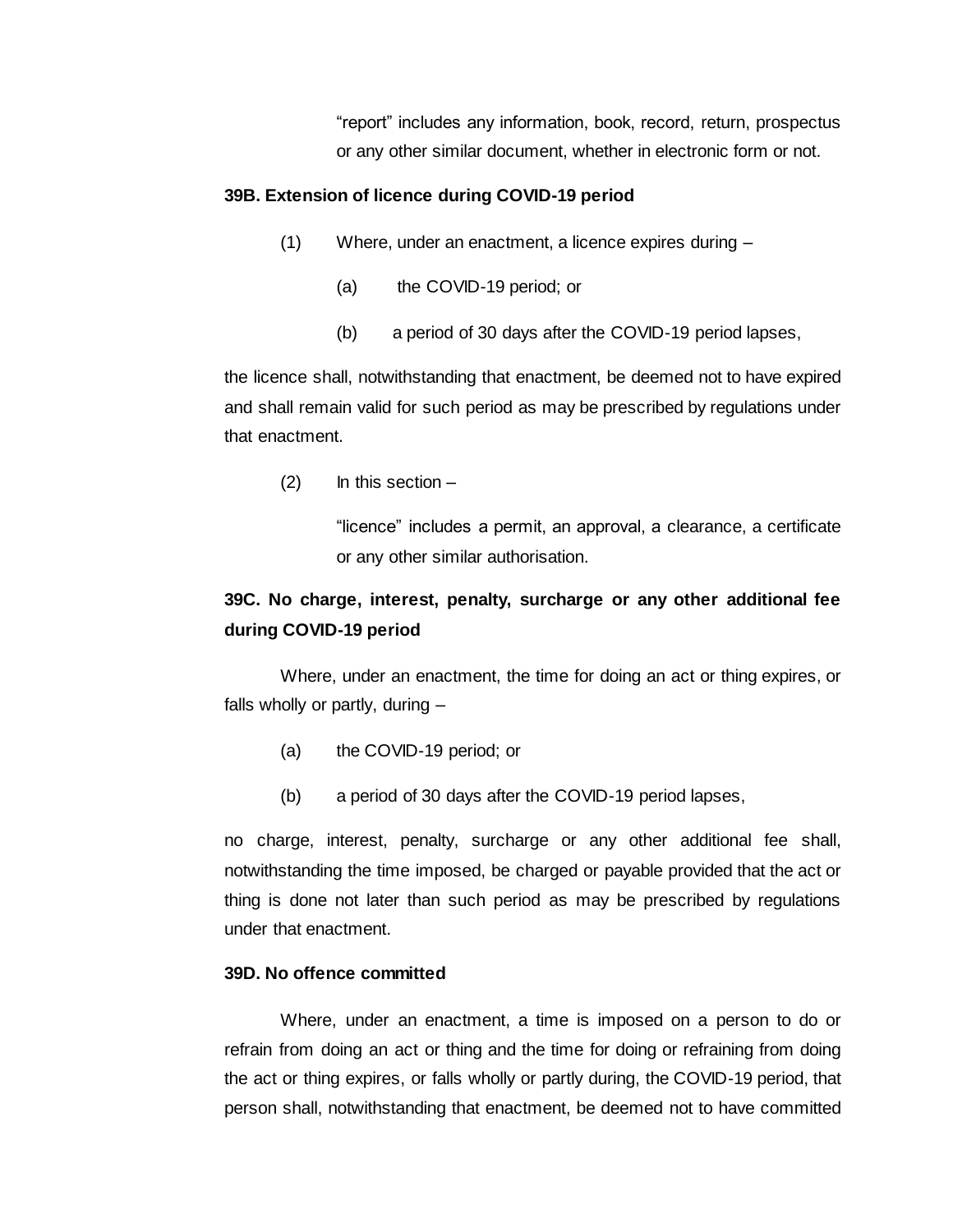an offence where he failed to do or refrained from doing the act or thing, provided that the act or thing is done not later than such period as may be prescribed by regulations under that enactment.

# **39E. Exemption from requirement to follow CPD courses for current CPD year**

(1) Where, under an enactment, a person is required to follow CPD courses during a CPD year for a certain number of hours or to accumulate a certain number of points for the purpose of continued registration or the right to practise his profession, he shall, on account of the COVID-19 period, be exempted from such requirement for the current CPD year.

 $(2)$  In this section –

"CPD courses" means continuous professional development courses or training programmes;

"CPD year" means a period of 12 months during which a person is required to follow CPD courses.

# **29. Land (Duties and Taxes) Act amended**

The Land (Duties and Taxes) Act is amended –

- (a) in section  $28 -$ 
	- (i) by inserting, after subsection (2A), the following new subsection –

(2AA) Where, pursuant to subsection (2A) (c), the period of 7 months expires, or falls wholly or partly, during –

- (a) the COVID-19 period, the notice shall be forwarded not later than 3 months after the COVID-19 period lapses; or
- (b) a period of one month after the COVID-19 period lapses, the notice shall be forwarded not later than 3 months after the period of one month lapses.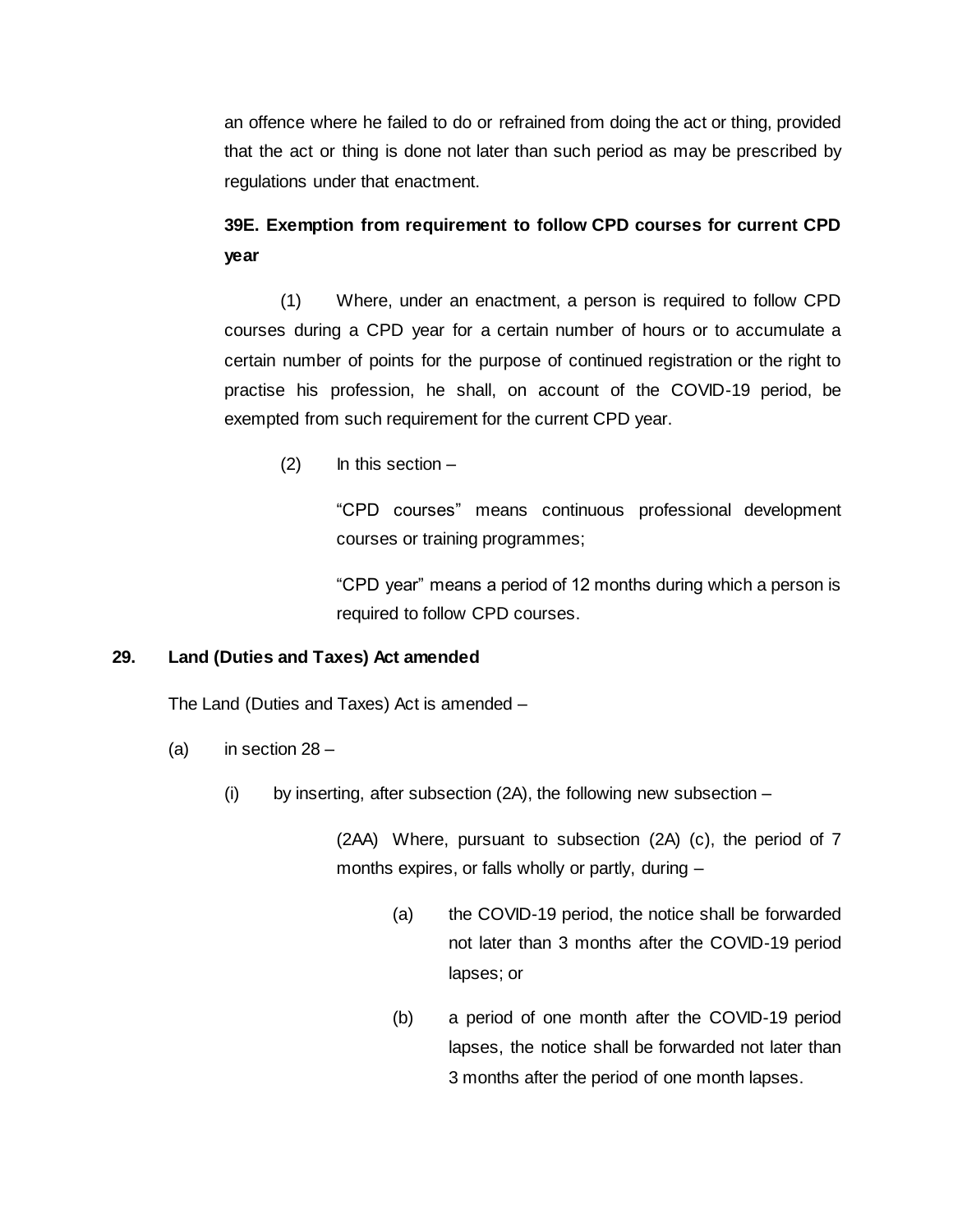- $(ii)$  in subsection  $(3)$ 
	- (A) by numbering the existing provision as paragraph (a);
	- (B) by adding the following new paragraph –

(b) Where, pursuant to paragraph (a), the period of 28 days expires, or falls wholly or partly, during –

- (i) the COVID-19 period, any duty or tax shall be paid not later than 28 days after the COVID-19 period lapses; or
- (ii) a period of 21 days after the COVID-19 period lapses, any duty or tax shall be paid not later than 28 days after the period of 21 days lapses.
- $(iii)$  in subsection  $(3A)$ 
	- (A) by numbering the existing provision as paragraph (a);
	- (B) by adding the following new paragraph –

(b) Where, pursuant to paragraph (a), the period of 28 days expires, or falls wholly or partly, during –

- (i) the COVID-19 period, an objection may be made not later than 28 days after the COVID-19 period lapses; or
- (ii) a period of 21 days after the COVID-19 period, an objection may be made not later than 28 days after the period of 21 days lapses.
- $(iv)$  by inserting, after subsection (3DA), the following new subsection –

(3DB) Where, pursuant to subsection (3D)(b)(ii), the period of 4 months expires, or falls wholly or partly, during –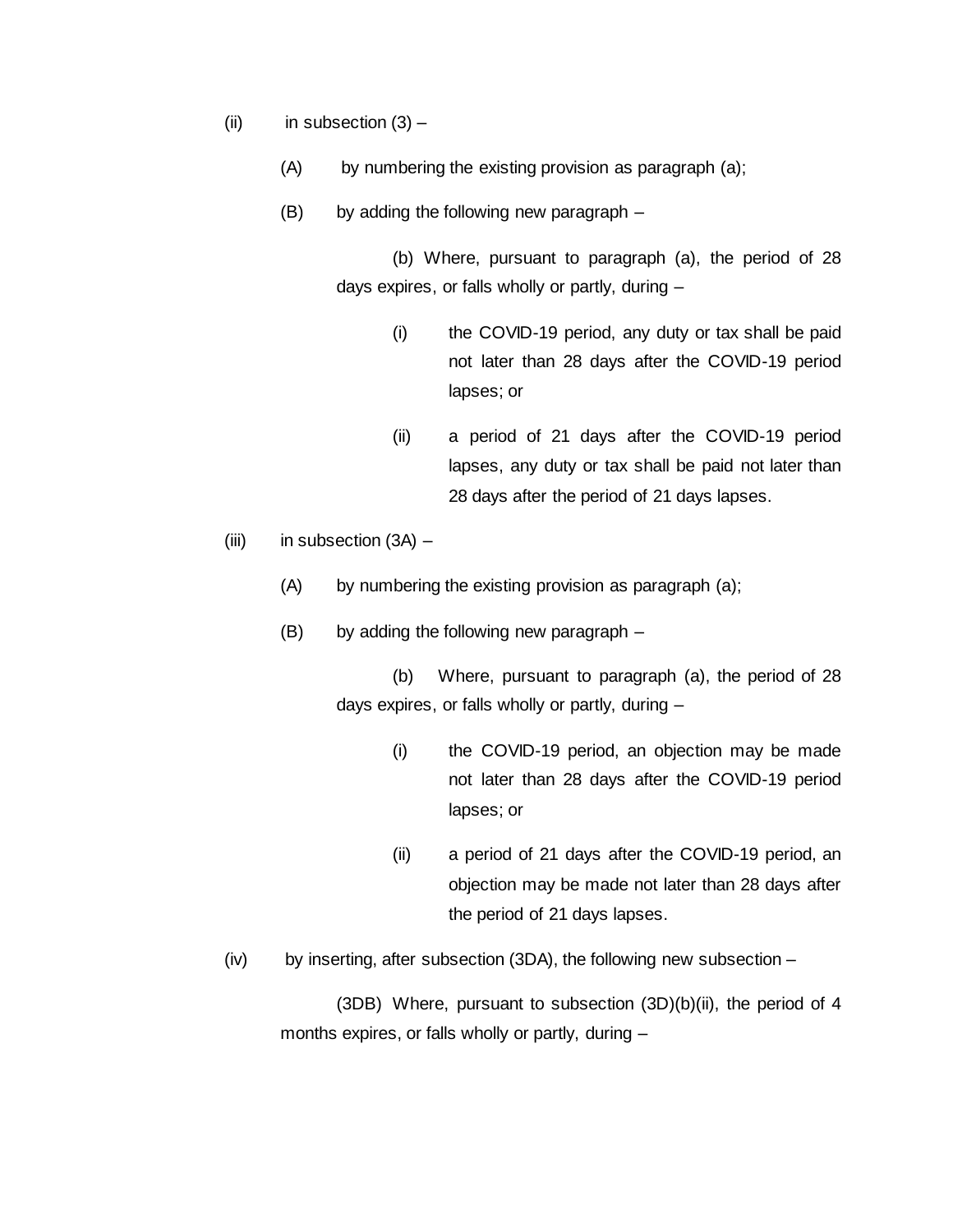- (a) the COVID-19 period, the objection shall be dealt with not later than 2 months after the COVID-19 period lapses; or
- (b) a period of one month after the COVID-19 period lapses, the objection shall be dealt with not later than 2 months after the period of one month lapses.
- $(v)$  in subsection  $(4A)$ 
	- (A) by inserting, after paragraph (a), the following new paragraph –

(aa) Where, pursuant to paragraph (a), the period of 5 working days expires, or falls wholly or partly, during –

- (i) the COVID-19 period, the Registrar-General shall issue the notice to the person not later than 21 working days after the COVID-19 period lapses; or
- (ii) a period of 10 days after the COVID-19 period lapses, the Registrar-General shall issue the notice to the person not later than 21 working days after the period of 10 days lapses.
- (B) by adding the following new paragraph –

(c) Where, pursuant to paragraph (b), the period of 28 days expires, or falls wholly or partly, during –

- (i) the COVID-19 period, the amount of duty or tax shall be paid not later than 28 days after the COVID-19 period lapses; or
- (ii) a period of 10 days after the COVID-19 period lapses, the amount of duty or tax shall be paid not later than 28 days after the period of 10 days lapses.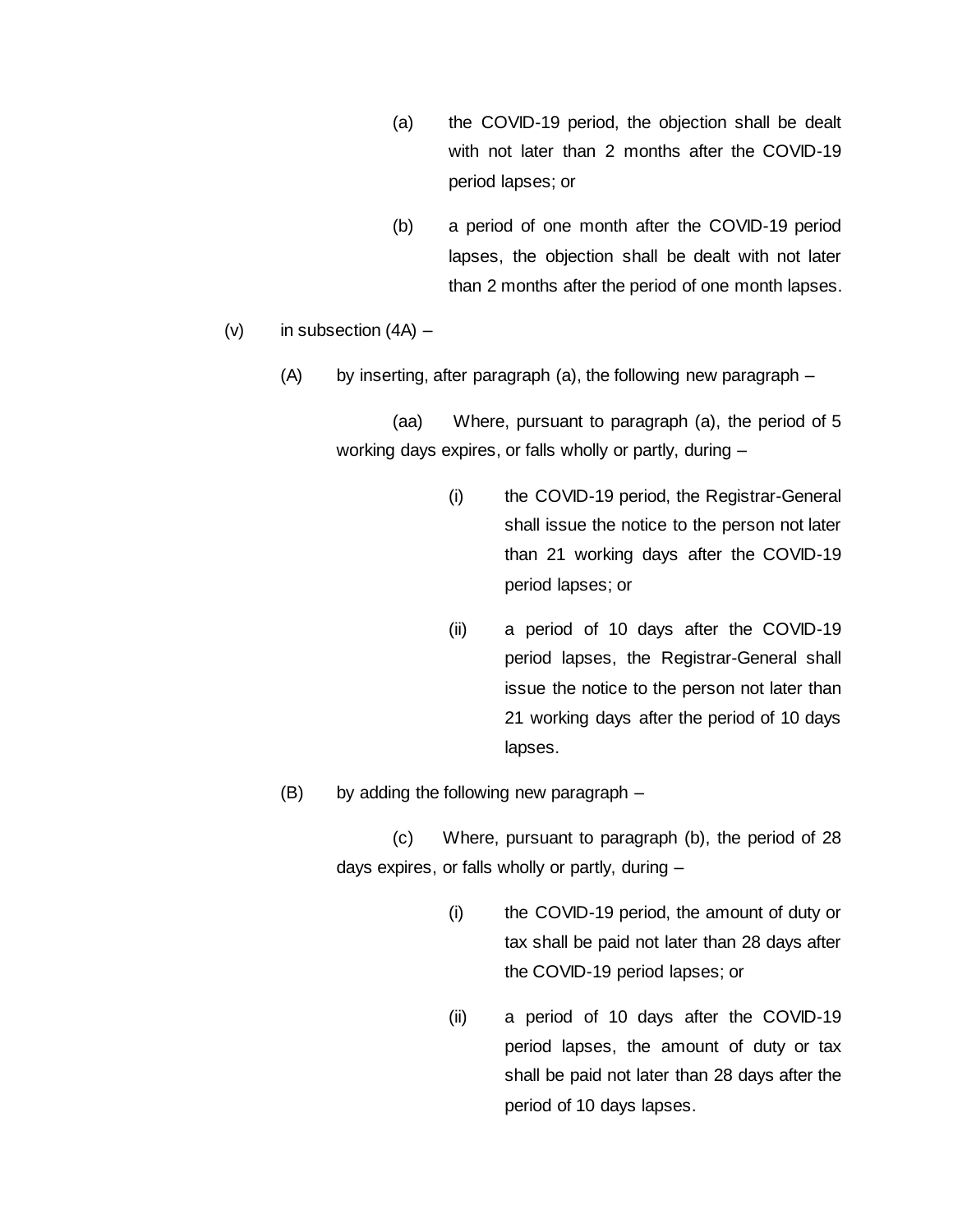- (vi) in subsection  $(6)$ 
	- (A) by numbering the existing provision as paragraph (a);
	- (B) by adding the following new paragraph –

(b) Where, pursuant to paragraph (a), the period of 5 months expires, or falls wholly or partly, during –

- (i) the COVID-19 period, the valuer shall advise the Registrar-General not later than 3 months after the COVID-19 period lapses; or
- (ii) a period of one month after the COVID-19 period lapses, the valuer shall advise the Registrar-General not later than 3 months after the period of one month lapses.
- (b) in section 51, in subsection  $(3)(a)(i)$ , by deleting the words "31 March 2020" and replacing them by the words "30 June 2020".

# **30. Landlord and Tenant Act amended**

The Landlord and Tenant Act is amended –

(a) in section 3, by inserting, after subsection  $(2)$ , the following new subsection –

(2A) (a) Notwithstanding this Act, any other enactment or any other agreement, and subject to paragraph (b), non-payment of rent in respect of premises for the months of March 2020, April 2020, May 2020, June 2020, July 2020, August 2020 and such other subsequent month as may be prescribed shall not constitute a breach of a tenancy agreement, provided that the rent for the months of March 2020, April 2020, May 2020, June 2020, July 2020, August 2020 and such other subsequent month as may be prescribed is fully paid, in instalments, by 31 December 2021 or such other date as may be prescribed.

(b) Paragraph (a) shall apply to all premises, whether business or residential premises, let under this Act or under any other enactment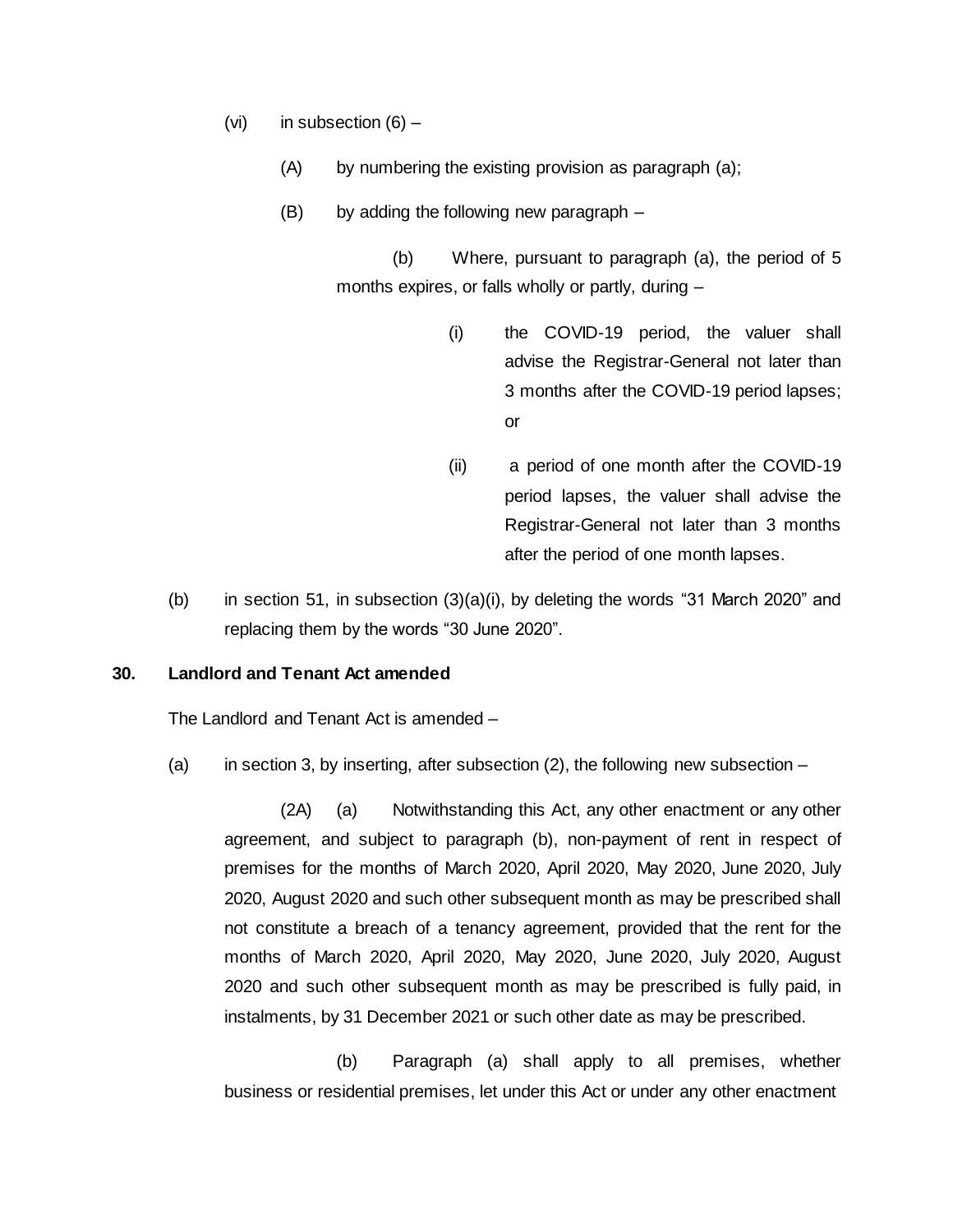- (b) in section  $17 -$ 
	- (i) by renumbering the existing provision as subsection (1); and
	- (ii) by adding the following new subsection –

(2) Notwithstanding subsection (1), the Court shall not make an order under section 16 where rent has not been paid by a tenant for the months of March 2020, April 2020, May 2020, June 2020, July 2020, August 2020 and such other subsequent month as may be prescribed, provided that the rent for the months of March 2020, April 2020, May 2020, June 2020, July 2020, August 2020 and such other subsequent month as may be prescribed is fully paid, in instalments, by 31 December 2021 or such other date as may be prescribed.

#### **31. Light Rail Act 2019 amended**

The Light Rail Act 2019 is amended –

- (a) in section 42, by deleting the words "500,000" and "2 years" and replacing them by the words "one million" and "5 years", respectively;
- (b) by inserting, after section 45, the following new section  $-$

#### **45A. Sanitary measures during COVID-19 period and further period**

(1) For the purposes of this Act, the Minister may, by regulations, make provisions for sanitary measures to be observed during the COVID-19 period and during such further period as may be prescribed.

(2) Any person who contravenes any regulations made under subsection (1) shall commit an offence and shall, on conviction, be liable to a fine not exceeding 50,000 rupees and to imprisonment for a term not exceeding 2 years.

# **32. Limited Liability Partnerships Act amended**

The Limited Liability Partnerships Act is amended, by inserting, after section 9, the following new section –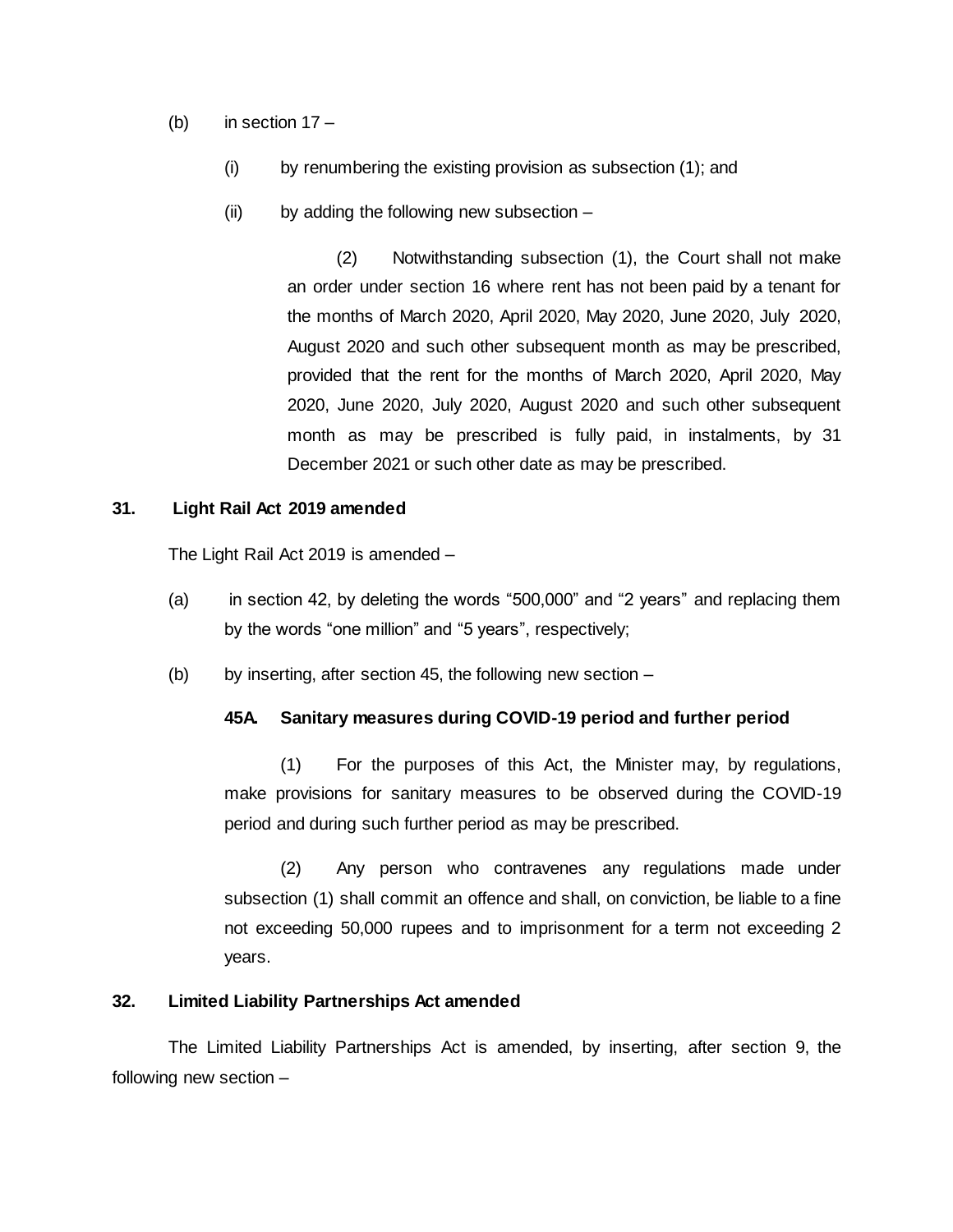# **9A. Temporary measures during COVID-19 period**

(1) The Registrar may, during the COVID-19 period and such further period, as the Registrar may determine, after the COVID-19 period lapses, issue such practice directions, guidelines or such other instructions as may be necessary for the proper administration of this Act.

(2) Any practice direction, guideline or other instruction issued under subsection (1) shall be published in the Gazette and shall remain in force unless amended or revoked by publication in the Gazette.

# **33. Limited Partnerships Act amended**

The Limited Partnerships Act is amended, by inserting, after section 9, the following new section –

# **9A. Temporary measures during COVID-19 period**

(1) The Registrar may, during the COVID-19 period and such further period, as the Registrar may determine, after the COVID-19 period lapses, issue such practice directions, guidelines or such other instructions as may be necessary for the proper administration of this Act.

(2) Any practice direction, guideline or other instruction issued under subsection (1) shall be published in the Gazette and shall remain in force unless amended or revoked by publication in the Gazette.

# **34. Mauritius Cane Industry Authority Act amended**

The Mauritius Cane Industry Authority Act is amended, in section 2, by deleting the definition of "crop year" and replacing it by the following definition –

"crop year" means the period extending from 16 January in a year to 15 January in the following year or such other period as the Minister may prescribe.

# **35. Mauritius Revenue Authority Act amended**

The Mauritius Revenue Authority Act is amended –

(a) in section  $19 -$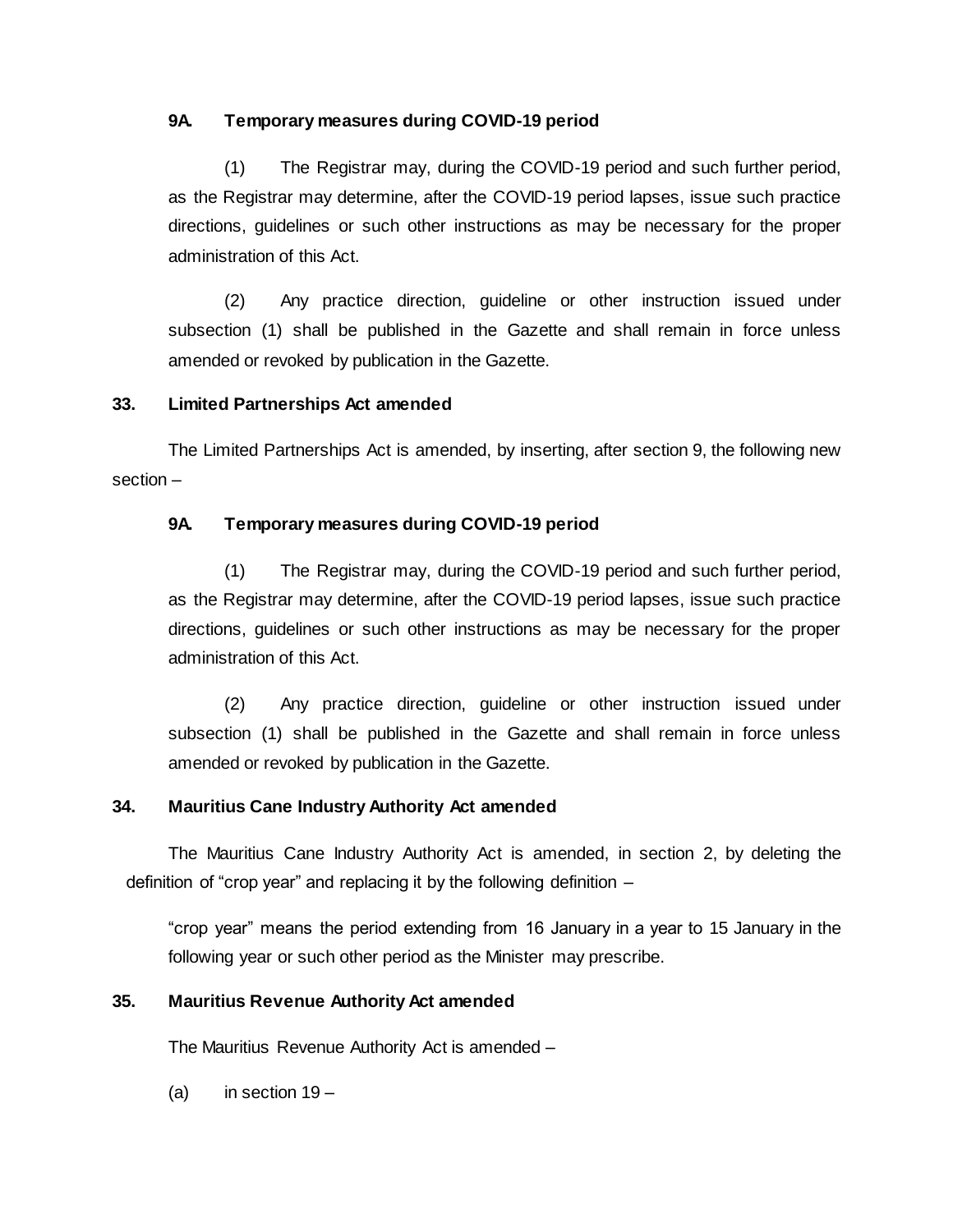(i) by inserting, after subsection (1D), the following new subsection, the existing subsection (1E) being renumbered (1F) –

(1E) Any statutory delay relating to proceedings before the Assessment Review Committee which expires, or falls wholly or partly during –

- (a) the COVID-19 period shall, notwithstanding this Act, be suspended and that statutory delay shall start from the day following the last day of the COVID-19 period; or
- (b) a period of 21 days after the COVID-19 period lapses, notwithstanding this Act, be suspended and that statutory delay shall start from the day following the last day of the 21 days' period.
- (ii) in subsection (2), by deleting the word "Where" and replacing it by the words "Notwithstanding subsection (1E), where";
- (b) by inserting, after Part IVC, the following new Part –

# **PART IVD – TEMPORARY MEASURES DURING COVID-19 PERIOD**

#### **21P. Interpretation of Part IVD**

In this Part  $-$ 

"Act" includes any Revenue Law;

"payment" includes the payment of any fee, fine, tax, charge, levy, duty, fine, penalty, interest or surcharge.

#### **21Q. Application of Part IVD**

This Part shall be in addition to, and not in derogation from, any other powers or discretion which may be exercised by the Director-General under this Act or any Revenue Law.

#### **21R. Extension of time during COVID-19 period**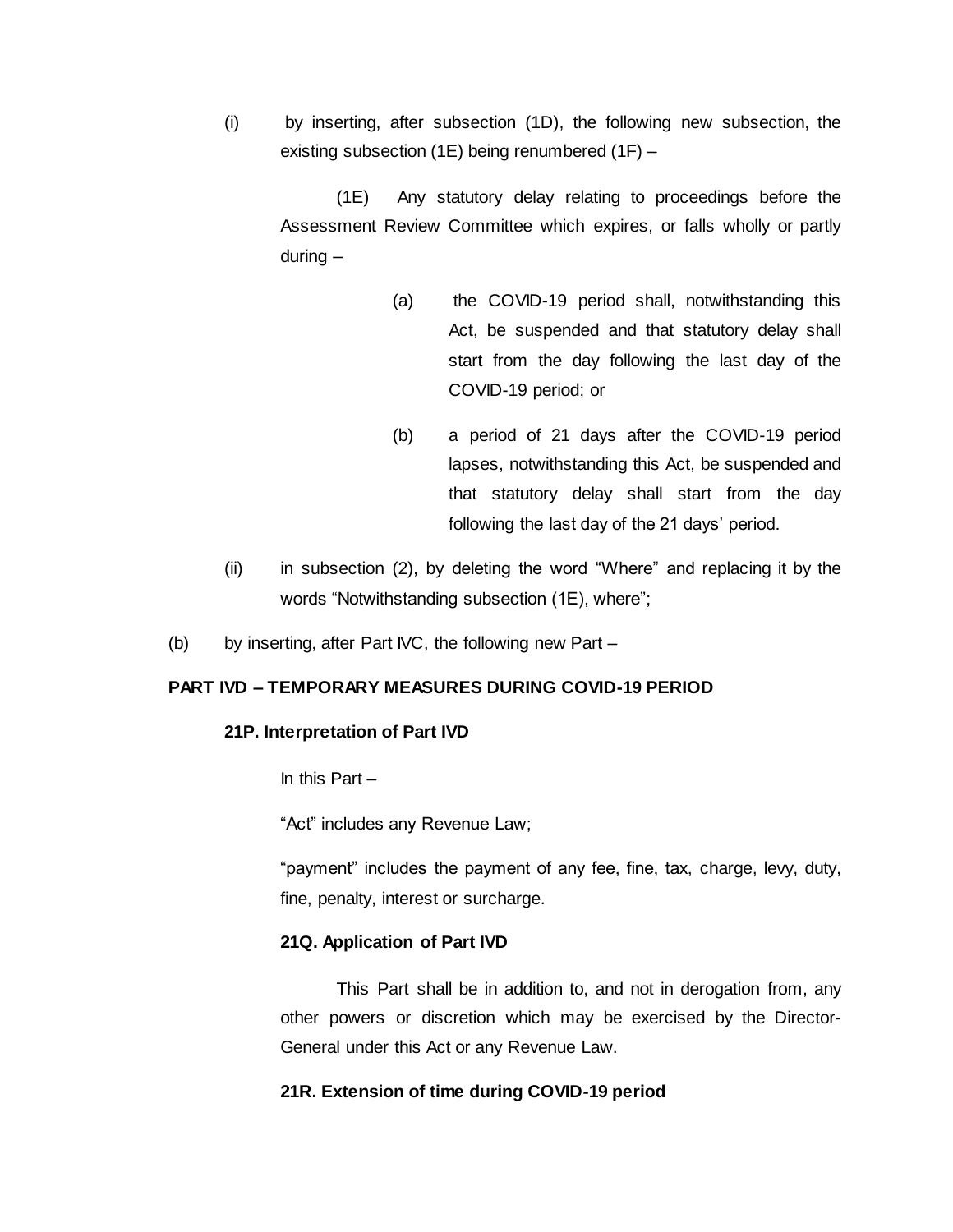(1) Where, under this Act or any Revenue Law, a time is imposed to make an assessment, a decision, a determination, a notice or a claim and the time expires, or falls wholly or partly, during –

- (a) the COVID-19 period, the assessment, decision, determination, notice or claim may, notwithstanding this Act or any Revenue Law, be made or given not later than 2 months after the COVID-19 period lapses; or
- (b) a period of 30 days after the COVID-19 period lapses, the assessment, decision, determination, notice or claim may, notwithstanding this Act or any Revenue Law, be made or given not later than 2 months after the period of 30 days lapses.

(2) Where, under this Act or any Revenue Law, a time is imposed to make any payment and the time expires, or falls wholly or partly during –

- (a) the COVID-19 period, the payment shall, notwithstanding this Act or any Revenue Law, be made not later than 25 June 2020; or
- (b) the period ending 30 June 2020, the payment shall, notwithstanding this Act or any Revenue Laws, be made not later than 26 June 2020,

failing which the prescribed penalty and interest under this Act or the relevant Revenue Law shall apply.

 $(c)$  in section 28, in subsection  $(14)(f)(i)$ , by deleting the words "30 June 2020" and replacing them by the words "31 August 2020".

#### **36. Mauritius Standards Bureau Act amended**

The Mauritius Standards Bureau Act is amended –

(a) in section 18, by adding the following new subsection  $-$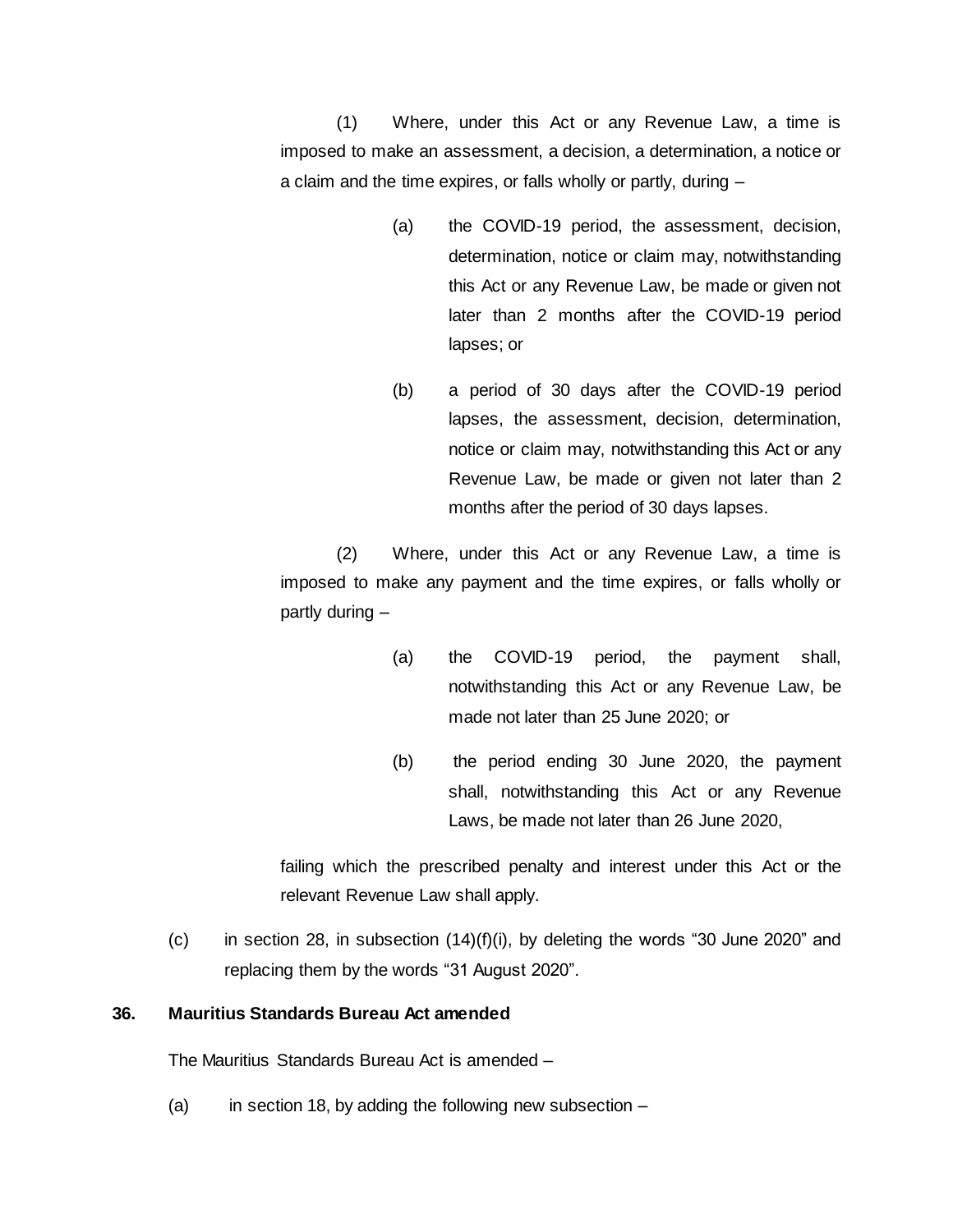(6) Notwithstanding subsections (1) and (2), the Council may, during the COVID-19 period and not later than 45 days after the COVID-19 period lapses, declare a document as standard without public notice.

(b) in section 19, by adding the following new subsection  $-$ 

(6) Notwithstanding subsections (1) and (2), the Council may, during the COVID-19 period and not later than 30 days after the COVID-19 period lapses, declare an amendment, revision or withdrawal of a standard without public notice.

#### **37. National Land Transport Authority Act 2019 amended**

The National Land Transport Authority Act 2019 is amended, in section 13, in subsection (1), by inserting, after the word "grant", the words ", variation".

#### **38. National Pensions Act amended**

The National Pensions Act is amended, in section 34, by inserting, after subsection (2), the following new subsection –

(2A) (a) During the COVID-19 period, or during such other period as may be prescribed after the COVID-19 period lapses, where, on the determination of any claim to a benefit, a medical question arises, the Permanent Secretary may, notwithstanding subsection (2), direct the National Pensions Officer not to refer that question to a medical officer or a Medical Board and the benefit shall, as the Permanent Secretary may determine, be payable to the claimant.

(b) The National Pensions Officer shall, after the COVID-19 period lapses, refer the medical question to a medical officer or a Medical Board.

# **39. National Youth Council Act amended**

The National Youth Council Act is amended, in section 4, in subsection (1), by adding the following new paragraph, the full stop at the end of paragraph (d) being deleted and replaced by a semicolon –

> (e) assist in preparing young people to face any epidemic or pandemic disease and other similar challenges in life.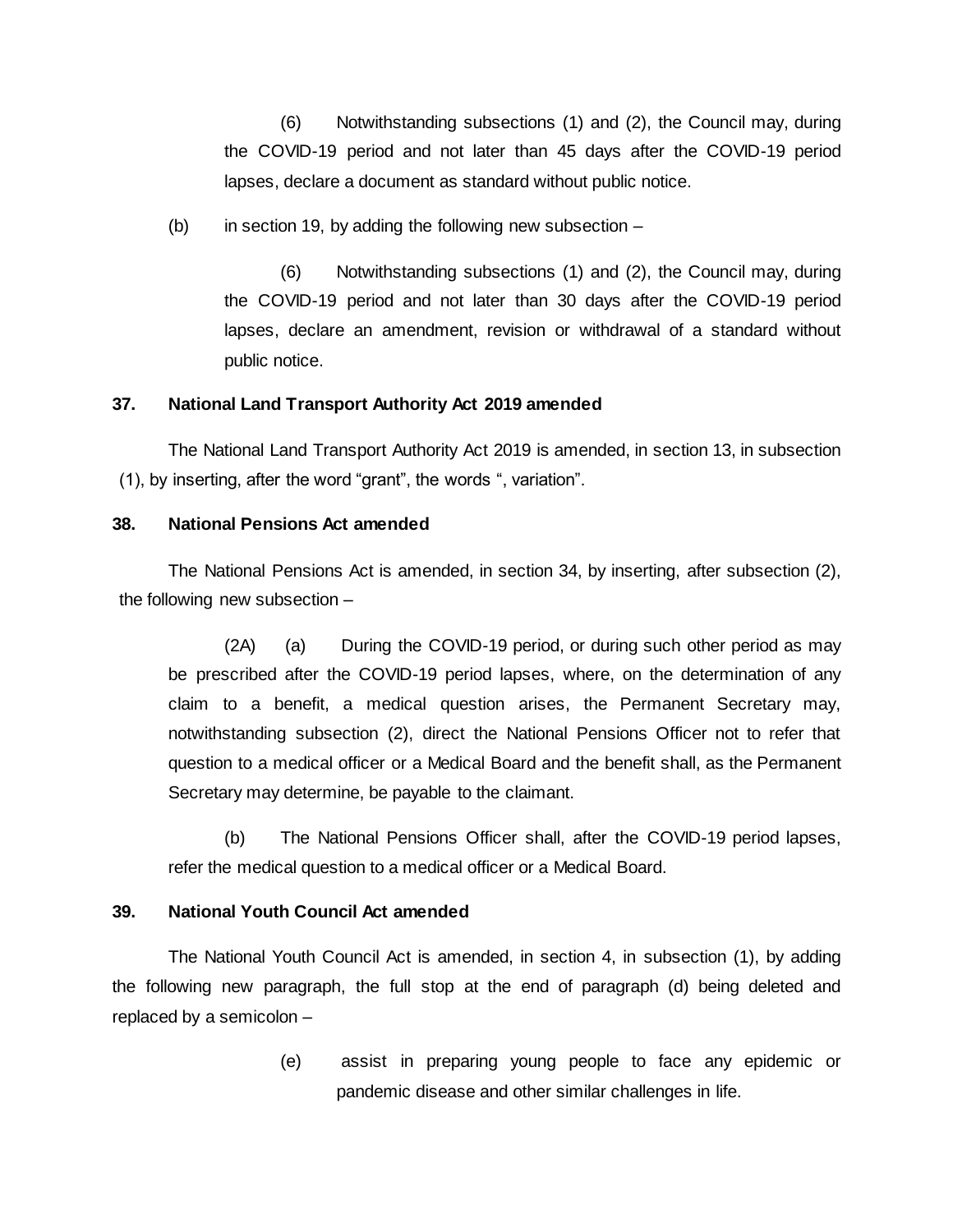## **40. Passports Act amended**

The Passports Act is amended by inserting, after section 12, the following new section –

# **12A. Extension of validity of visa during COVID-19 period**

Where, under this Act, a visa expires during –

- (a) the COVID-19 period, the visa shall, notwithstanding this Act, be deemed not to have expired and shall remain valid for a period of 30 days after the COVID-19 period lapses or for such further period as may be prescribed; or
- (b) a period of 21 days after the COVID-19 period lapses, the visa shall be deemed not to have expired and shall remain valid for a period of 30 days after the period of 21 days lapses or for such further period as may be prescribed.

# **41. Pharmacy Act amended**

The Pharmacy Act is amended –

(a) in section 35, by repealing subsections (3) and (4) and replacing them by the following subsections –

(3) (a) The Board shall, on receipt of an application made under subsection (2), forthwith refer the application to the Planning Committee for its recommendations.

(b) The Planning Committee shall examine the application under paragraph (a) and shall submit its recommendations not later than 15 days after the application is referred to it.

(4) The Board may, not later than 5 days after the Planning Committee submits its recommendations –

- (a) grant the application on payment of the prescribed fee and on such terms and conditions as it may determine; or
- (b) reject the application.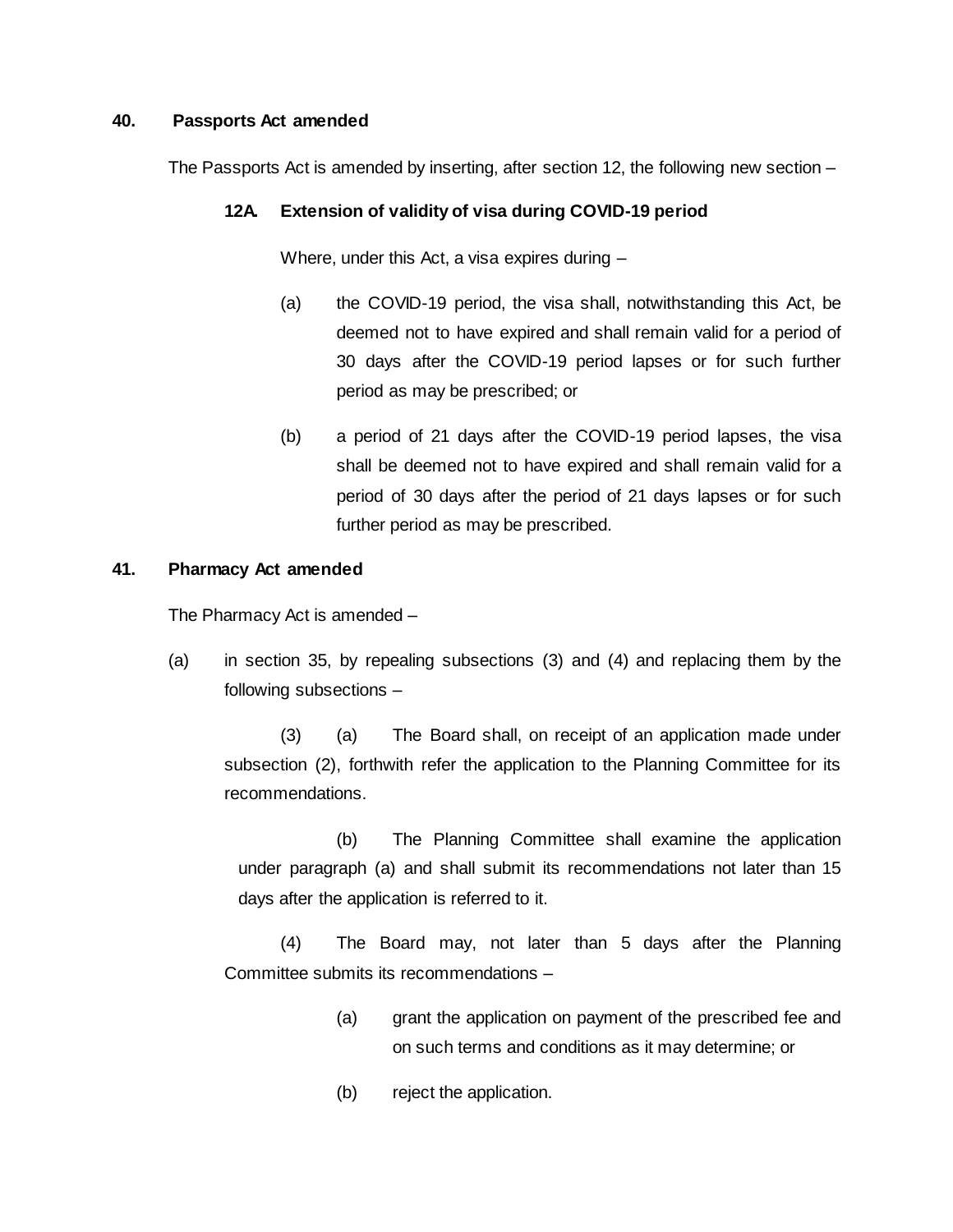(b) in section 36, by repealing subsection (3) and replacing it by the following subsection –

(3) The Board may, not later than 15 working days from receipt of an application under subsection (2), grant the application on payment the prescribed fee and on such terms and conditions as it may determine.

(c) by inserting, after sections 36A, the following new sections –

#### **36B. Sale of locally manufactured pharmaceutical products on local market**

No person shall sell a locally manufactured pharmaceutical product on the local market unless –

- (a) he is licensed as a manufacturer under section 36; and
- (b) the pharmaceutical product is registered with the Board under section 36C.

#### **36C. Registration of locally manufactured pharmaceutical products**

(1) (a) A person who wishes to register a locally manufactured pharmaceutical product shall make an application to the Board in the prescribed form.

(b) An application made under paragraph (a) shall be accompanied by such non-refundable processing fee as may be prescribed.

(2) The Board shall, on receipt of an application made under subsection (1), forthwith refer the application to the Trade and Therapeutics Committee for its recommendations.

(3) The Trade and Therapeutics Committee shall examine the application under subsection (1) and shall submit its recommendations not later 21 days after the application is referred to it.

(4) The Board may, not later than 7 days after the Trade and Therapeutics Committee submits its recommendations grant or reject the application.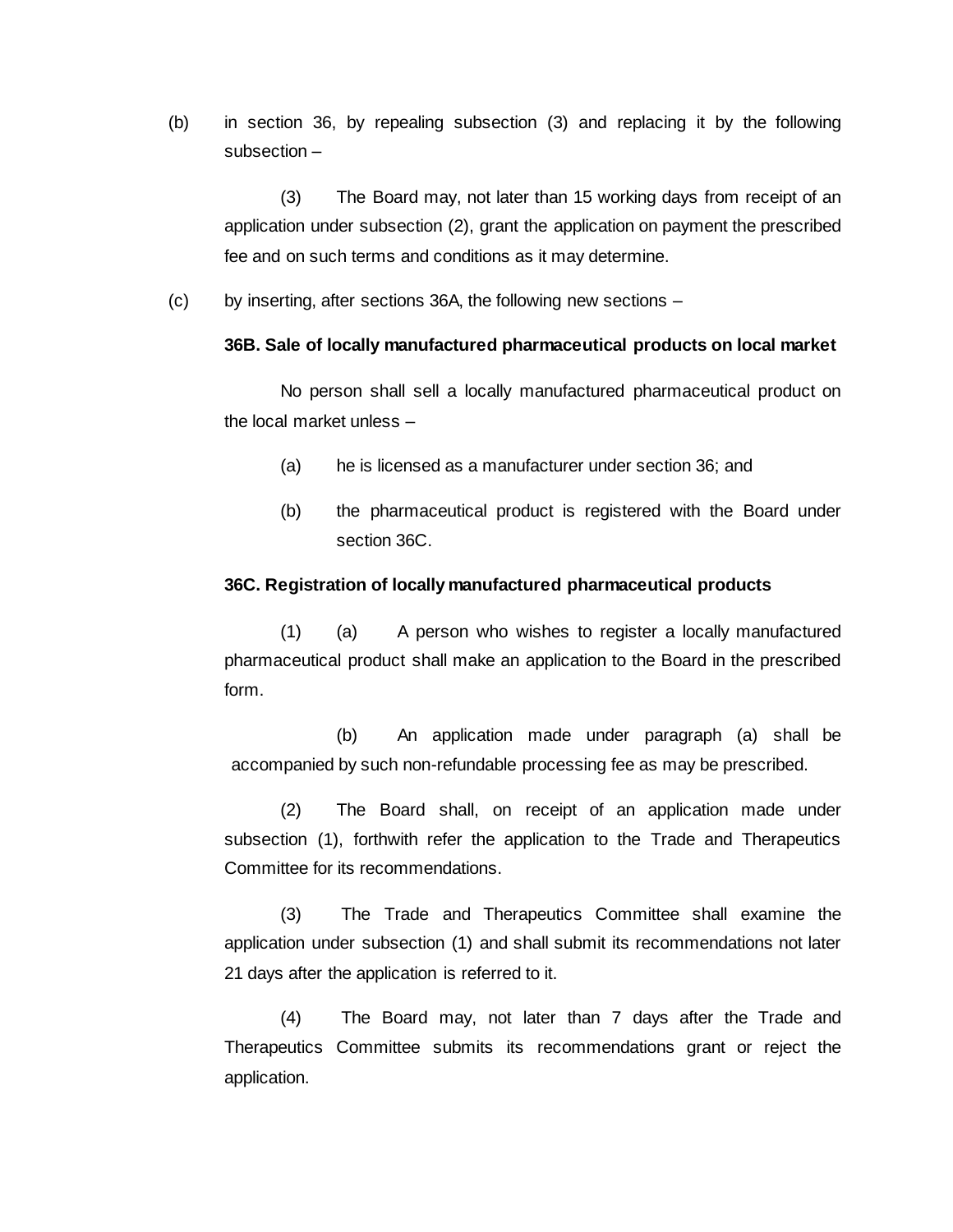(5) Where the Board grants an application, it shall, on payment of the prescribed registration fee, register the locally manufactured pharmaceutical product and issue to the applicant a certificate of registration in such form as may be prescribed and on such terms and conditions as it may determine.

(6) A certificate of registration which is issued under this section shall be valid for a period of one year as from the date specified on the certificate of registration and may be renewed annually on payment of the prescribed fee.

(7) The holder of a certificate of registration of a locally manufactured registered pharmaceutical product shall inform the Board and pay such prescribed fee for any change in the characteristics and extension in range of the registered pharmaceutical product.

(8) The Board may exempt any locally manufactured pharmaceutical product from registration.

# **42. Plant Protection Act amended**

The Plant Protection Act is amended –

(a) in section 19, in subsection (1), by repealing paragraph (b) and replacing it by the following paragraph –

(b) The NPPO may issue a plant import permit on such terms and conditions as it may determine.

- (b) in section 21, in subsection (1), by repealing paragraph (a) and replacing it by the following paragraph –
	- (a) notify the arrival of the importation at least 2 days before;

## **43. Police Act amended**

The Police Act is amended –

(a) in section 13G, by inserting, after the words "by this Act", the words "or under any other enactment";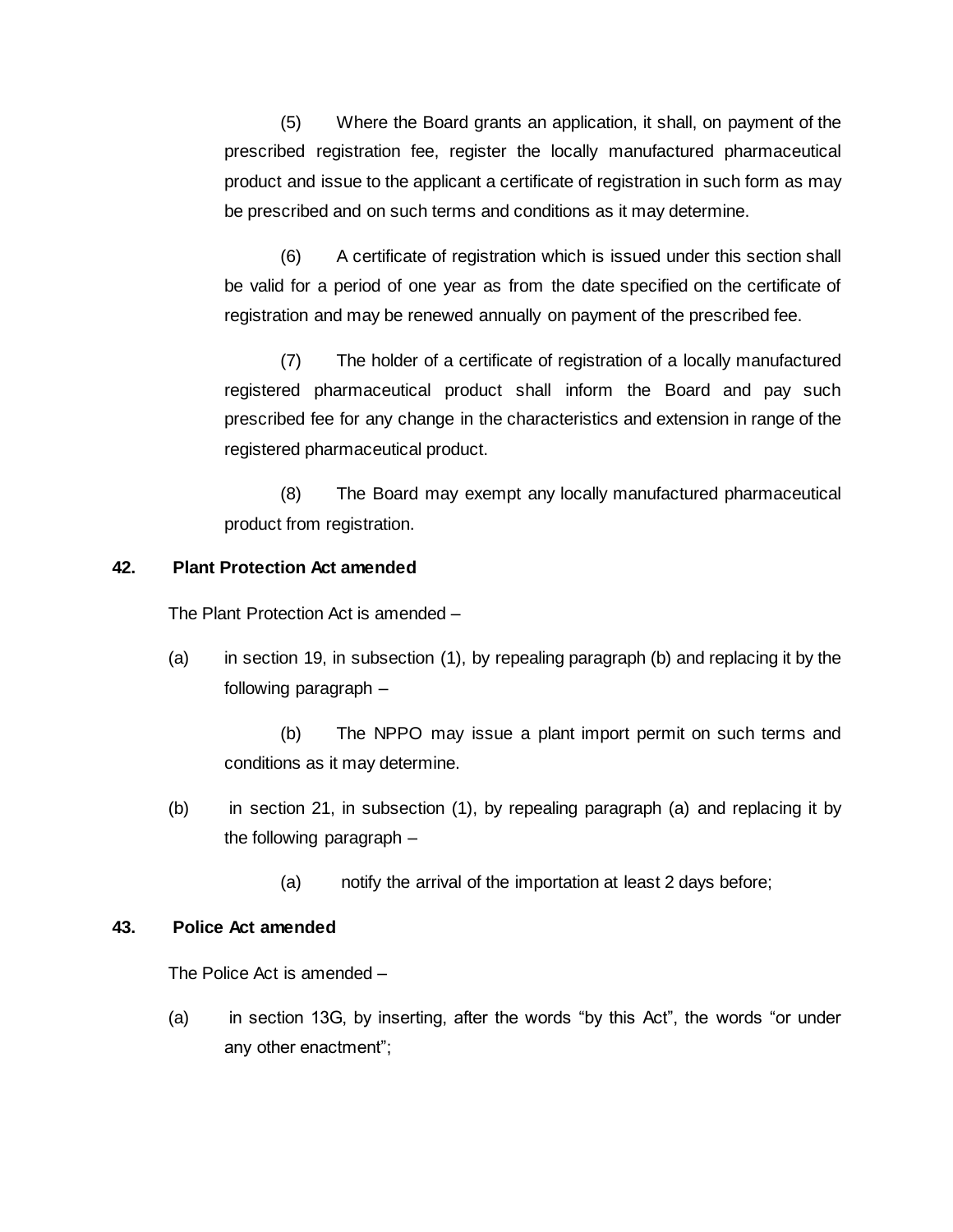(b) in section 24, in subsection (4), by deleting the words "10,000 rupees" and "2 years" and replacing them by the words "50,000 rupees" and "5 years", respectively.

## **44. Public Debt Management Act amended**

The Public Debt Management Act is amended –

(a) in section 2, by inserting, in the appropriate alphabetical order, the following new definition –

"cash equivalent" means investment, other than those in shares and units, which are readily convertible to known amounts of cash and are subject to an insignificant risk of changes in value;

- (b) in section 6, by inserting, after subsection  $(1)$ , the following new subsection
	- (1A) There shall be deducted from public sector debt
		- (a) any cash balance or cash equivalent held by Government with the Bank or any financial institution in excess of an aggregate amount of 200 million rupees;
		- (b) any cash balance or cash equivalent held by non-financial public sector bodies in any financial institution in excess of an aggregate amount of 300 million rupees;
		- (c) any equity investment held by Government or non-financial public sector bodies in any private sector entity; or
		- (d) such other money as may be prescribed.
- (c) by repealing section 7;
- (d) in section 8, in subsection  $(2)$ , by repealing paragraph  $(a)$ ;
- (e) in section  $10 -$ 
	- $(i)$  in subsection  $(1)(d)$ , by deleting the words "public sector debt ceiling referred to in section 7 and";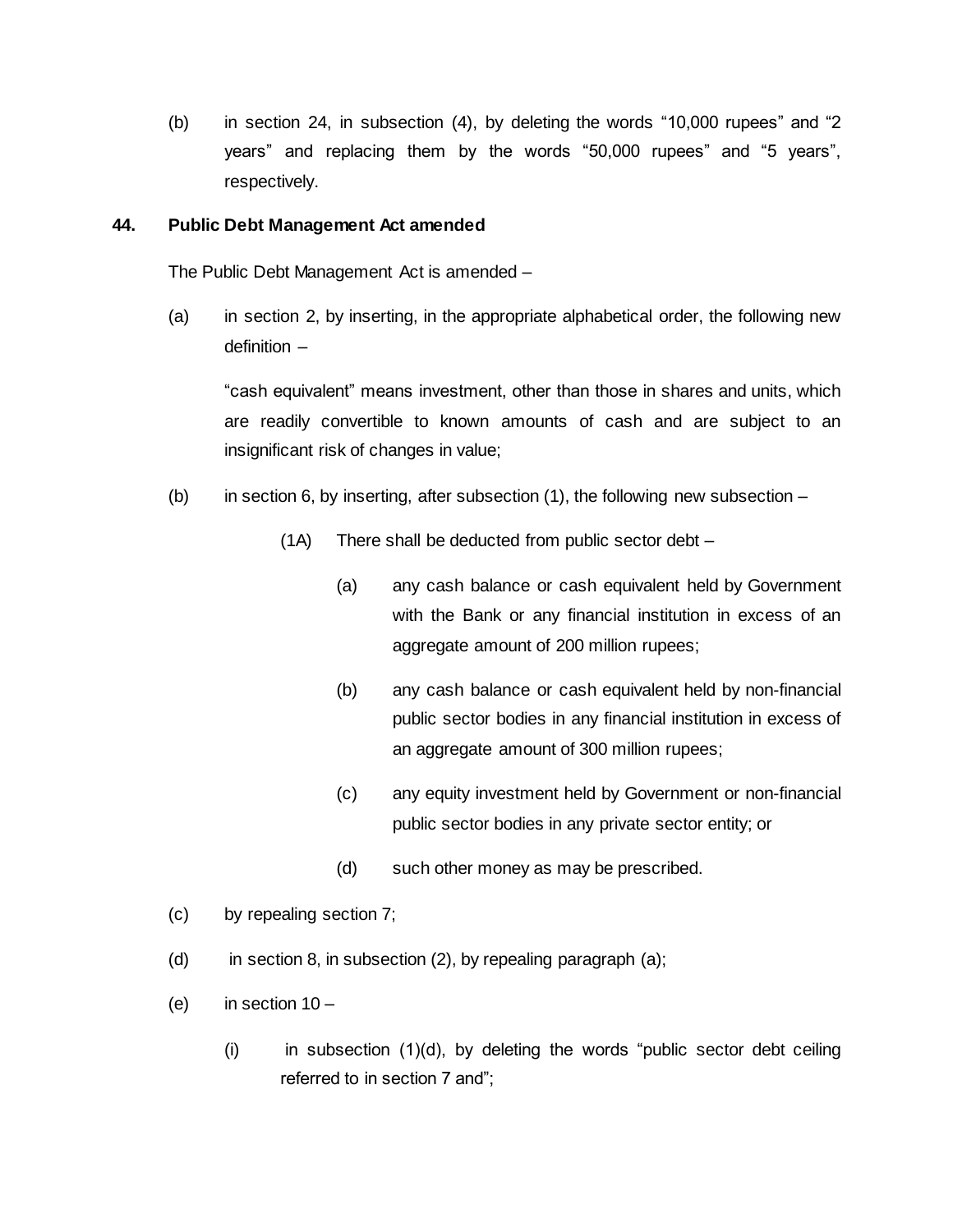- (ii) in subsection (2), by deleting the words "receive electronic information relating to public sector debt," and replacing them by the words "record information relating to public sector debt received";
- (iii) in subsection  $(4)$ 
	- (A) by deleting the comma at the end of paragraph (b) and replacing it by a full stop;
	- (B) by deleting the words "through the electronic monitoring system referred to in subsection (2)";
- (iv) by adding the following new subsection –

(5) Every director or head of non-financial public sector bodies shall, for the purpose of section 6(1)(b) and (c), submit to the Ministry, not later than 15 days after the end of every quarter, cash balances and cash equivalents, held with any financial institution, and equity investment held in any private sector entity, in respect of that quarter.

- (f) in section 12, by repealing paragraph (c), the semicolon at the end of paragraph (b) being deleted and replaced by a full stop;
- (g) by repealing the Schedule.

# **45. Public Health Act amended**

The Public Health Act is amended –

- (a) in section 79, in subsection (1)(b), by deleting the words "500 rupees" and "6 months" and replacing them by the words "200,000 rupees" and "5 years", respectively;
- (b) by inserting, after section 79, the following new section  $-$

# **79A. Regulations to prevent resurgence of epidemic**

(1) Where following the issue of a notice under section 78, it appears that any dangerous epidemic, endemic, infectious or communicable disease has subsided, the Minister may make such regulations as he thinks fit to prevent the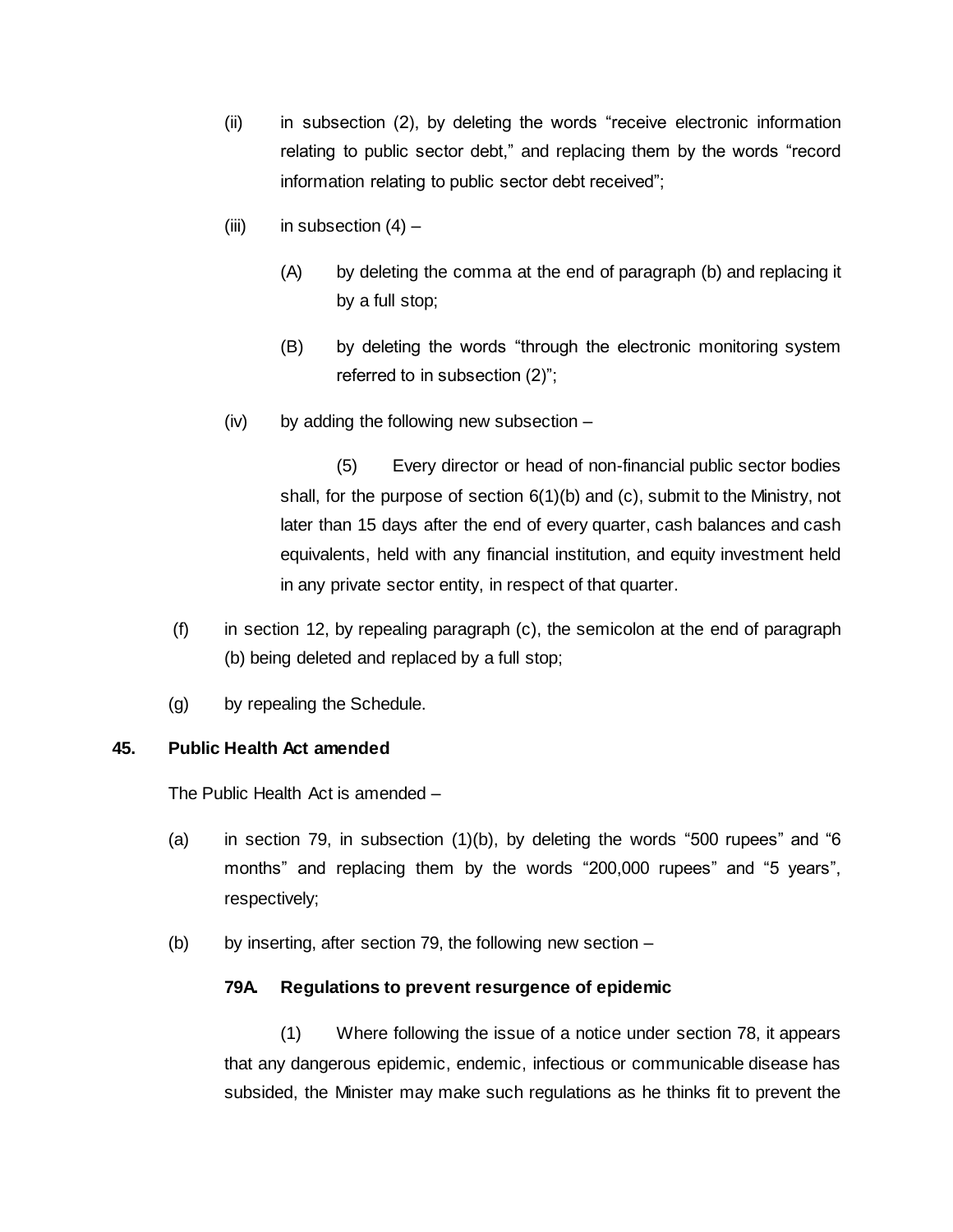resurgence and further spread of such dangerous epidemic, endemic, infectious or communicable disease.

(2) Any regulations made under subsection (1) may provide that any person who contravenes them shall commit an offence and shall, on conviction, be liable to a fine not exceeding 200,000 rupees and to imprisonment for a term not exceeding 5 years.

# **46. Public Officers' Protection Act amended**

The Public Officers' Protection Act is amended –

- (a) in section  $3 -$ 
	- (i) in subsection  $(1)$ 
		- (A) by inserting, after the words "molests,", the words "threatens, intimidates,";
		- (B) by deleting the words "100,000 rupees" and "2 years" and replacing them by the words "200,000 rupees" and "5 years", respectively;
	- (ii) in subsection (2), by deleting the words "3,000 rupees" and replacing them by the words "50,000 rupees";
- (b) in section 4, by inserting, after subsection  $(1)$ , the following new subsection –

(1A) Where, pursuant to subsection (1), the time period of 2 years expires during the COVID-19 period, the civil action, suit or proceeding may, notwithstanding subsection (1), be instituted not later than 3 months after the COVID-19 period lapses.

# **47. Public Procurement Act amended**

The Public Procurement Act is amended, in section 36, by adding the following new subsection –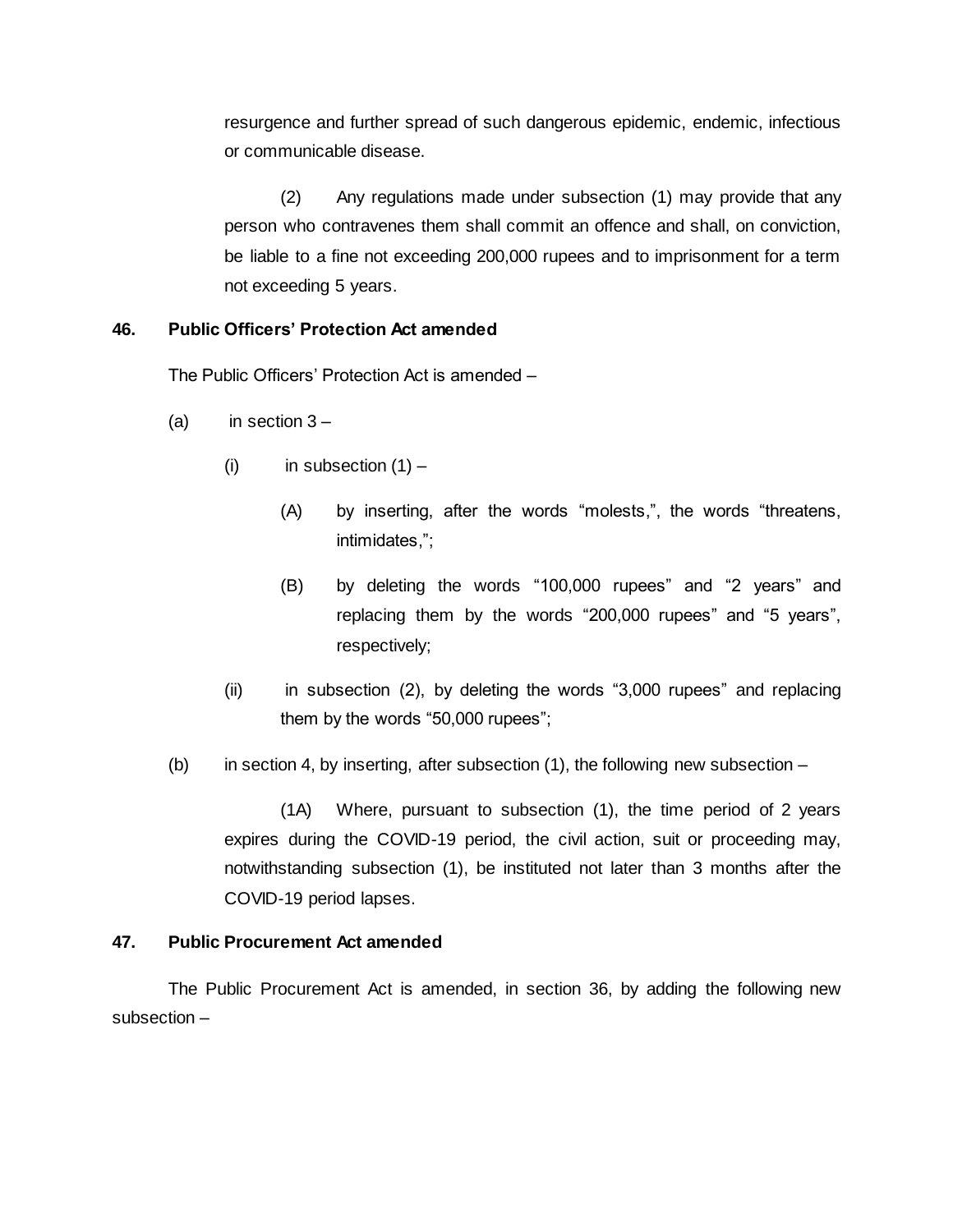(6) The opening of a bid may, during the COVID-19 period and such further period as may be prescribed, be made through technological means, subject to such guidelines as the Policy Office may issue.

## **48. Registration Duty Act amended**

The Registration Duty Act is amended –

(a) in section 3B, by inserting, after subsection  $(2)$ , the following new subsection –

(2A) Where, pursuant to subsection (2), the delay specified in the Sixth Schedule for presenting a deed to the Registrar-General expires, or falls wholly or partly, during –

- (a) the COVID-19 period;
- (b) such period as may be specified in the Sixth Schedule after the COVID-19 period lapses,

no surcharge shall be payable provided that the deed is presented to the Registrar-General not later than such period as may be specified in the Sixth Schedule.

(b) in section 17, in subsection  $(3)$  –

(i) by inserting, after paragraph (a), the following new paragraph –

(aa) Where, pursuant to paragraph (a), the time limit of 15 days expires, or falls wholly or partly, during –

- (i) the COVID-19 period, the person may object to the notice by registered post not later than 30 days after the COVID-19 period lapses; or
- (ii) a period of 10 days after the COVID-19 period lapses, the person may object to the notice by registered post not later than 30 days after the period of 10 days lapses.
- (ii) by inserting, after paragraph (b), the following new paragraph  $-$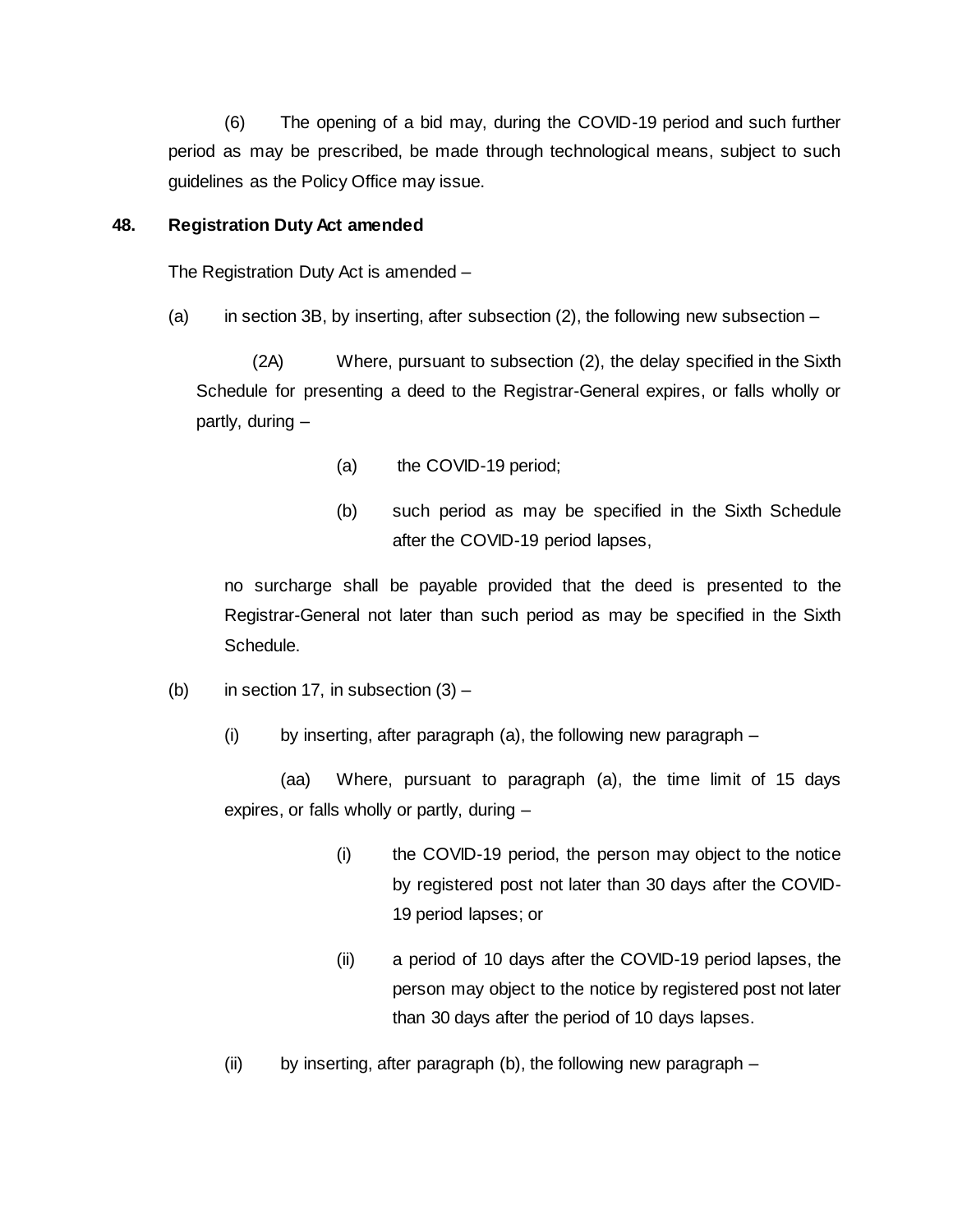(ba) Where, pursuant to paragraph (b), the time period of 4 months expires, or falls wholly or partly, during –

- (i) the COVID-19 period, the objection shall be dealt with not later than 2 months after the COVID-19 period lapses; or
- (ii) a period of one month after the COVID-19 period lapses, the objection shall be dealt with not later than 2 months after the period of one month lapses.

 $(c)$  in section 33, by adding the following new subsection –

(4) Where, pursuant to subsection (1), the time limit specified in the Sixth Schedule to register a document expires, or falls wholly or partly, during –

- (a) the COVID-19 period;
- (b) such period as may be specified in the Sixth Schedule after the COVID-19 period lapses,

no penalty shall be charged provided that the document is registered not later than such period as may be specified in the Sixth Schedule.

# **49. Road Traffic Act amended**

The Road Traffic Act is amended –

- (a) in section 7, in subsections  $(2)(b)$  and  $(4)(c)$ , by deleting the words "10 days" and replacing them by the words "21 days";
- (b) in section 22, in subsection  $(10)$ 
	- (i) in paragraph (a), by inserting, after the word "shall", the words ", subject to paragraph (aa),";
	- (ii) by inserting, after paragraph (a), the following new paragraph  $-$

(aa) Where a licence expires on 31 March 2020, 30 April 2020, 31 May 2020 or such further date as may be prescribed, the owner or actual owner of the motor vehicle or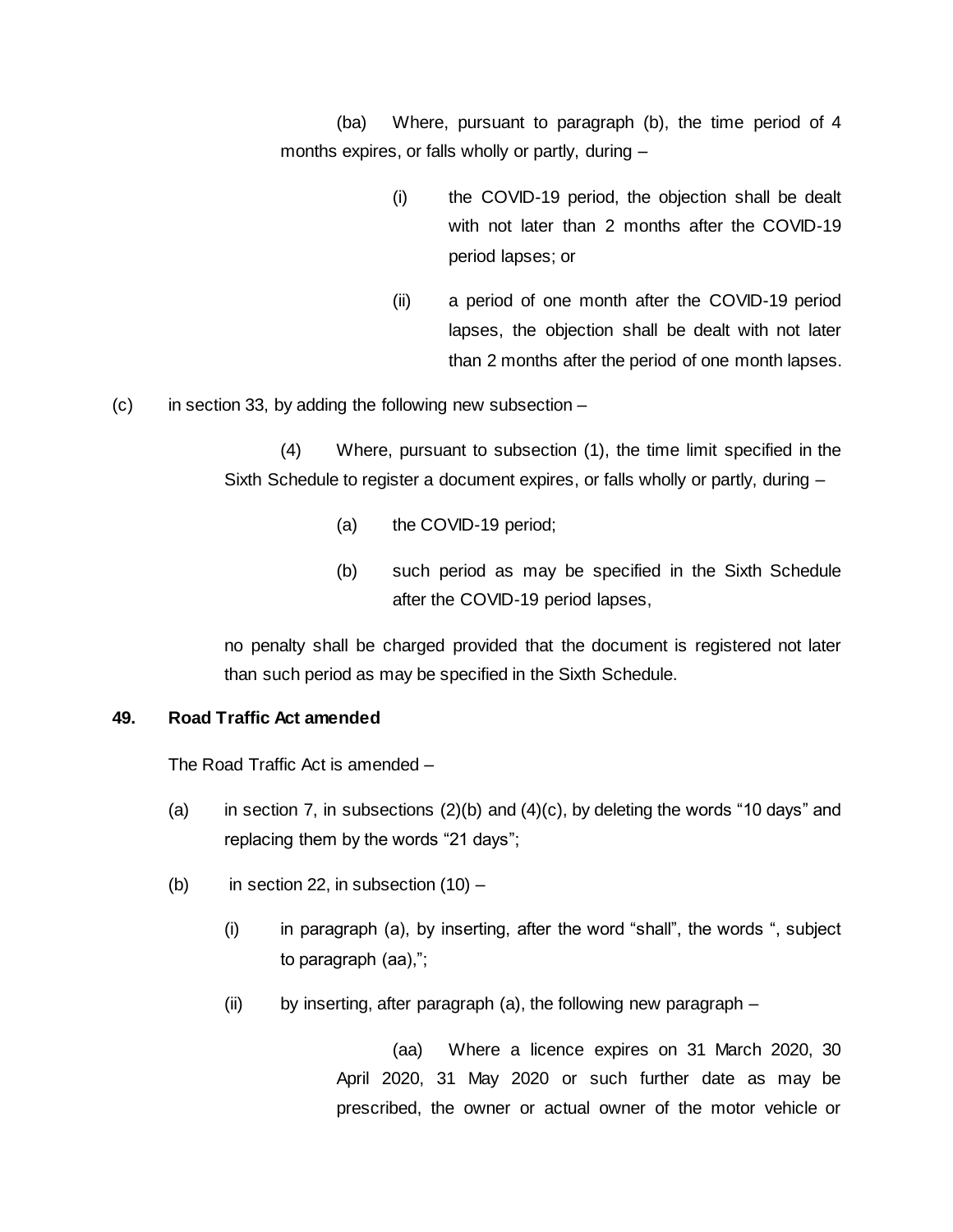trailer shall not be liable to a surcharge of 50 per cent on the amount of the tax prescribed for that vehicle or trailer, provided that the licence is renewed not later than 31 August 2020 or such further date as may be prescribed.

- $(c)$  in section 99, in subsection  $(1)(c)$ , by deleting the words "10 days" and replacing them by the words "21 days";
- (d) in section 166A, in subsection (8), by deleting the words "10 days" and replacing them by the words "21 days";
- (e) in section 169, in subsection (1), by deleting the words "10 days" and replacing them by the words "21 days";
- (f) in section 190, in subsection (3), by deleting the words "10,000 rupees" and "one year" and replacing them by the words "50,000 rupees" and "2 years", respectively;
- $(g)$  in section 191
	- (A) in subsection (1), by deleting the word "Where" and replacing it by the words "Subject to subsections (1A) and (1B), where";
	- (B) by inserting, after subsection (1), the following new subsections
		- (1A) Where
			- (a) before or during the COVID-19 period, a person commits an offence specified in the second column of the Fourth Schedule and elects to accept an FPN; and
			- (b) the period of 28 days to pay the appropriate fine expires during the COVID-19 period,

the person shall pay the appropriate fine not later than 28 days after the COVID-19 period lapses.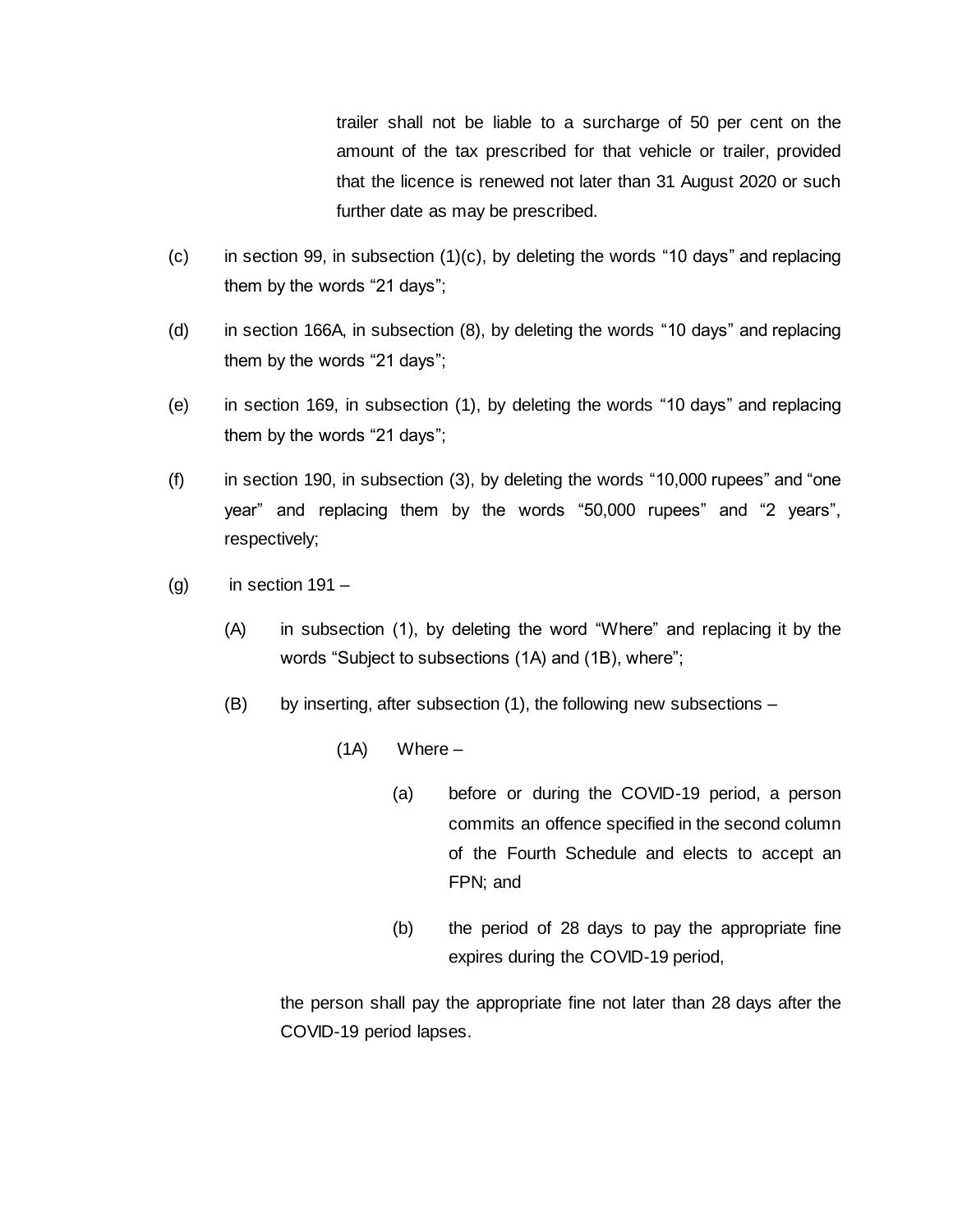(1B) Where, before or during the COVID-19 period, a person commits an offence specified in the second column of the Fourth Schedule and refuses to accept an FPN –

- (a) the police officer, road transport inspector or traffic warden who detects the offence shall serve the FPN not later than 14 days after the COVID-19 period lapses in the manner specified in subsection (1)(b); and
- (b) the person on whom the FPN is served shall pay the appropriate fine not later than 28 days after the COVID-19 period lapses.
- (h) in section 192, in subsection (1), by deleting the words "section 191(1) shall, within 28 days" and replacing them by the words "section 191 shall, within 28 days or not later than 28 days after the COVID-19 period lapses, as the case may be";
- (i) in section 193, by deleting the words "28 days of the date of the offence" and replacing them by the words "the applicable time limit";
- $(j)$  in section 195
	- (i) in subsection  $(1)$ 
		- (A) by deleting the word "Where" and replacing it by the words "Subject to subsections (1A) and (1B), where";
		- (B) by inserting, after subsection (1), the following new subsections –

(1A) Where, before the COVID-19 period, an offence is detected pursuant to subsection (1) by means of a Photographic Enforcement Device and the police officer has not served a PEDN within the time limit of 14 days, the police officer shall serve the PEDN not later than 14 days after the COVID-19 period lapses.

(1B) Where, during the COVID-19 period, an offence is detected pursuant to subsection (1) by means of a Photographic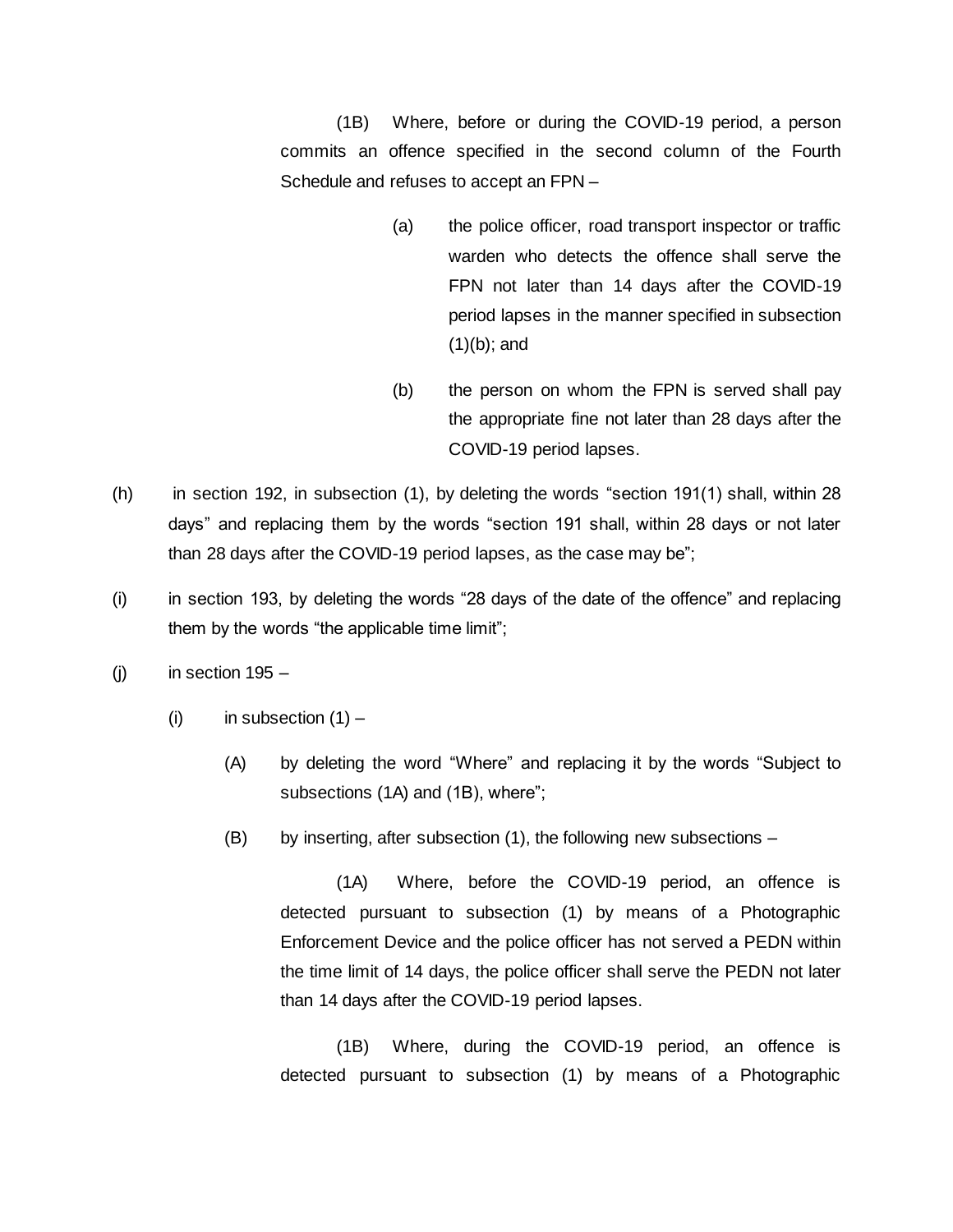Enforcement Device, a police officer shall serve the PEDN not later than 14 days after the COVID-19 period lapses.

(1C) Where the time limit of 28 days specified in subsection (1)(a) expires during the COVID-19 period, the person on whom the PEDN is served shall, notwithstanding the last day to pay the appropriate fine mentioned in the PEDN, pay the appropriate fine not later than 28 days after the COVID-19 period lapses.

- (ii) in subsection (3), by inserting, after the words "within 28 days", the words ", or in case the time limit of 28 days expires during the COVID-19 period, not later than 28 days after the COVID-19 period lapses";
- $(iii)$  in subsection  $(3A)(b)(i)$ , by inserting, after the words "served with the PEDN", the words "or, in case the time limit of 28 days expires during the COVID-19 period, not later than 28 days after the COVID-19 period lapses";
- (iv) in subsection (7), by inserting, after the words "issue of the PEDN", the words "or, in case the time limit of 14 days has expired during the COVID-19 period, not later than 14 days after the COVID-19 period lapses";
- (k) in section 196, by deleting the words "28 days of the date of issue of the PEDN" and replacing them by the words "the specified period";
- (I) by adding the following new section  $-$

# **198. Sanitary measures to be observed during COVID-19 period and further period**

(1) For the purposes of this Act, the Minister may, by regulations, make provisions for sanitary measures to be observed during the COVID-19 period and during such further period as may be prescribed.

(2) Any person who contravenes any regulations made under subsection (1) shall commit an offence and shall, on conviction, be liable to a fine not exceeding 50,000 rupees and to imprisonment for a term not exceeding 2 years.

(m) in the Sixth Schedule –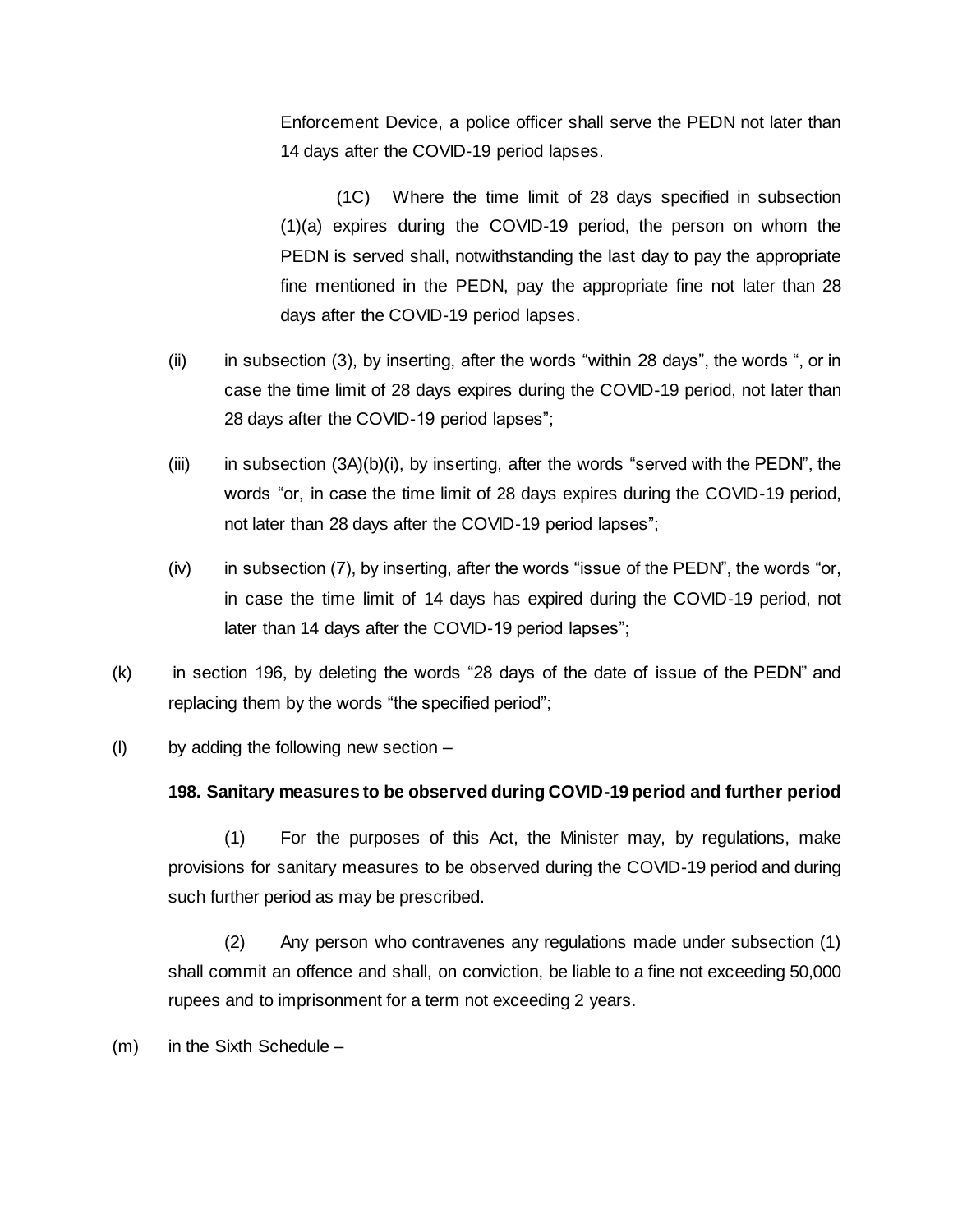- (i) in paragraph 4, by deleting the words "6 weeks" and replacing them by the words "4 months";
- (ii) in paragraph 5, by deleting the words "2 weeks" and replacing them by the words "6 weeks".

## **50. Sports Act amended**

The Sports Act is amended –

- (a) in section 3, in subsection  $(1)$ 
	- (i) by inserting, after the words "sports activities", the words ", whether for training or competition purposes,";
	- (ii) by adding the following new paragraph, the full stop at the end of paragraph (e) being deleted and replaced by the words "; and" and the word "and" at the end of paragraph (d) being deleted –
		- (f) during the COVID-19 period and such further period as may be prescribed, adhere to any protocol set up by the Mauritius Sports Council and Sports Medical Unit.
- $(b)$  in section 4, by adding the following new subsections –

(6) A National Sports Federation and a sports club affiliated with it or with its regional sports committee shall abide by directives issued by the Minister during the COVID-19 period and such further period as may be prescribed.

(7) (a) Subject to subsection (6), no National Sports Federation shall, during the COVID-19 period, organise, or authorise organisation of, activities locally and participate in international events abroad.

(b) During such further period as may be prescribed after the COVID-19 period lapses, a National Sports Federation may, with the authorisation of the Minister, organise, or authorise organisation of, activities locally and participate in international events abroad.

 $(c)$  in section 6, by adding the following new subsections –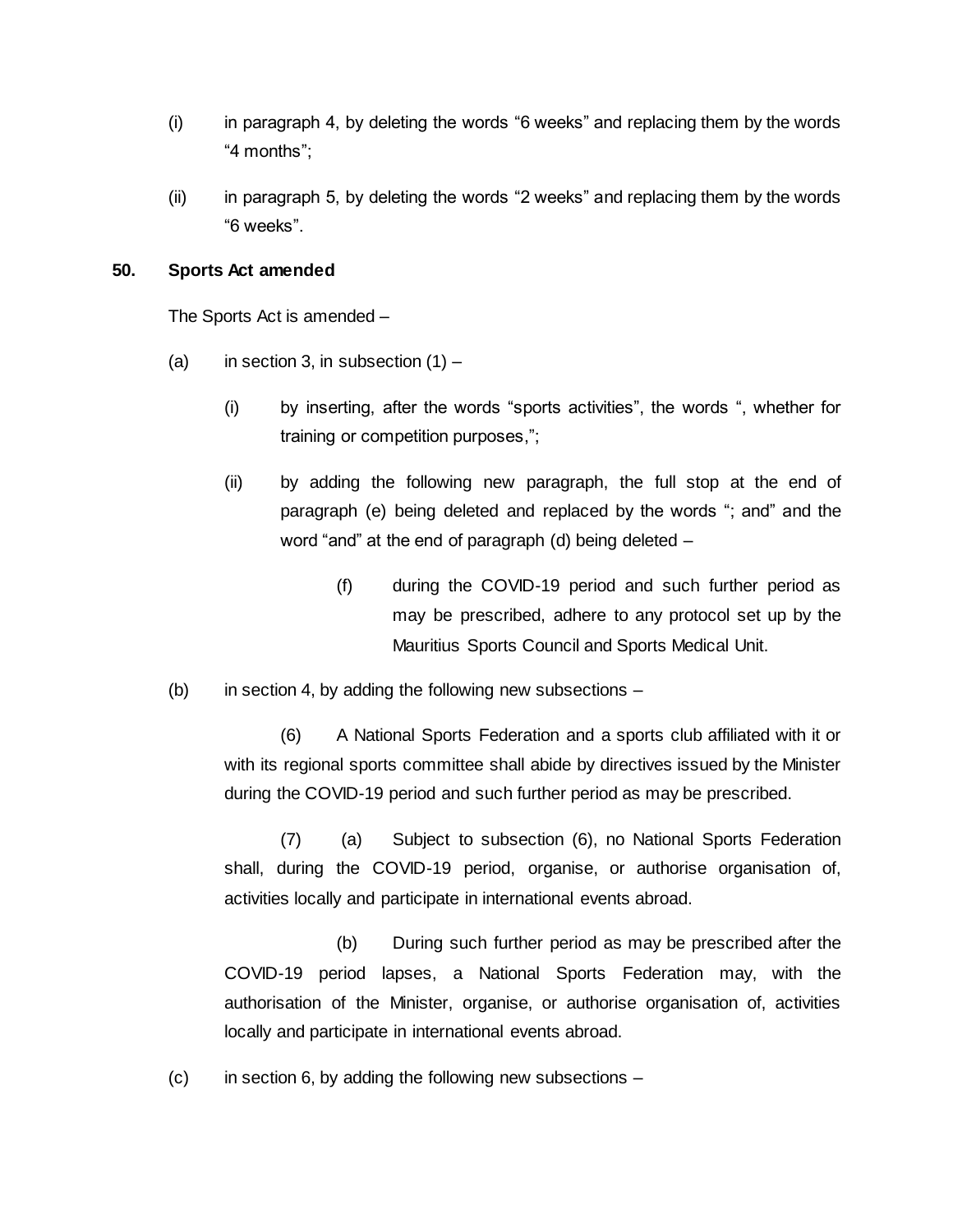(5) A National Sports Federation shall ensure that all sanitary measures prescribed under any enactment are taken before resuming training and competition after the COVID-19 period lapses.

(6) Subject to subsection (5), a National Sports Federation shall ensure that training and competition are organised behind closed doors for such further period as may be prescribed after the COVID-19 period lapses.

- (d) in section  $10 -$ 
	- (i) in subsection (1), by inserting, after the word "may", the words ", except during the COVID-19 period,";
	- (ii) in subsection (4), by adding the following new paragraph, the full stop at the end of paragraph (g) being deleted –
		- (h) comply with section 4(6) and (7).
- (e) in section 11, by adding the following new subsection  $-$

(6) A Multisport Organisation shall abide by all the provisions made under this Act during the COVID-19 period and such further period as may be prescribed.

(f) in section 12, by adding the following new subsection  $-$ 

(5) A regional sports committee shall abide by all the provisions made under this Act during the COVID-19 period and such further period as may be prescribed.

 $(g)$  in section 13, by adding the following new subsection –

(5) A sports club shall abide by all the provisions made under this Act during the COVID-19 period and such further period as may be prescribed.

 $(h)$  in section 14, by adding the following new subsection  $-$ 

(6) The Mauritius Olympic Committee shall abide by all the provisions made under this Act during the COVID-19 period and such further period as may be prescribed.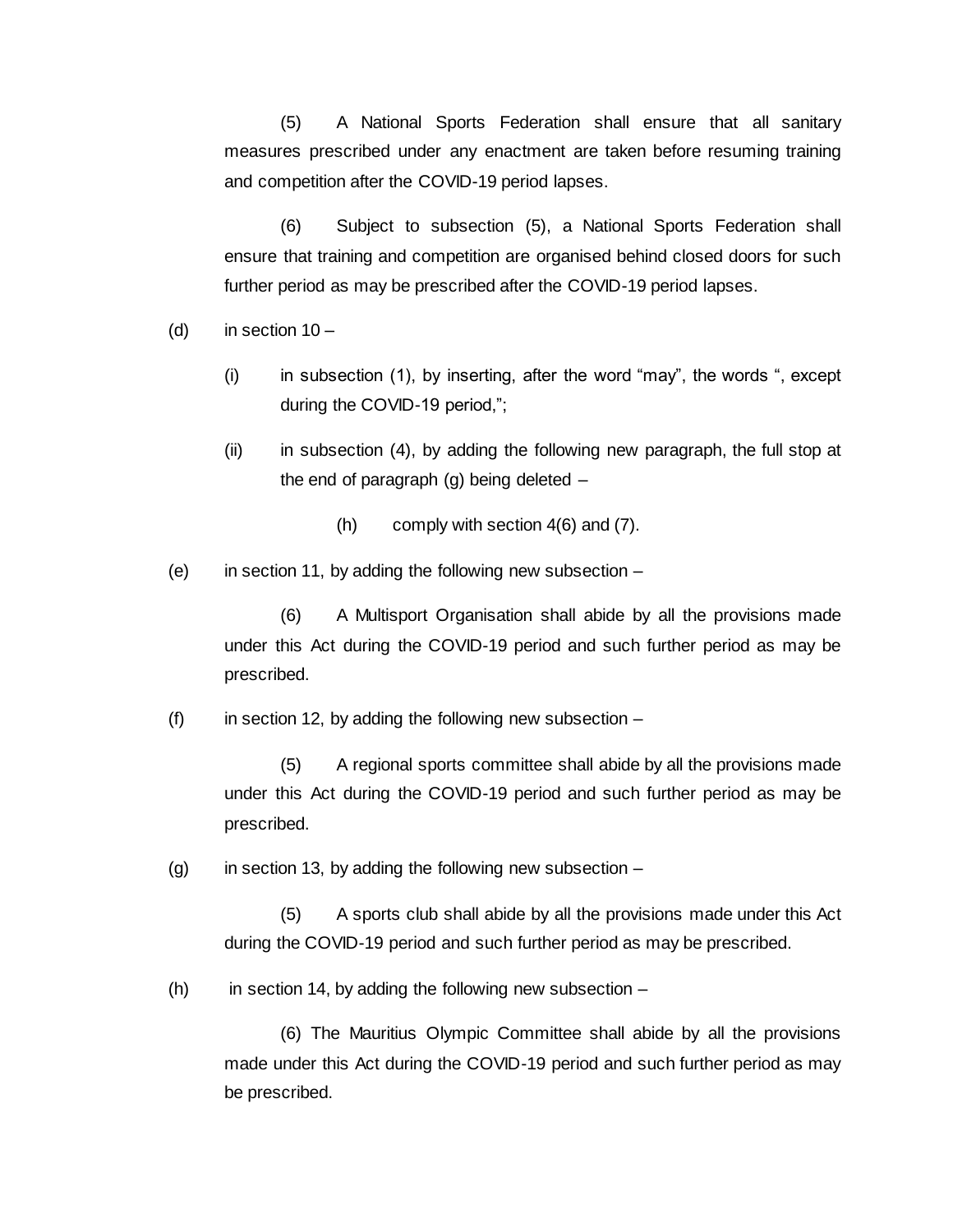$(i)$  in section 15, by adding the following new subsection –

(6) The Mauritius Paralympic Committee shall abide by all the provisions made under this Act during the COVID-19 period and such further period as may be prescribed.

 $(i)$  in section 17, by adding the following new subsection –

(3) The Council shall abide by all the provisions made under this Act, and any directives issued by the Minister, during the COVID-19 period and such further period as may be prescribed.

 $(k)$  in section 27, in subsection (4), by adding the following new paragraph –

(c) The National Women's Sports Commission shall abide by all the provisions made under this Act, and any directives issued by the Minister, during the COVID-19 period and such further period as may be prescribed.

(I) in section 31, in subsection  $(5)$ , by adding the following new paragraph –

(c) The NCSSU shall abide by all the provisions made under this Act, and any directives issued by the Minister, during the COVID-19 period and such further period as may be prescribed.

 $(m)$  in section 35, by adding the following new subsection –

(3) The Institute shall abide by all the provisions made under this Act, and any directives issued by the Minister, during the COVID-19 period and such further period as may be prescribed.

 $(n)$  in section 44, by inserting, after subsection  $(1)$ , the following new subsection –

(1A) Subsection (1) shall, in addition, apply during the COVID-19 period and such further period as may be prescribed.

(o) in section  $48 -$ 

(i) by numbering the existing provision as subsection (1);

(ii) by adding the following new subsection –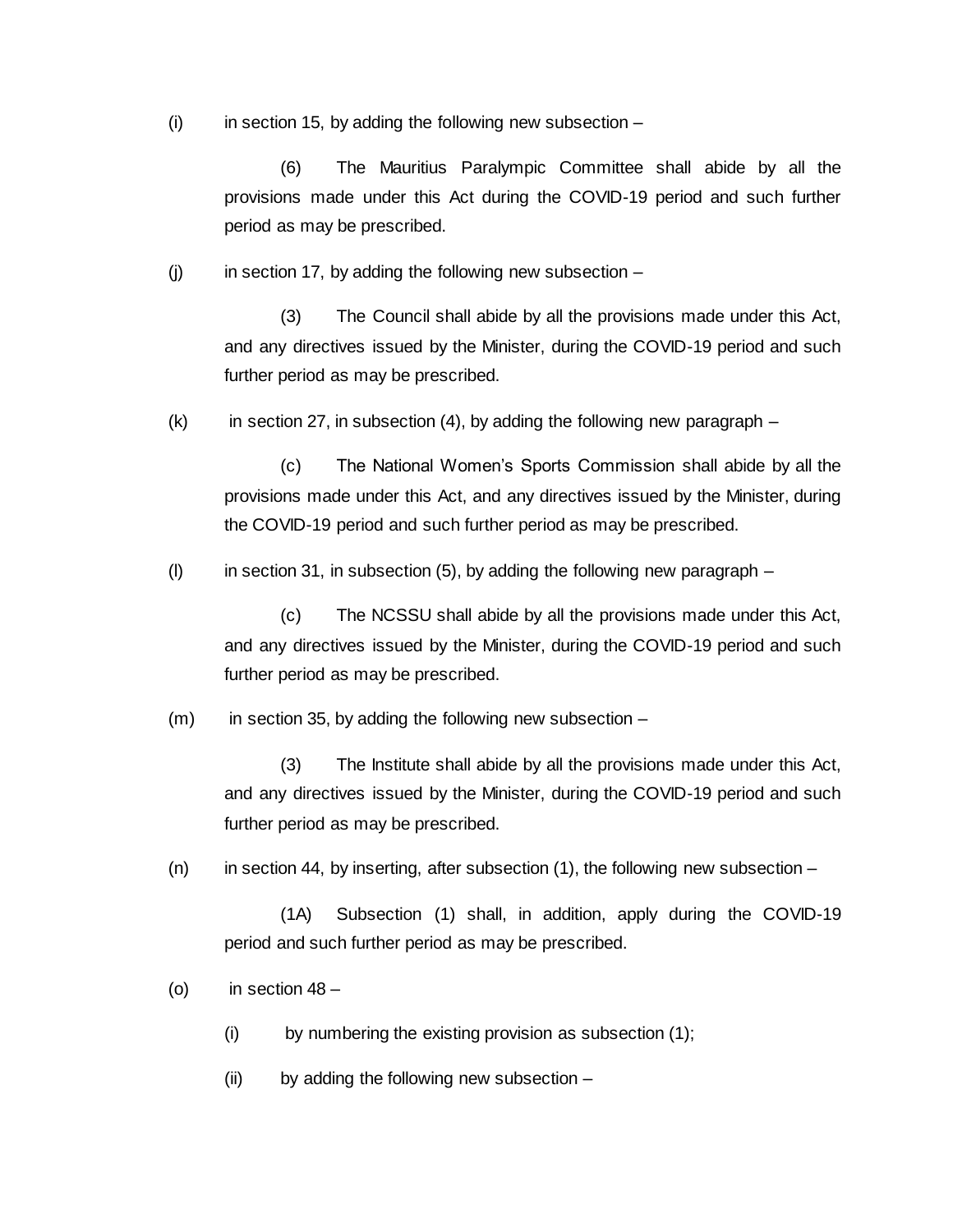(2) Subsection (1) shall not apply during the COVID- 19 period and such further period as may be prescribed.

- (p) in the Second Schedule, in paragraph 1, by adding the following new subparagraph, the full stop at the end of subparagraph (k) being deleted and replaced by a semicolon –
	- (l) for specific measures to be taken by athletes, coaches and any other relevant person during the COVID-19 period and such further period as may be prescribed.
- (q) in the Fourth Schedule, in paragraph 1, by adding the following new subparagraph, the full stop at the end of subparagraph (d) being deleted and replaced by the words "; and" and the word "and" at the end of subparagraph (c) being deleted –
	- (e) abide by directives issued by the Minister or its National Sports Federation during the COVID-19 period and such further period as may be prescribed.

# **51. Statutory Bodies (Accounts and Audit) Act amended**

The Statutory Bodies (Accounts and Audit) Act is amended, in section 3 –

- (a) by numbering the existing provision as subsection (1);
- (b) by adding the following new subsection –

(2) (a) During the COVID-19 period, a meeting of a Board may be held either –

- (i) by a number of the members who constitute a quorum, being assembled together at the place, date and time appointed for the meeting; or
- (ii) by means of audio, or audio and visual, communication by which all the members participating and constituting a quorum can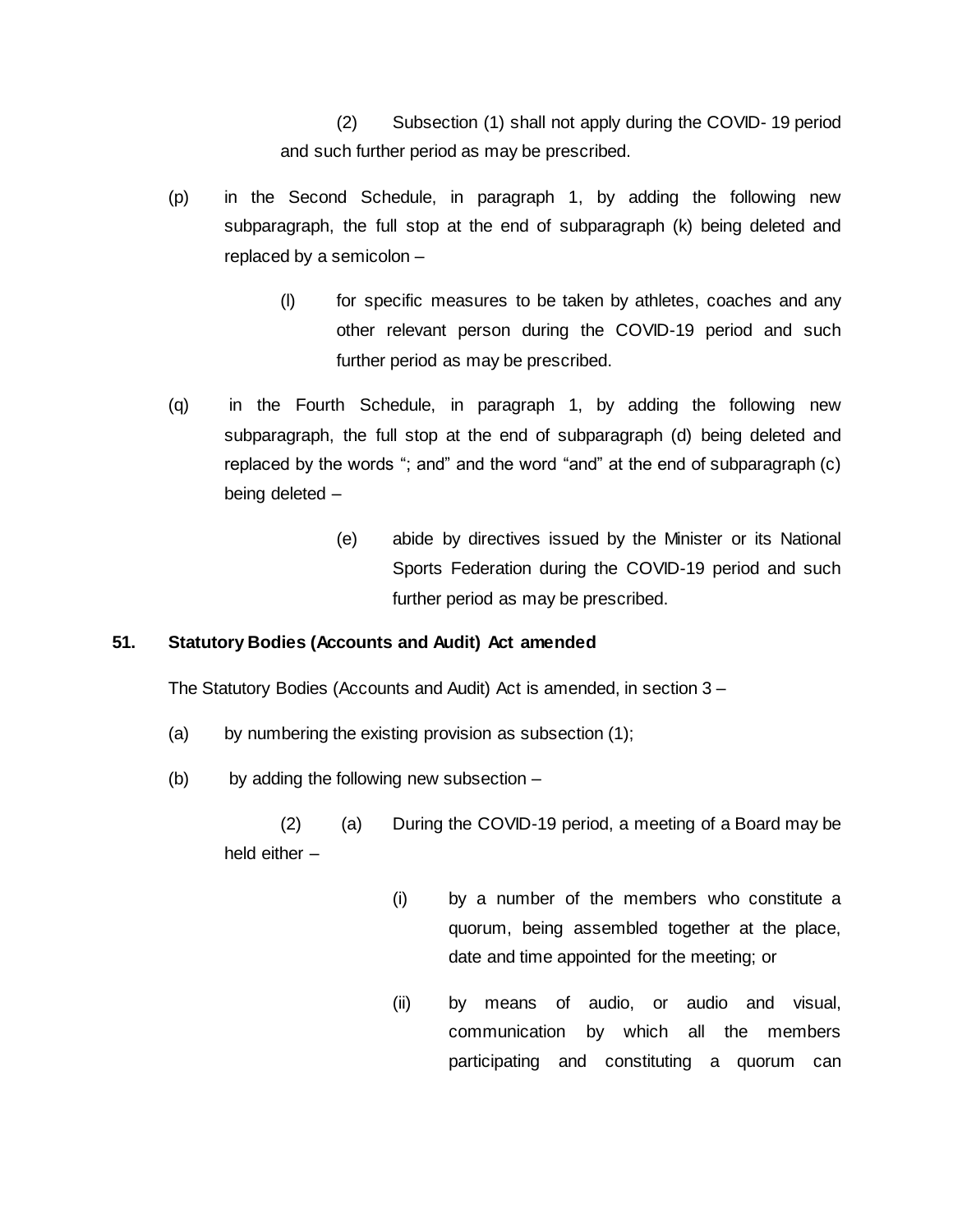simultaneously hear one another throughout the meeting.

(b) A resolution in writing, signed or assented to by all members then entitled to receive notice of a meeting, shall be as valid and effective as if it had been passed at a meeting duly convened and held.

(c) A resolution under paragraph (b) may consist of several documents, including facsimile, electronic mail or other similar means of communication, each signed or assented to by one or more members.

# **52. Sugar Insurance Fund Act amended**

The Sugar Insurance Fund Act is amended by inserting, after section 56, the following new section –

# **56A. Temporary measures during COVID-19 period**

(1) The crop year for year 2020 shall start on 1 February 2020 and end on 28 February 2021.

(2) Notwithstanding section 24(4), the general insurance premium and the provisional estimate for crop year starting on 28 February 2020 shall be recovered –

- (a) through the Syndicate on or before 15 July 2020 of the crop year for which the premium is payable; or
- (b) from the insured after 15 July 2020.

(3) Notwithstanding section 40(2), every planter or *métayer* shall, not later than such period as may be prescribed after the COVID-19 period lapses, register with the Board all his cane plantations for the following crop year.

(4) Notwithstanding this Act, a crop year shall, on account of the COVID-19 period, start on such date as the Minister may determine and end on the following year on such date as the Minister may determine, provided that it does not end not later than 30 April in that following year.

# **53. Tourism Authority Act amended**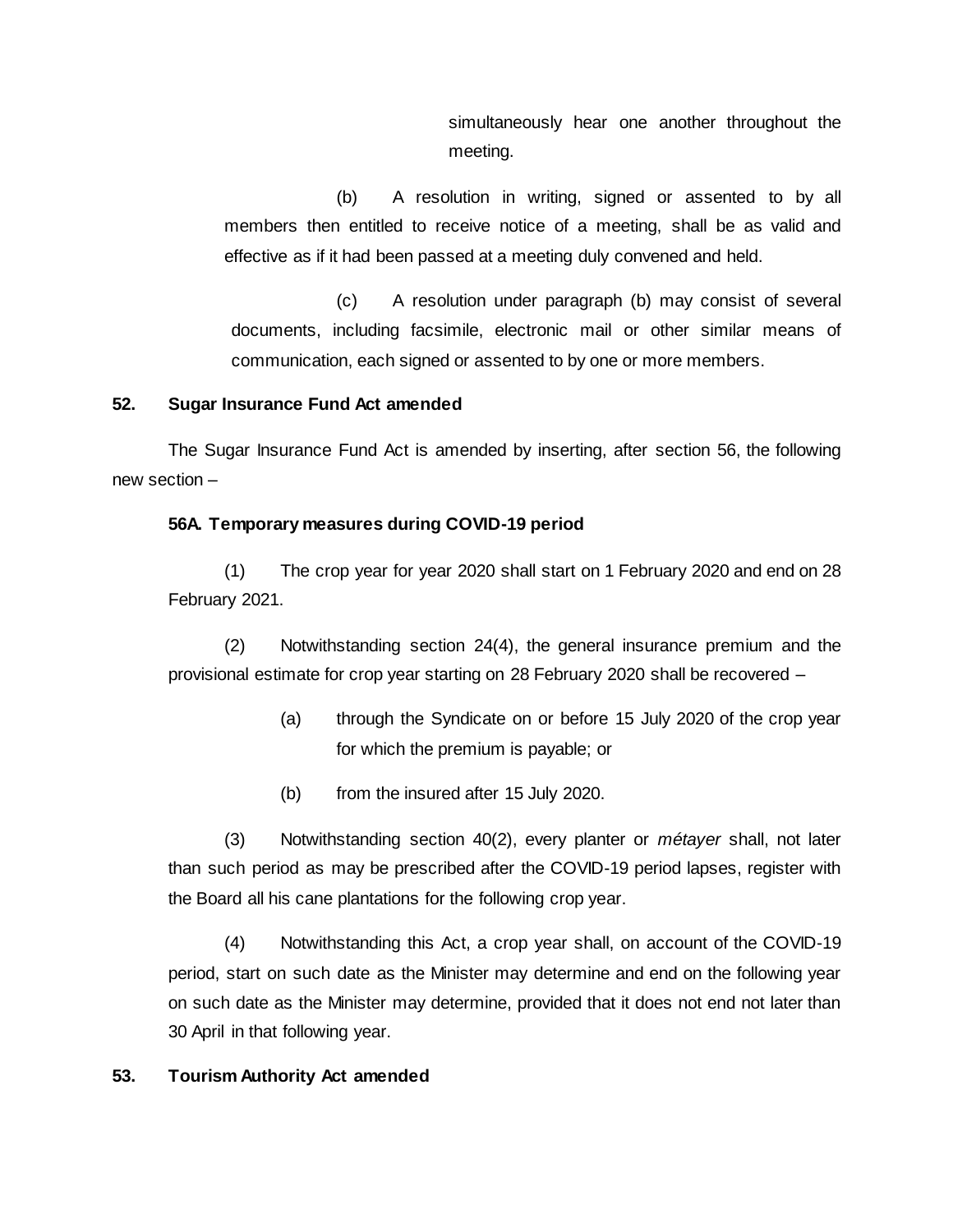(a) by inserting, after section 71, the following new section –

#### **71A. Restrictions on ground of public health**

(1) Notwithstanding this Part, the Authority may, on the ground of public health and for such period as it considers appropriate, issue guidelines to holders of pleasure craft licences for the purpose of -

- (a) restricting the number of passengers authorised on board pleasure crafts at any one time; and
- (b) imposing such other conditions as may be necessary.

(2) Any holder of a pleasure craft licence who fails to comply with any guidelines issued, or conditions imposed, under subsection (1) shall commit an offence.

- (b) in section 126A
	- $(i)$  by inserting, after subsection  $(4)$ , the following new subsection –

(4A) Where, pursuant to subsection (4), the time period of 14 days expires, or falls wholly or partly, during –

- (a) the COVID-19 period, the person who is served with the notice under subsection (1) shall, notwithstanding the time imposed, pay the penalty not later than 3 months after the COVID-19 period lapses; or
- (b) a period of 30 days after the COVID-19 period lapses, the person who is served with the notice under subsection (1) shall, notwithstanding the time imposed, pay the penalty not later than 3 months after the period of 30 days lapses.
- (ii) in subsection (5), by inserting, after the words "time limit specified in the notice", the words "or the time period specified in subsection (4A), as the case may be";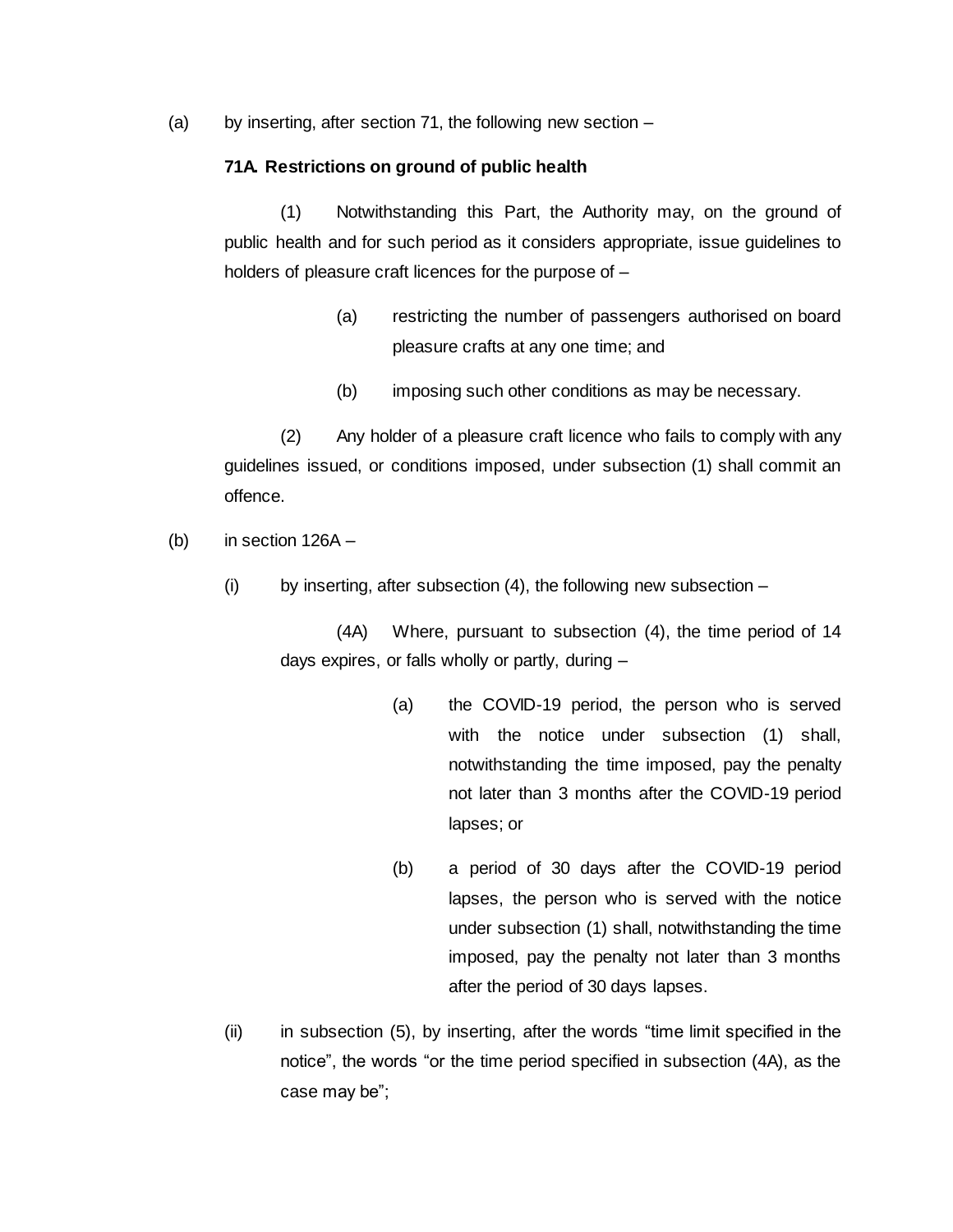$(c)$  in section 131, by adding the following new subsection –

(6) (a) Where, pursuant to section 25A, 29, 64 or 75, the time to renew a tourist accommodation certificate, tourist enterprise licence, pleasure craft licence or canvasser permit expires, or falls wholly or partly, during –

- (i) the COVID-19 period, the tourist accommodation certificate, tourist enterprise licence, pleasure craft licence or canvasser permit shall, notwithstanding the time imposed, be deemed not to have expired and shall remain valid for a period of 12 months after the COVID-19 period lapses; or
- (ii) a period of one month after the COVID-19 period lapses, the tourist accommodation certificate, tourist enterprise licence, pleasure craft licence or canvasser permit shall, notwithstanding the time imposed, be deemed not to have expired and shall remain valid for a period of 12 months after the period of one month lapses.

(b) The payment of the renewal fee in respect of the tourist accommodation certificate, tourist enterprise licence, pleasure craft licence or canvasser permit may, for the period the licence or permit is renewed under paragraph (a),be made in equal monthly instalments.

(c) Where a person fails to pay 3 consecutive monthly instalments, the tourist accommodation certificate, tourist enterprise licence, pleasure craft licence or canvasser permit, as the case may be, shall lapse.

#### **54. Transcription and Mortgage Act amended**

The Transcription and Mortgage Act is amended, in section 63, by inserting, after subsection (1), the following new subsection –

(1A) Notwithstanding subsection (1), no fee shall, for the month of April 2020 or such other month as may be prescribed, be payable for searches in the mortgage or transcription books, or in the MIPD.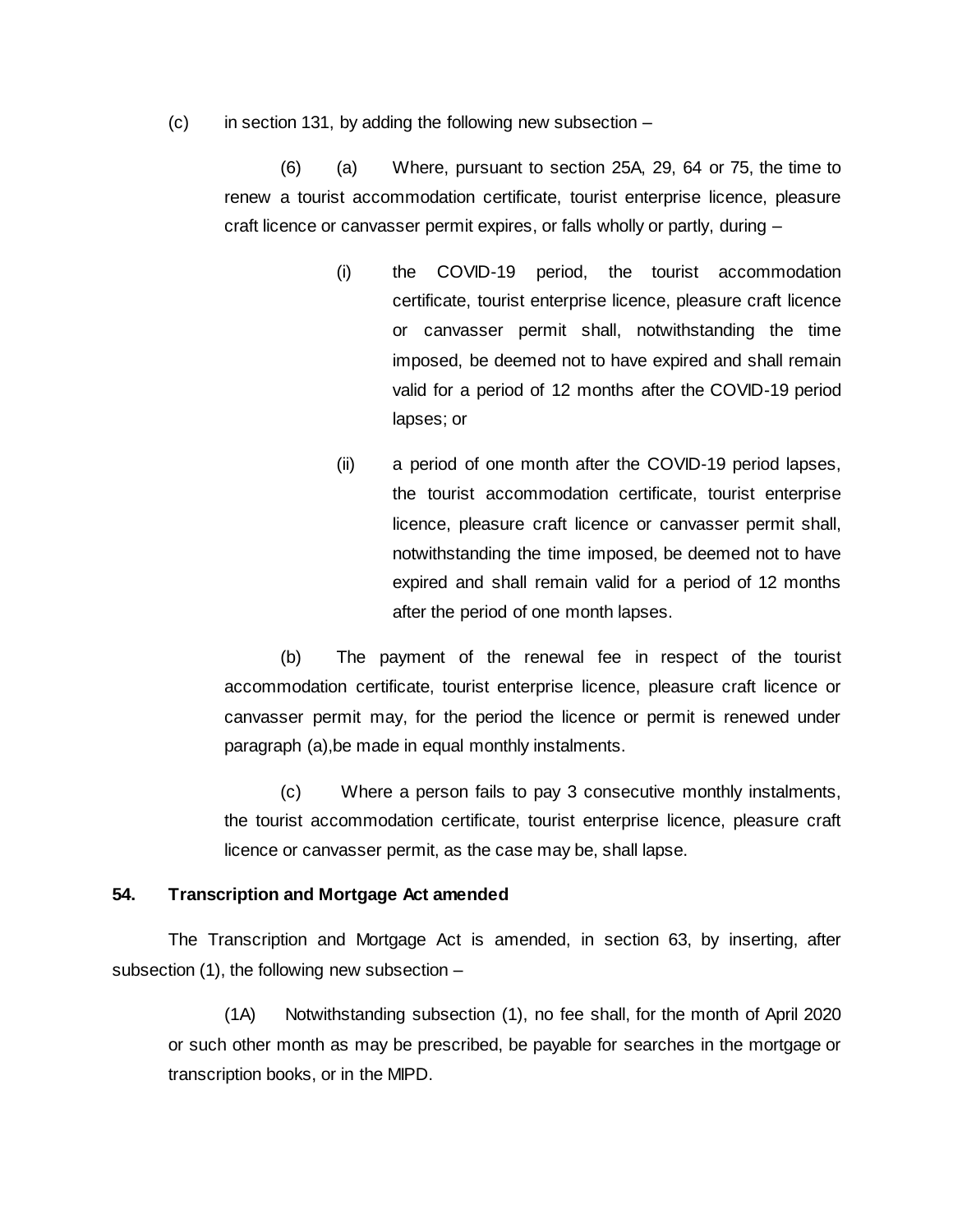## **55. Utility Regulatory Authority Act amended**

The Utility Regulatory Authority Act is amended –

- (a) in section 17, in subsection (1)(b), by inserting, after the words "such information", the words ", electronically or otherwise,";
- (b) in section 25, by inserting, after subsection  $(2)$ , by the following new subsection –

(2A) Notwithstanding subsection (2), any person who wishes to inspect the public register electronically shall make a request to the Authority and the Authority shall take necessary action to provide the person with electronic copies of the public register.

## **56. Value Added Tax Act amended**

The Value Added Tax Act is amended, in the Fifth Schedule, by adding the following new items –

39. Protective masks against dust, odours and the like of H.S. Code 6307.90.30.

40. Other breathing appliances and gas masks, excluding protective masks having neither mechanical parts nor replaceable filters of H.S. Code 9020.00.00.

41. Hand sanitisers of H.S. Code 3808.94.10.

## **57. Workers' Rights Act 2019 amended**

The Workers' Rights Act 2019 is amended –

- (a) in section  $2 -$ 
	- (i) by deleting the definition of "past service" and replacing it by the following definition –

"past service" means service with an employer from the period commencing on the date a worker is employed by the employer up to the date preceding the date prescribed under section 94;

(ii) in the definition of "worker", by deleting the words "sections 5," and replacing them by the words "sections 5, 17A,";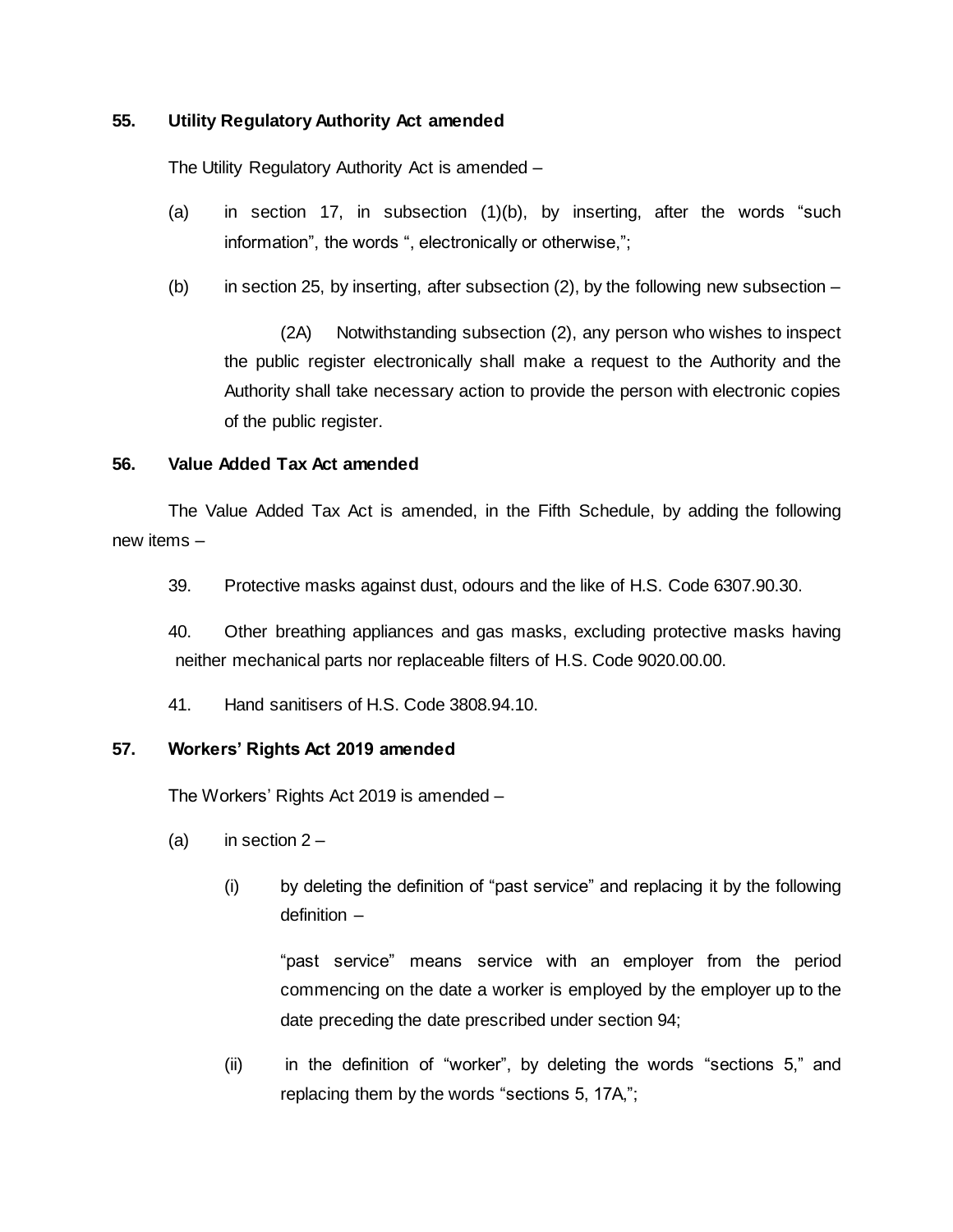- (aa) in section 3, in subsection (2)(d), by inserting, after the words "an atypical worker", the words "and a worker who works from home";
- (b) by inserting, after section 17, the following new section  $-$

#### **17A. Work from home**

(1) An employer may require any worker to work from home provided a notice of at least 48 hours is given to the worker.

(2) The Minister may, for the purpose of this section, make such regulations as he thinks fit.

- (c) in section  $22 -$ 
	- (i) in subsection (1), by adding the words "provided a notice of at least 48 hours is given to the worker";
	- (ii) in subsection (3), by deleting the words "to care for his child where the child is below school age or the child has an impairment";
	- (iii) in subsection (7), by deleting the definition of "school age", the semi-colon at the end of the definition of "reasonable business grounds" being deleted and replaced by a full stop;
- (d) section 23, by adding the following new subsection –

(7) Notwithstanding subsection (6), a worker who is employed on shift work shall, from the commencement of this subsection and until such further period as may be prescribed, not be entitled to any allowance for work performed on night shift.

(e) by inserting, after section 24, the following new section –

#### **24A. Overtime in connection with COVID-19 period**

(1) Notwithstanding any provision to the contrary in section 24, where a worker, other than a watchperson, employed in any of the sectors specified in the Ninth Schedule, works from the commencement of this section and until such further period as may be prescribed, the worker may be –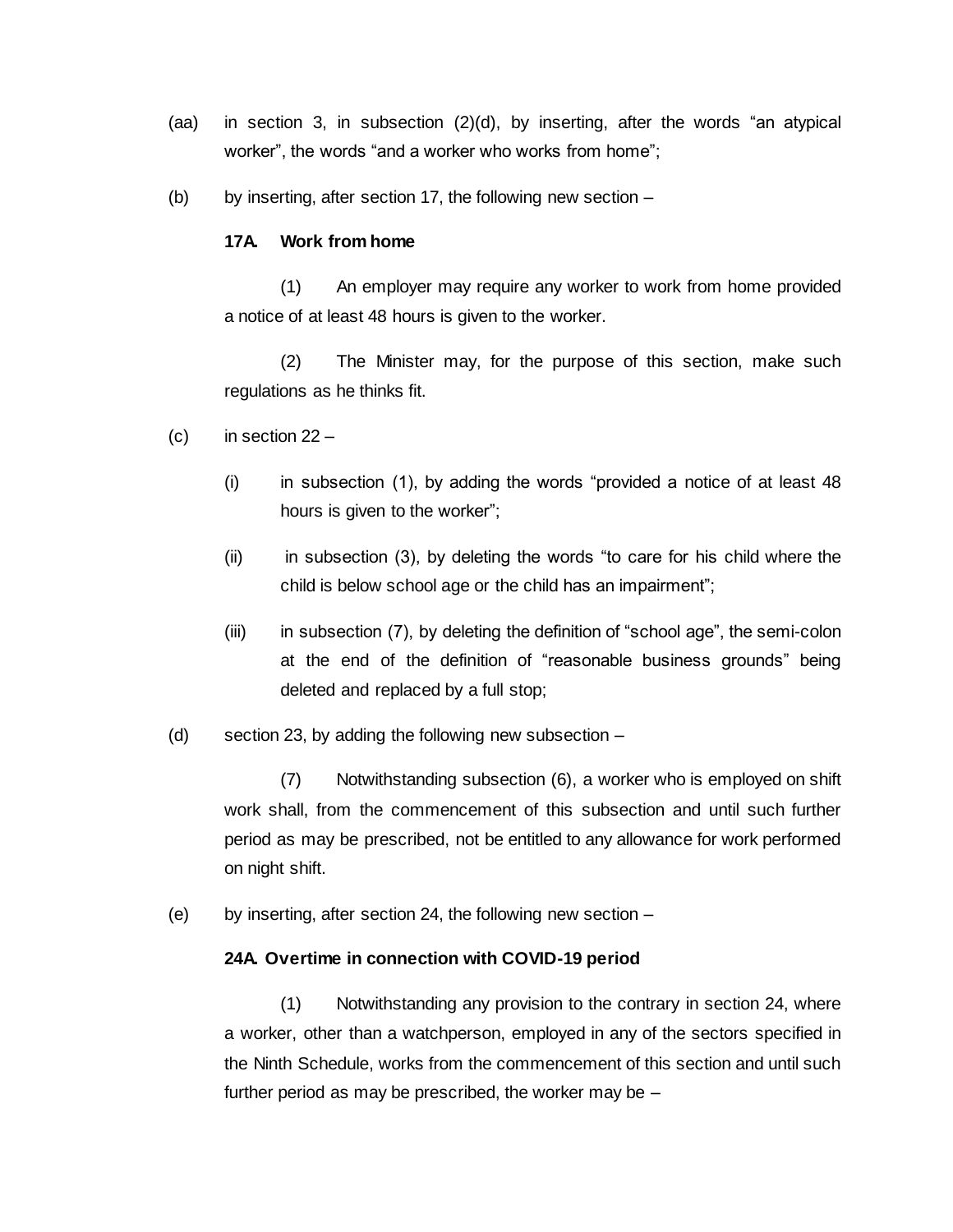- (a) remunerated for any work which is performed
	- (i) on a public holiday, at not less than twice the basic hourly rate for every hour of work;
	- (ii) in excess of 45 hours or such lesser number of agreed hours of work in any week, not being hours of work referred to in subparagraph (i), at not less than one and a half times the basic hourly rate per hour for every additional hour of work performed; or
- (b) granted in any pay period, in lieu of remuneration under paragraph (a), such number of hours of paid time off calculated in accordance with the rate at which remuneration is paid under that paragraph.

(2) (a) Paid time off in any period may be granted to worker by the employer or at the request of the worker.

(b) Where a worker has not been granted paid time off wholly or partly under paragraph (a), any outstanding period of time off shall be accumulated up to the date the worker ceases, in any manner whatsoever, to be in the employment of the employer or 31 December 2021 or such other date as may be prescribed, whichever is applicable.

(3) Where a worker cannot avail himself of the total number of hours of time off accumulated under paragraph (2)(b), he shall be paid remuneration in lieu of any time off left at the rate specified in subsection (1)(a) and such payment shall be made at the time the worker ceases, in any manner whatsoever, to be in the employment of the employer or as at 31 December 2021 or such other date as may be prescribed, whichever is applicable.

(4) For the purpose of computing the additional hours of work under paragraph (1)(a), any authorised leave, whether with or without pay, including injury leave, shall be deemed to constitute attendance at work.

(f) in section 45, by adding the following new subsection  $-$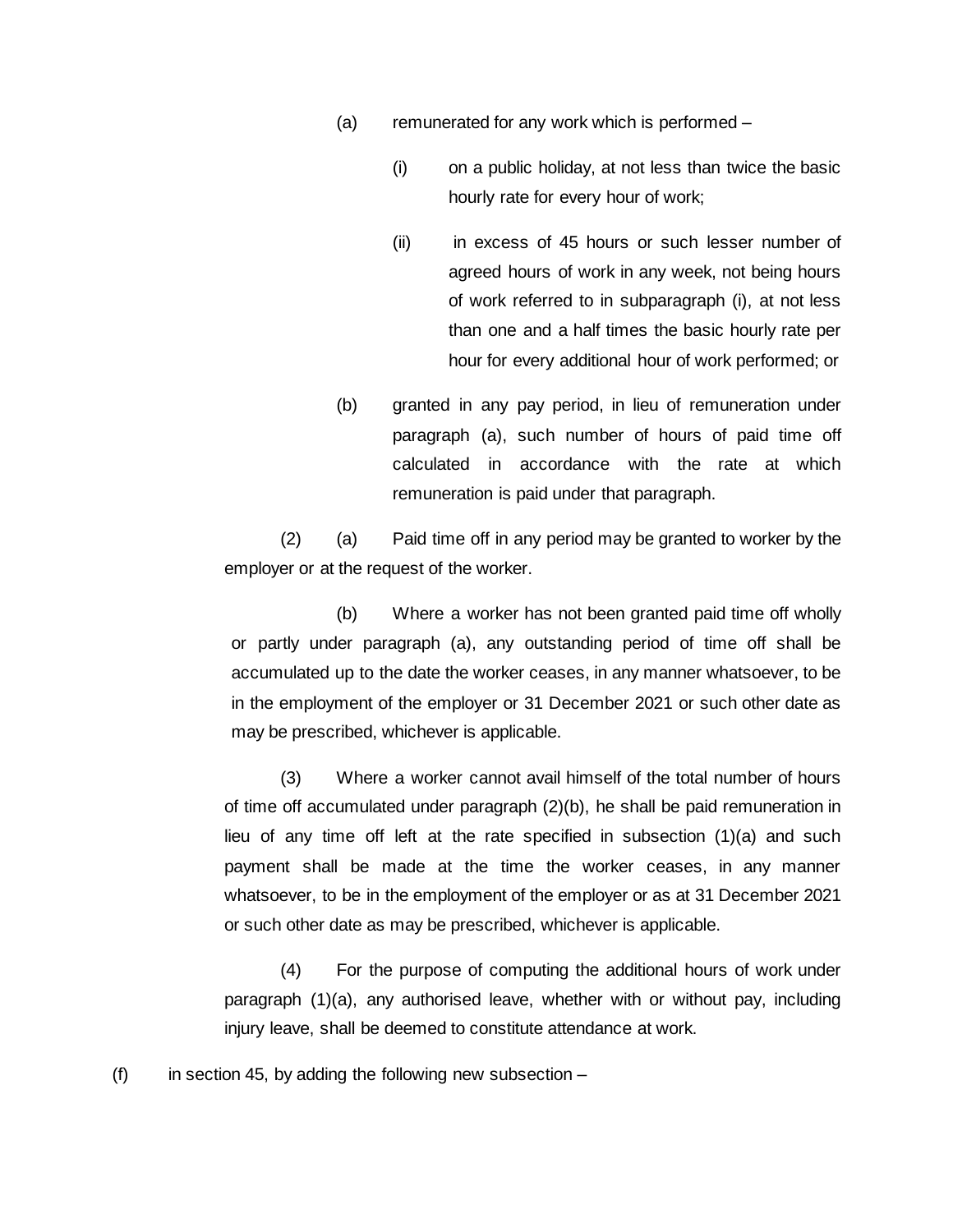(12) (a) Notwithstanding any provision to the contrary in subsections (7) to (10) and subject to paragraph (b), an employer may, during a period of 18 months following the expiry of the COVID-19 period, withhold up to 15 days' annual leave, or such other number of annual leave as may be prescribed, from the aggregate of the annual leave specified in subsection (1) which accrues to a worker as from the beginning of the year of the COVID-19 period or such further period as may be prescribed.

(b) Paragraph (a) shall not apply to a worker who has, for the COVID-19 period, performed work during such days as required by his employer

(c) Where the worker is a part-time worker, the employer may withhold from the aggregate of the annual leave referred to in subsection (5), such number of annual leave computed in accordance with the following formula –

15/W  $\times$  Y, where  $-$ 

"W" means the number of working days in a week of a comparable full-time worker; and

"Y" means the number of days of work he is required to perform in a week.

(d) For the purpose of computing the aggregate annual leave accruing to a worker under this section, any annual leave entitlement for a period of less than 12 consecutive months shall be prorated, to the next round figure, in accordance with the following formula –

 $N/12$  x Y, where  $-$ 

"N" means the number of annual leave under subsection (1) or (5), as the case may be; and

"Y" means the number of months in the period of less than 12 consecutive months.

(g) in section 64, by inserting, after subsection (1) the following new subsection  $-$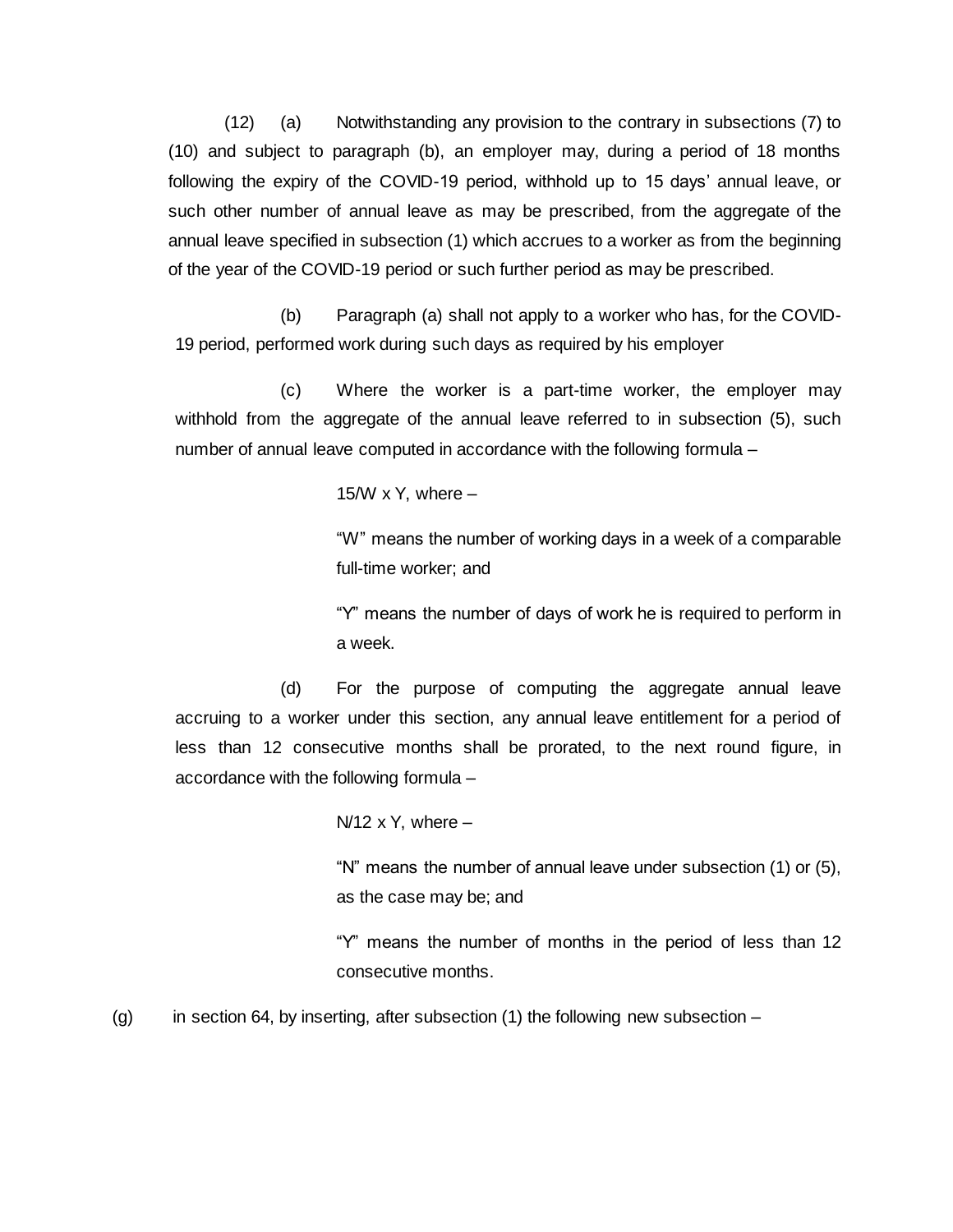(1A) (a) Subject to subsection (2), an agreement shall not be terminated by an employer during any month in respect of which the employer is in receipt of financial assistance.

 $(b)$  In this subsection  $-$ 

"financial assistance" includes –

- (a) the allowance payable under the Wage Assistance Scheme pursuant to section 150B of the Income Tax Act; or
- (b) such other financial assistance which is paid to an employer by the State or an agent of the State, as the case may be, under any other enactment or otherwise.
- (h) in section 67, by adding the following new subsection  $-$ 
	- (6) The Minister may, by regulations
		- (a) exempt an employer who provides services in the sectors specified in the Third Schedule to the Employment Relations Act from the application of section 67; and
		- (b) make provisions for the terms and conditions on which a worker may be offered employment by a new employer following a transfer of undertaking or taking over of the trade or business of his former previous employer.
- (i) in section 70, in subsection  $(1)(b)$ , by inserting, after the words "section 64 $(1)$ ,", the words "(1A),";
- (j) in section  $72 -$ 
	- (a) in subsection (1) by deleting the words "An employer" and replacing them by the words "Subject to section 72A, an employer";
	- (b) by repealing subsection (10) and replacing it by the following subsection  $-$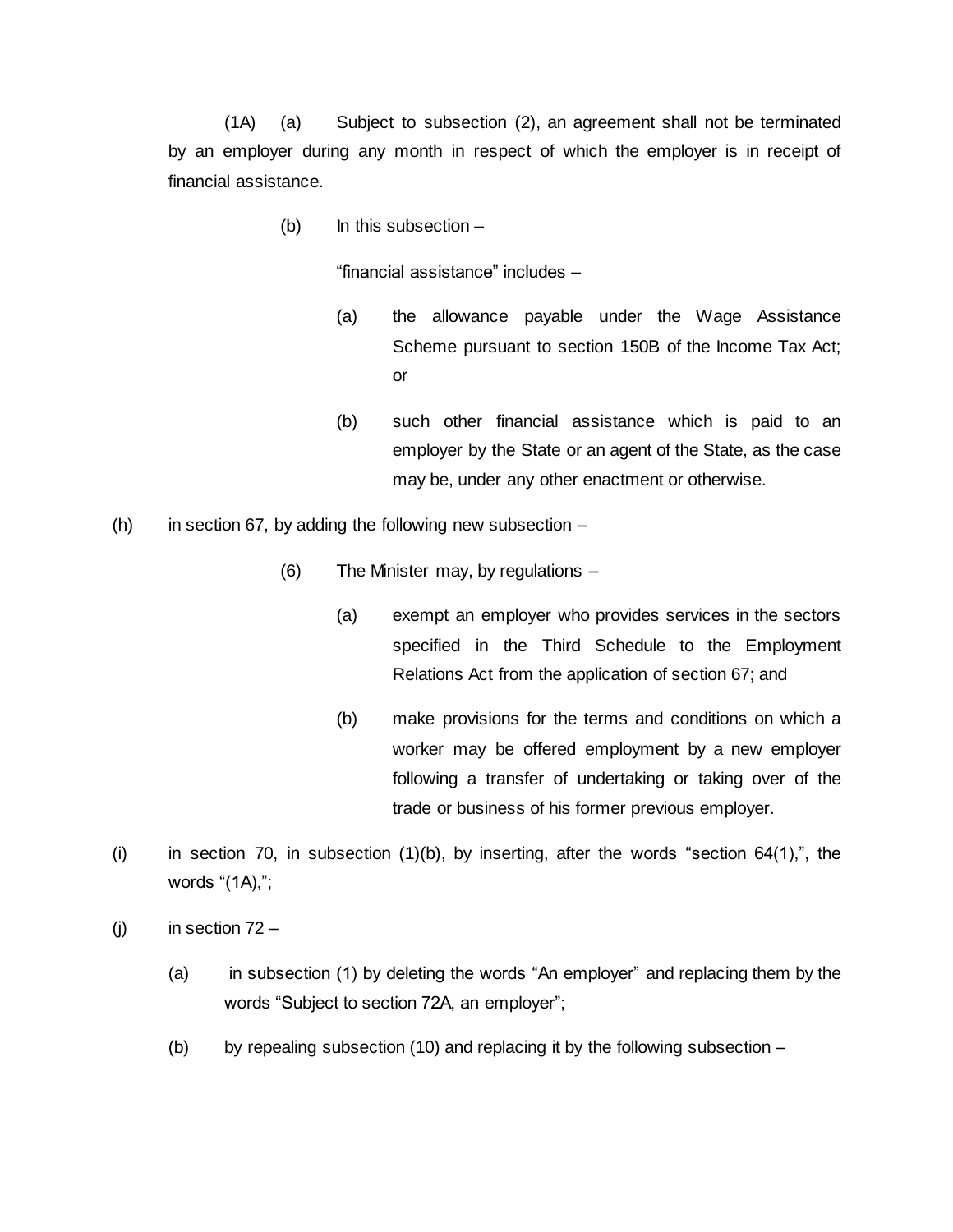(10) Where the Board finds that the reasons for the reduction of the workforce or the closing down are unjustified, the Board shall, subject to subsection (11), order the employer to pay to the worker severance allowance at the rate of 3 months' remuneration per year of service.

 $(k)$  by inserting, after section 72, the following new section –

#### **72A. Reduction of workforce in certain enterprises in the services sector**

(1) The Minister may, by regulations, exempt an employer who provides services in the sectors specified in the Third Schedule to the Employment Relations Act from the application of section 72.

(2) Where an employer who has been exempted pursuant to subsection (1) intends to reduce the number of workers in his employment, either temporarily or permanently, or close down his enterprise, the employer shall give written notice to the Board, together with a statement showing cause for the reduction or closure at least 15 days before the intended reduction or closing down, as the case may be.

(3) Notwithstanding section 75(8) and (9), the Board shall complete its proceedings within 15 days from the date of notification by the employer.

(4) (a) Where the Board finds that the reasons for the reduction of the workforce or the closing down are justified, the Board shall order that the worker shall be paid 30 days' wages as indemnity in lieu of notice.

(b) Where the Board finds that the reasons for the reduction of the workforce or the closing down are unjustified, the Board shall order the employer to pay to the worker severance allowance at the rate of 3 months' remuneration per year of service.

(5) Where the Board finds that the reasons for the reduction of the workforce or the closing down are justified under subsection 4(a), the Board shall, in lieu of the termination of employment, at the request of the employer and subject to the consent of the worker concerned, order that the worker, or such category of workers as the employer may designate, shall proceed on leave without pay for such period as the employer may specify in his notification subject to the condition that the resumption of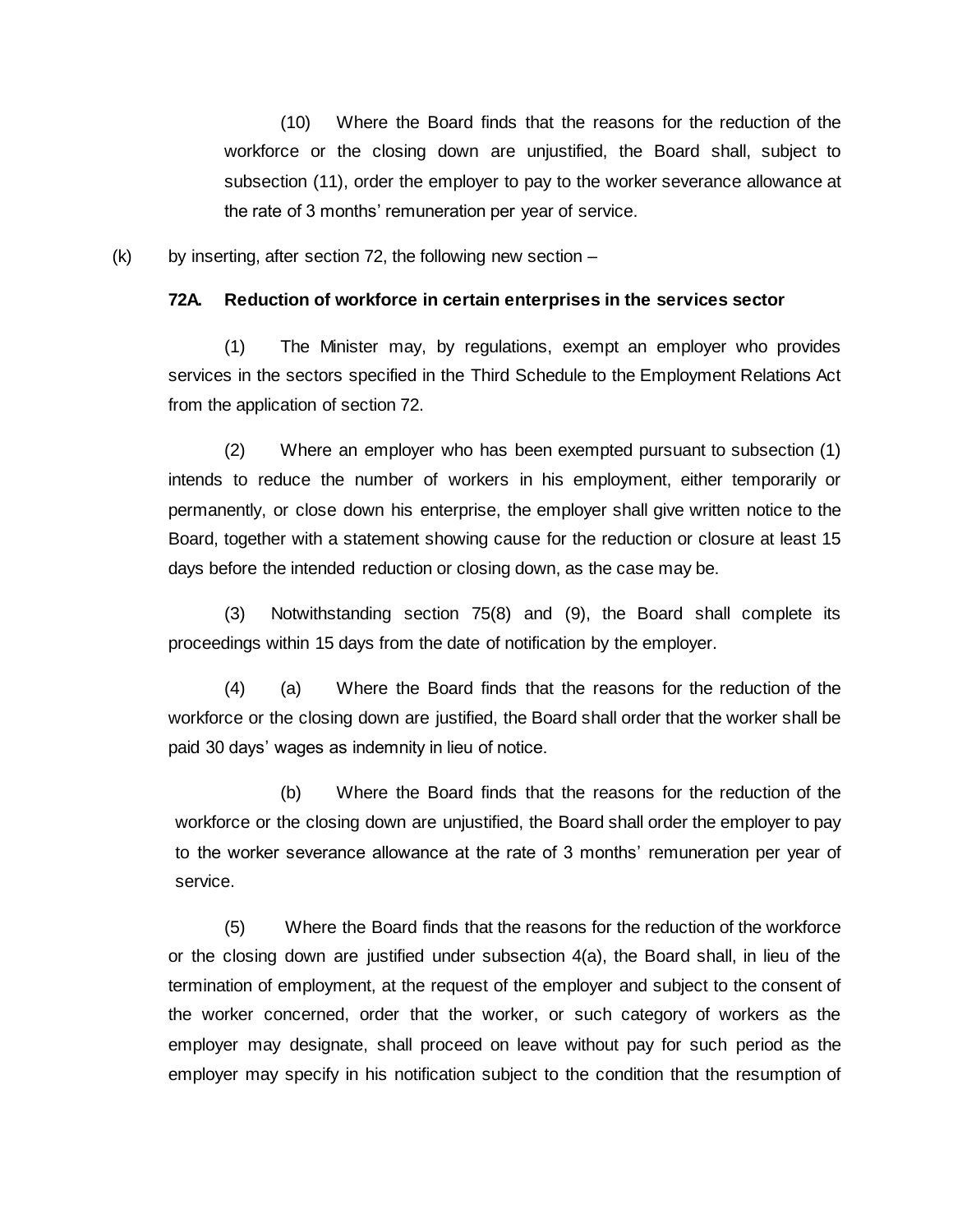employment be on such new terms and conditions, including pension benefits, as the employer may, prior to resumption of work, offer to the worker.

(6) Where the Board makes an order under subsection (4) or (5), the order shall be enforced in the same manner as an order of the Industrial Court.

- (l) in section 84, in subsection (1),
	- (i) in subparagraph (a)(ii), by inserting, after the words "section  $64(1)$ ," the words "( $1A$ ),";
	- (ii) by inserting, after paragraph (b), the following new paragraph
		- (ba) where he proceeds on leave without pay pursuant to an order made by the Board under section 72A(5) and he has not taken any other employment during that period of leave without pay;
- (m) in section 94, in subsection (1), by deleting the words "on the commencement of this Act" and replacing them by the words "on such date as may be prescribed";
- (n) in section 95, in subsections (1) and (3)(a), by deleting the words "this Act" and replacing them by the words "this Part";
- (o) in section 123, in subsection (1), by adding the following new paragraph, the comma at the end of paragraph (f) being deleted and replaced by a semicolon –
	- (g) contravenes sections 5, 8, 16, 24, 26, 27, 33, 54 and 118 (4);
- (oa) in section 127, by inserting, after subsection (6), the following new subsection –

(6A) (a) Where a worker retires or dies on or after 1 January 2020 and where no contribution is made in respect of the worker by his employer under section 94, 95, 96 or 97, as applicable, any gratuity to the worker or to his legal heirs shall, notwithstanding any provision to the contrary, be paid by his employer and the amount of such gratuity shall be calculated in such manner as may be prescribed.

(b) Where a worker resigns, or the employment of a worker is terminated, on or after 1 January 2020, and where no contribution is made in respect of the worker by his employer under section 94, 95, 96 or 97, as applicable, any contribution to be made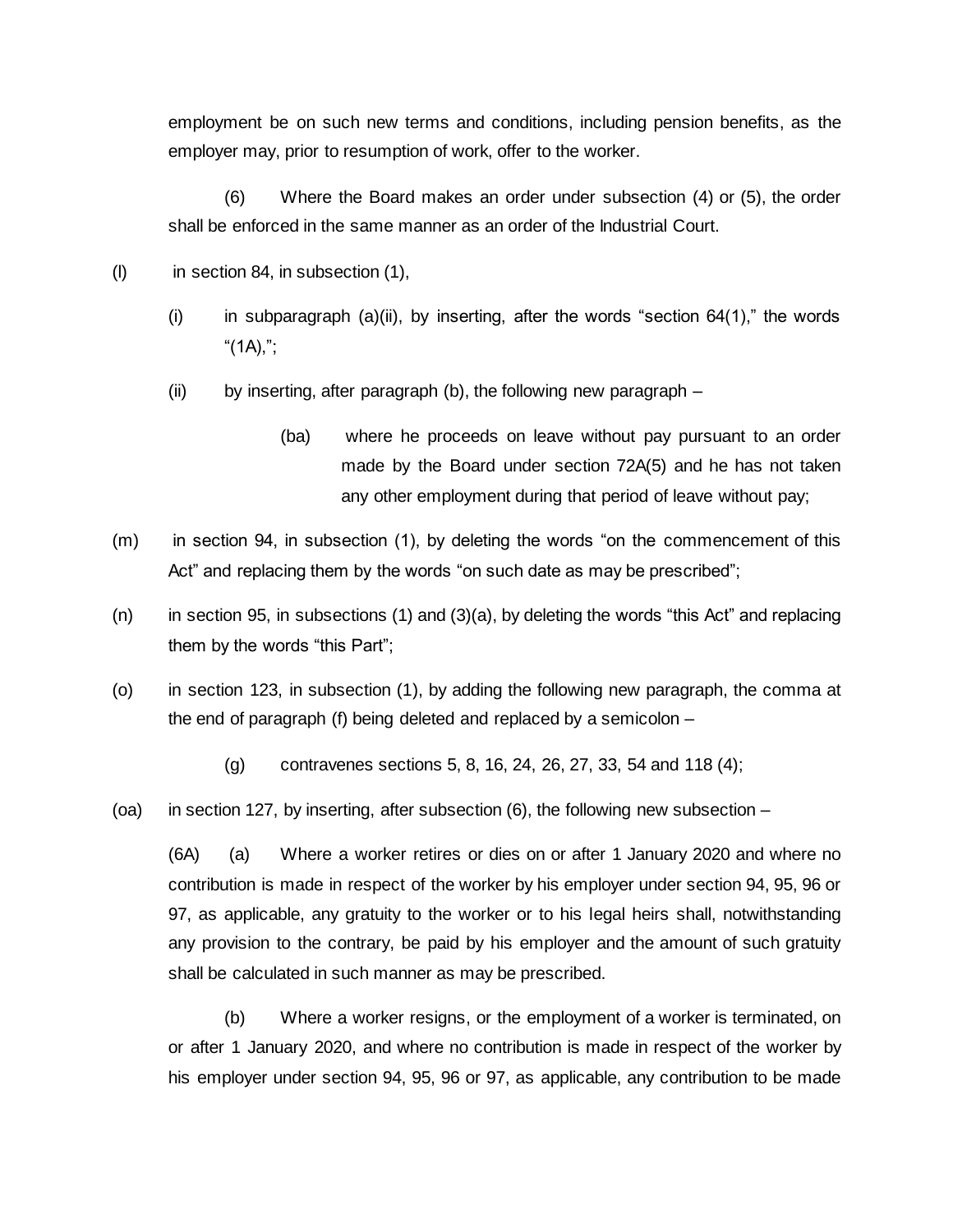by his employer to the Portable Retirement Gratuity Fund shall be calculated at such rate as may be prescribed.

(p) by adding the Ninth Schedule set out in the Fourth Schedule to this Act.

#### **58. Commencement**

(1) Sections 2 to 4, 6, 7, 9, 11, 13, 15 to 20, 21(a)(ii), 22, 23, 24 except for sections 150B(12) and 150C(9), 25 to 30, 32 to 40, 42, 44, 46(b), 47, 48, 50 to 52, 53(b) and (c), 54, 55, and 57(a) to (c), (f) to (n) and (p) shall be deemed to have come into operation on 23 March 2020.

(2) Sections 12 and 56 shall be deemed to have come into operation on 24 March 2020.

(3) Section 14(a), (b), (c)(i) and (d) shall be deemed to have come into operation on 19 March 2020

(4) Section 21(a)(i) and (b) shall be deemed to have come into operation on 1 May 2020.

(5) Section 57(oa) shall be deemed to have come into operation on 1 January 2020.

Passed by the National Assembly on the fifteenth day of May two thousand and twenty.

\_\_\_\_\_\_\_\_\_\_\_\_\_\_\_

## **Bibi Safeena Lotun (Mrs)**

Clerk of the National Assembly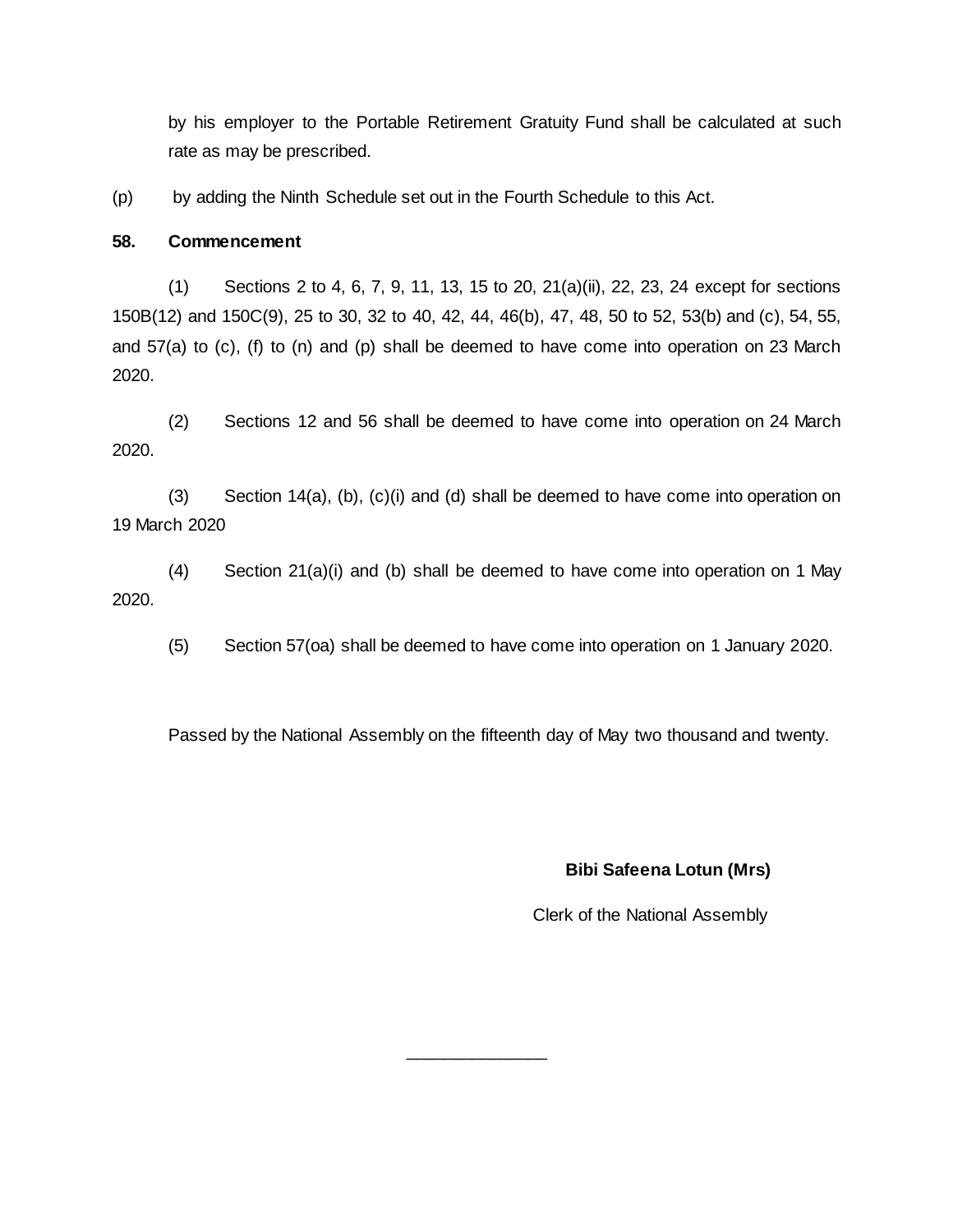## **FIRST SCHEDULE**

[Section 8(e)]

# **FIFTH SCHEDULE**

[Section 30A and 31(1A)]

# **FIXED PENALTY OFFENCES**

- **1.** Breach of section 3, 4, 5, 6, 7, 8, 9, 12, 13, 14, 15, 16, 17, 18, 19, 20 or 21 of the Consumer Protection (Price and Supplies Control) Act
- **2.** Failing to submit a return of cost within 10 working days, in breach of regulation 3(1)(a) of the Consumer Protection (Consumer Goods) (Maximum Mark-Up) Regulations 1998
- **3.** Using Liquefied Petroleum Gas in small cylinders other than for domestic purposes, in breach of regulation 3(a) of the Consumer Protection (Use of Liquefied Petroleum Gas in Small Cylinders) Regulations 2012

--------------------------------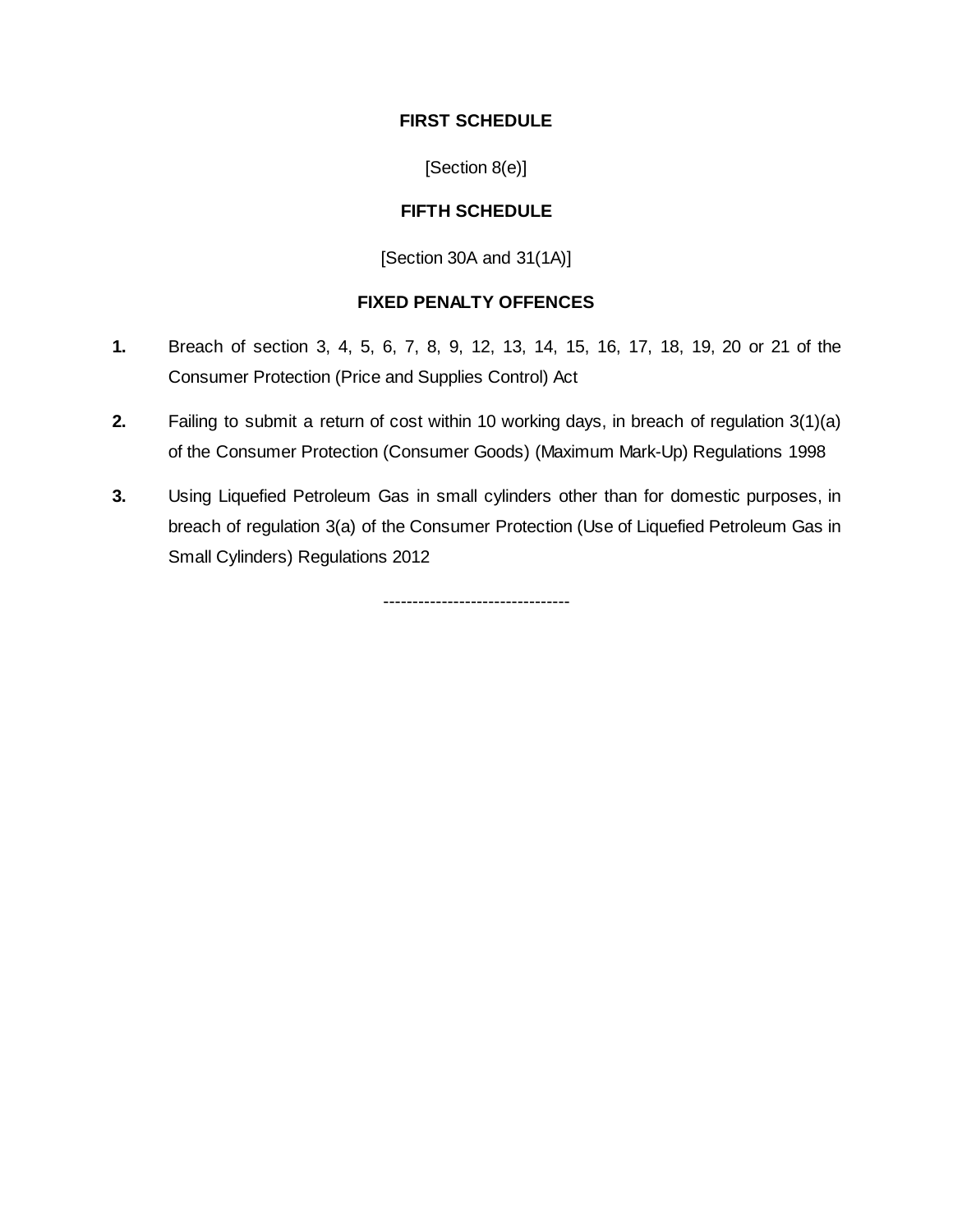# **SECOND SCHEDULE**

[Section 12(b)]

| H.S. Code  | Description              | <b>Statistical</b><br>Unit | General      | <b>COMESA*</b><br>Group I | <b>COMESA*</b><br>Group II | <b>SADC</b> | <b>IOC</b> | <b>INDIA</b> | <b>PAKISTAN</b> | EC           | <b>TURKEY</b> |
|------------|--------------------------|----------------------------|--------------|---------------------------|----------------------------|-------------|------------|--------------|-----------------|--------------|---------------|
|            |                          |                            | %            | %                         | %                          | %           | %          | %            | %               | %            | %             |
|            | $- -$                    |                            |              |                           |                            |             |            |              |                 |              |               |
|            | Disinfectants            |                            |              |                           |                            |             |            |              |                 |              |               |
|            | $\overline{\phantom{0}}$ |                            |              |                           |                            |             |            |              |                 |              |               |
| 3808.94.10 | ---Hand                  | kg                         | $\mathsf{o}$ | $\circ$                   | $\mathsf{o}\,$             | $\circ$     | $\circ$    | o            | $\circ$         | $\circ$      | o             |
|            | Sanitiser                |                            |              |                           |                            |             |            |              |                 |              |               |
| 3808.94.90 | --- Other                | kg                         | $\mathsf{o}$ | $\circ$                   | о                          | $\circ$     | o          | o            | $\circ$         | $\mathsf{o}$ | o             |

\_\_\_\_\_\_\_\_\_\_\_\_\_\_\_\_\_\_\_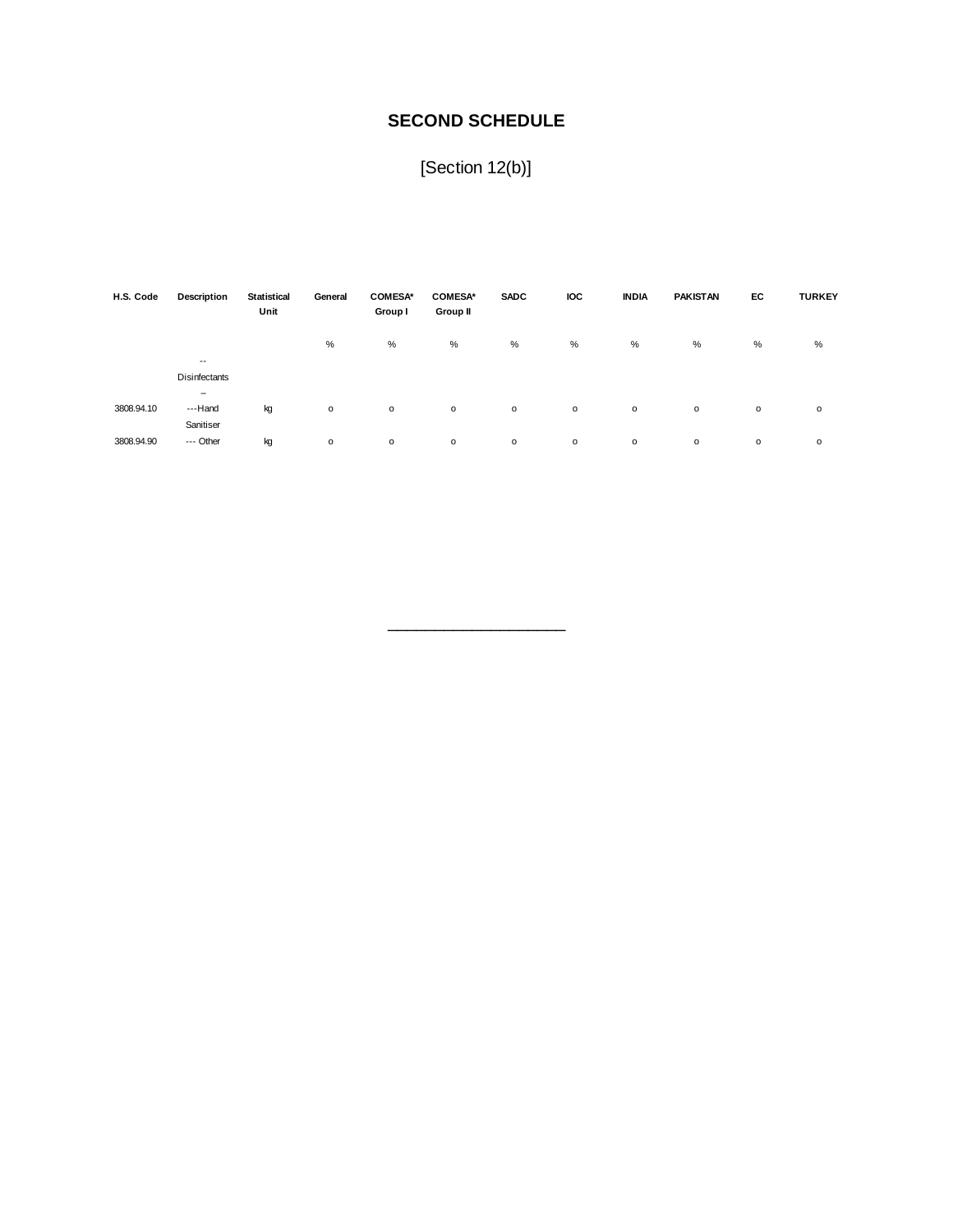## **THIRD SCHEDULE**

[Section 15(e)]

## **THIRD SCHEDULE**

[Sections 70 and 81]

## **PART I**

Air traffic control

Air transport services

Civil aviation and airport, including ground handling and ancillary services

**Health** 

**Hospital** 

Port, including cargo handling services and other related activities in the ports including loading, unloading, shifting, storage, receipt and delivery, transportation and distribution, as specified in section 36 of the Ports Act

#### **PART II**

Air traffic control

Air transport services

Civil aviation and airport, including ground handling and ancillary services

Customs

**Electricity** 

**Health** 

Hotel services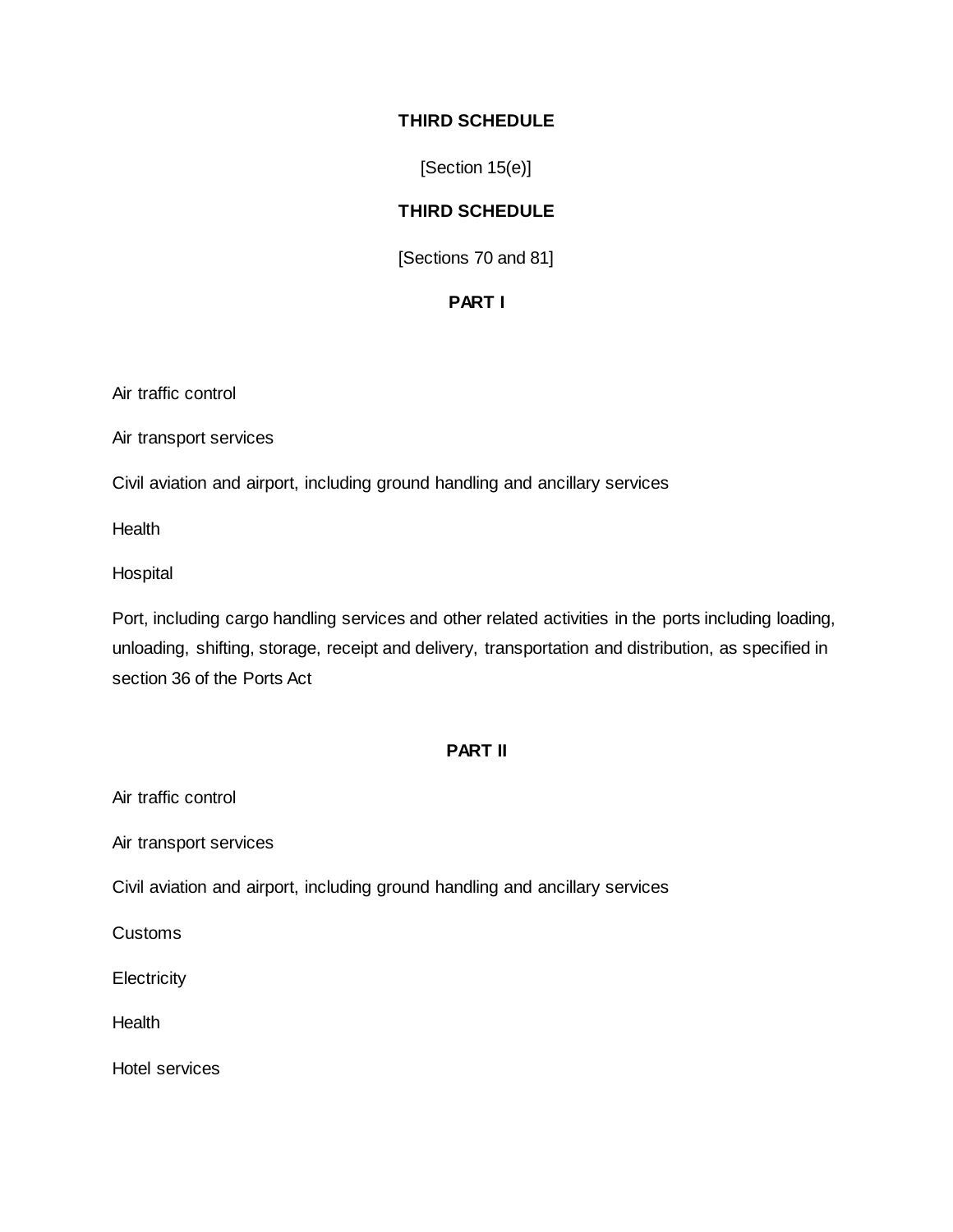# Hospital

Port, including cargo handling services and other related activities in the ports including loading, unloading, shifting, storage, receipt and delivery, transportation and distribution, as specified in section 36 of the Ports Act Radio and television Refuse disposal **Telephone** 

\_\_\_\_\_\_\_\_\_\_\_\_\_\_\_

Transport of passengers and goods

Water supply